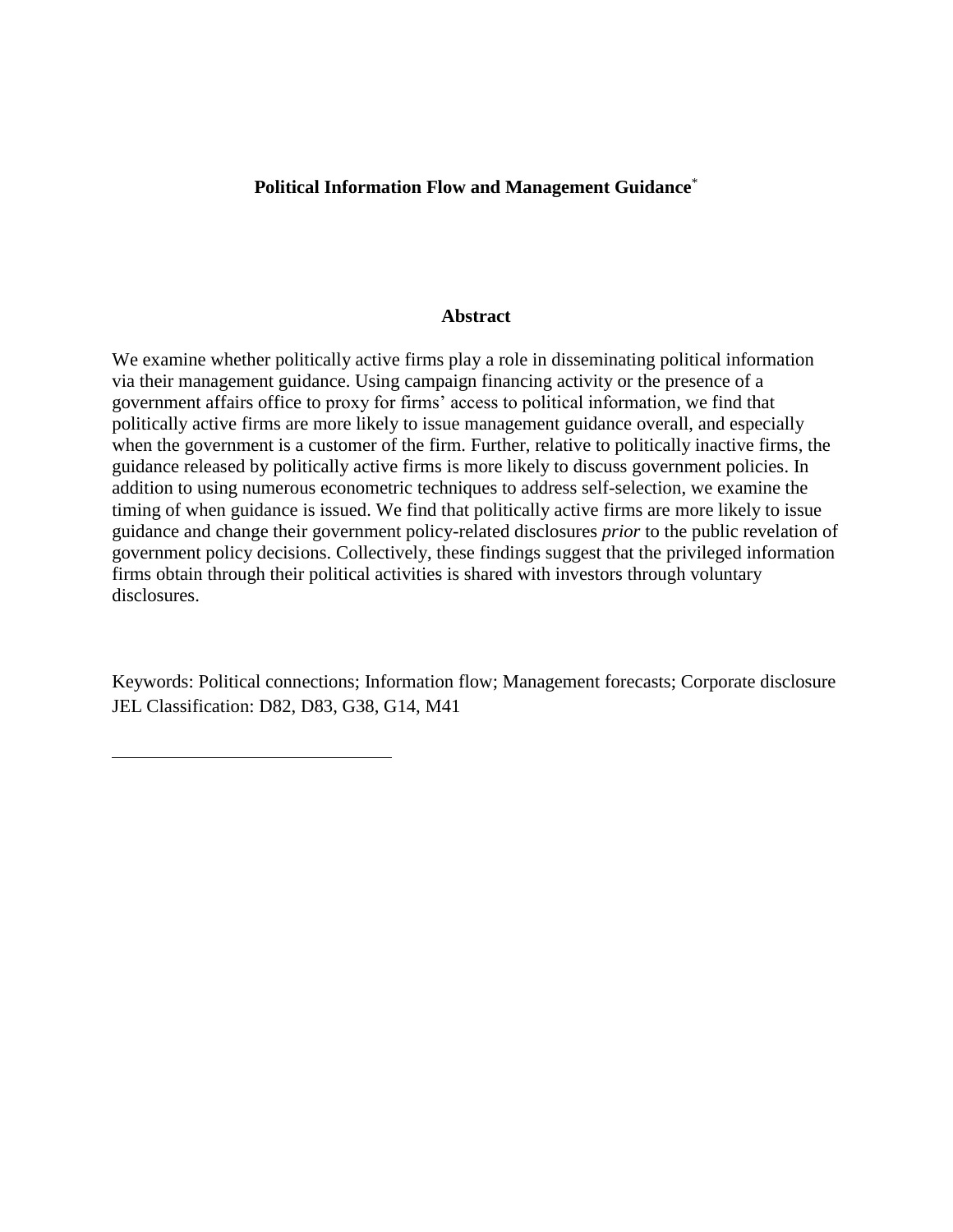# **1. Introduction**

A recent line of research investigates the role of differential access to material nonpublic information from policymakers in securities markets (e.g., Gao and Huang 2016; Christensen et al. 2017). Privileged access to the strategic details of upcoming hearings, current policy positions, and any potential amendments that others might offer (i.e., political information) is made possible because members of Congress are legally permitted to selectively disclose such information to outside parties (see, e.g., Jerke 2010; Bainbridge 2012; Nagy and Painter 2012; Wright 1996). Initially, provisions that would have required mandatory disclosure around the flow of political information were included in the Stop Trading on Congressional Knowledge (STOCK) Act, which passed in April 2012, but these provisions were removed prior to the final vote on the bill. A subsequent bill was later introduced aimed at addressing the lack of transparency around the flow of political information (Political Intelligence Transparency Act of 2017), but was not enacted, in part due to lack of evidence on how political information is disseminated, to whom, and for what purpose. Our paper aims to provide insights on whether firms with differential access to political information (i.e., politically active firms) have a role in voluntarily disseminating this information. Specifically, we investigate the impact of access to political information on voluntary disclosure by examining whether access to political information influences the provision and content of management guidance.

Politically active firms' information advantage may influence the provision and content of their guidance because it improves firms' ability to assess the impact of expected political outcomes on firm performance. Consistent with the notion that politically active firms have better information about expected political outcomes relative to inactive firms (Bremmer 2005), prior research demonstrates that access to institutional details throughout the legislative and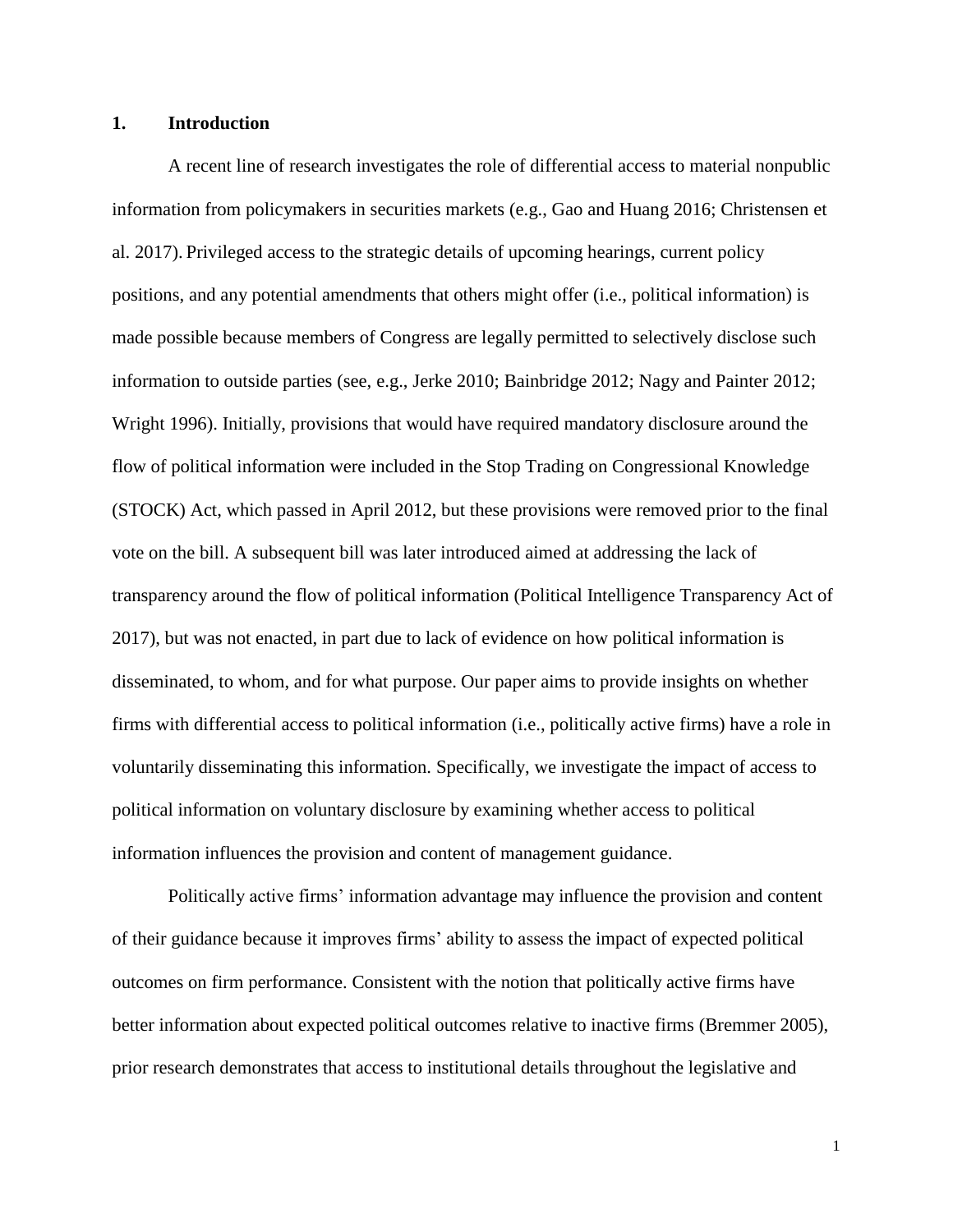regulatory process leads to more informed investment decisions (Wellman 2017; Ovtchinnikov et. al. 2019). Under this mechanism, access to private political information increases the quality of managers' information about the potential impact of various policy alternatives, thereby reducing the costs associated with communicating those expectations to investors (see Verrecchia 1990). Thus, we predict that managers at politically active firms are more likely to issue management guidance and discuss government policy relative to managers at inactive firms.

Even if access to political information improves firms' ability to anticipate and analyze the impact of various policy alternatives, there are several reasons that managers may be reluctant to convey this information to investors. First, if expected political outcomes are unfavorable for the firm, managers may be reluctant to issue "bad news" guidance (e.g., Beyer et al. 2010). Second, even if managers expect favorable policy developments, they may incur proprietary costs. That is, firms may be reluctant to disclose political information because it also reveals a competitive advantage that politically active firms have over their inactive industry peers (Ferracuti et al. 2019).<sup>1</sup> Relatedly, firms with political connections may face lower capital market incentives and/or litigation risk, making it less likely to voluntarily disclose information (Hung et al. 2018). Finally, the source of the political information (e.g., members of Congress) may prefer that firms not disclose privileged information to the market, as doing so may damage the relationship between the firm and the politician. Thus, whether access to political information affects voluntary disclosure is an empirical question.

To investigate this issue, we test whether the propensity to provide management guidance is associated with firms' access to political information. We examine two proxies for firms' access to this information based on their political activism. Our first proxy relies on arguments in

<sup>&</sup>lt;sup>1</sup> See, for example, Bamber and Cheon (1998), Verrecchia and Weber (2006), Cao, Ma, Tucker and Wan (2018).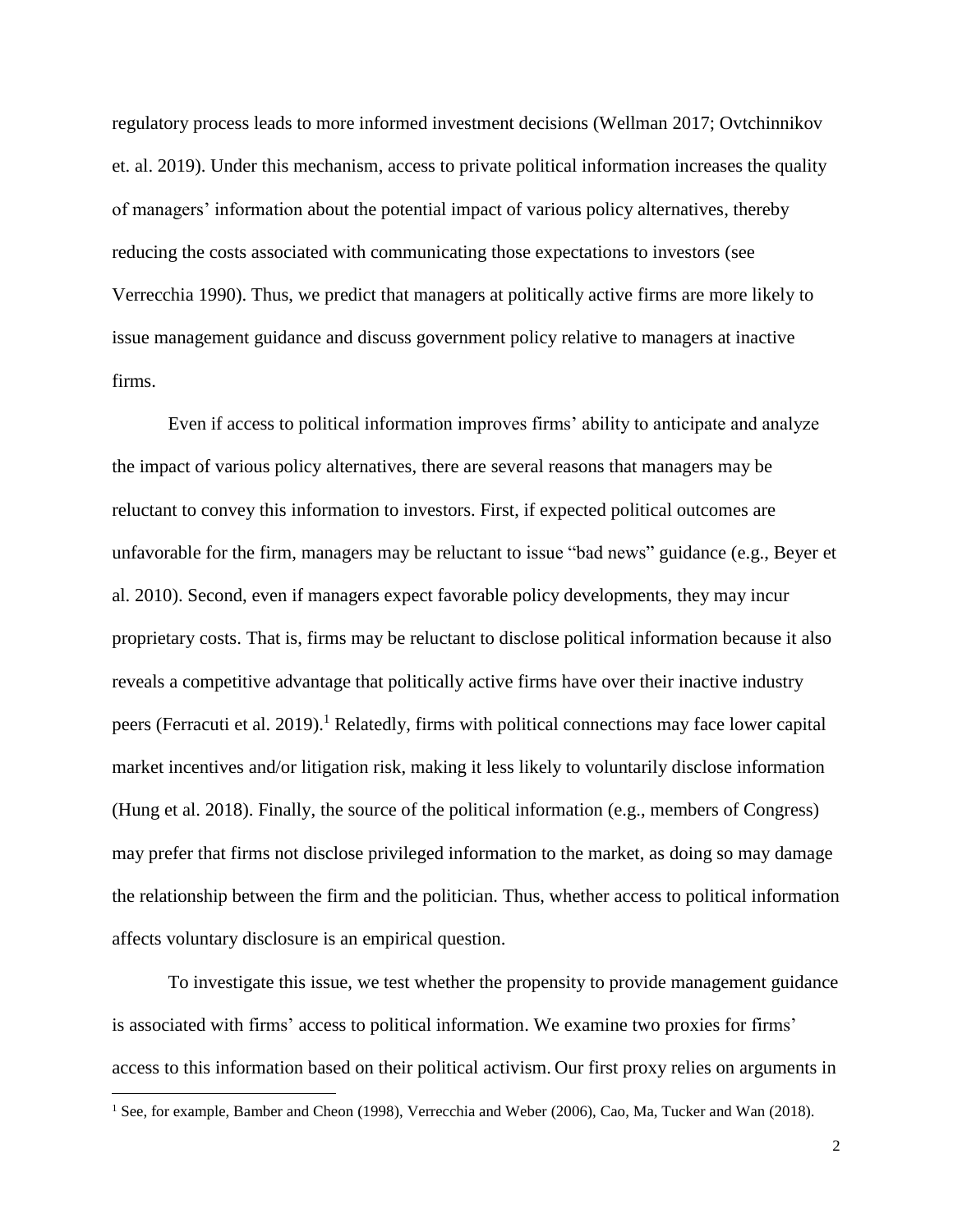prior literature that political connections formed through campaign-financing activity serve as the most observable proxy for access to politicians and political information (e.g., Christensen et al. 2017; Hojnacki and Kimball 2001; Humphries 1991). Thus, we use political connection measures from Cooper et al. (2010), which are based on contributions from firms' political action committees (PACs), as our first proxy for access to political information. Our second proxy is the existence of a government relations office at a firm. Firms' government relations offices act as a central resource for analyzing the likelihood of policy change and the potential impact on the firm (Bremmer 2005). A key input into legislators' policy decisions is the policy research provided by politically active firms regarding the economic viability of proposed legislation (Wright 1996). By supplying this information to legislators, politically active firms reinforce ongoing access to policymakers and thus political information (Hillman and Hitt 1999). Using these measures, we estimate that managers of politically active firms are between 5 and 7 percentage points more likely to issue earnings guidance than their inactive peers, after controlling for other known firm characteristics identified in the prior literature as influencing disclosure policy. Moreover, we find that this difference in the propensity to guide is especially pronounced for firms with greater sensitivity to government actions, as measured by having the government as a major customer.

If access to political information induces firms to issue guidance, then we also expect politically active firms to mention government policy-related terms more frequently in their guidance. To test this prediction, we measure the frequency of government policy-related terms that appear in firms' guidance disclosures obtained from 8-K filings. Using the policy dictionaries developed by Baker et al. (2016) that cover topics such as government spending,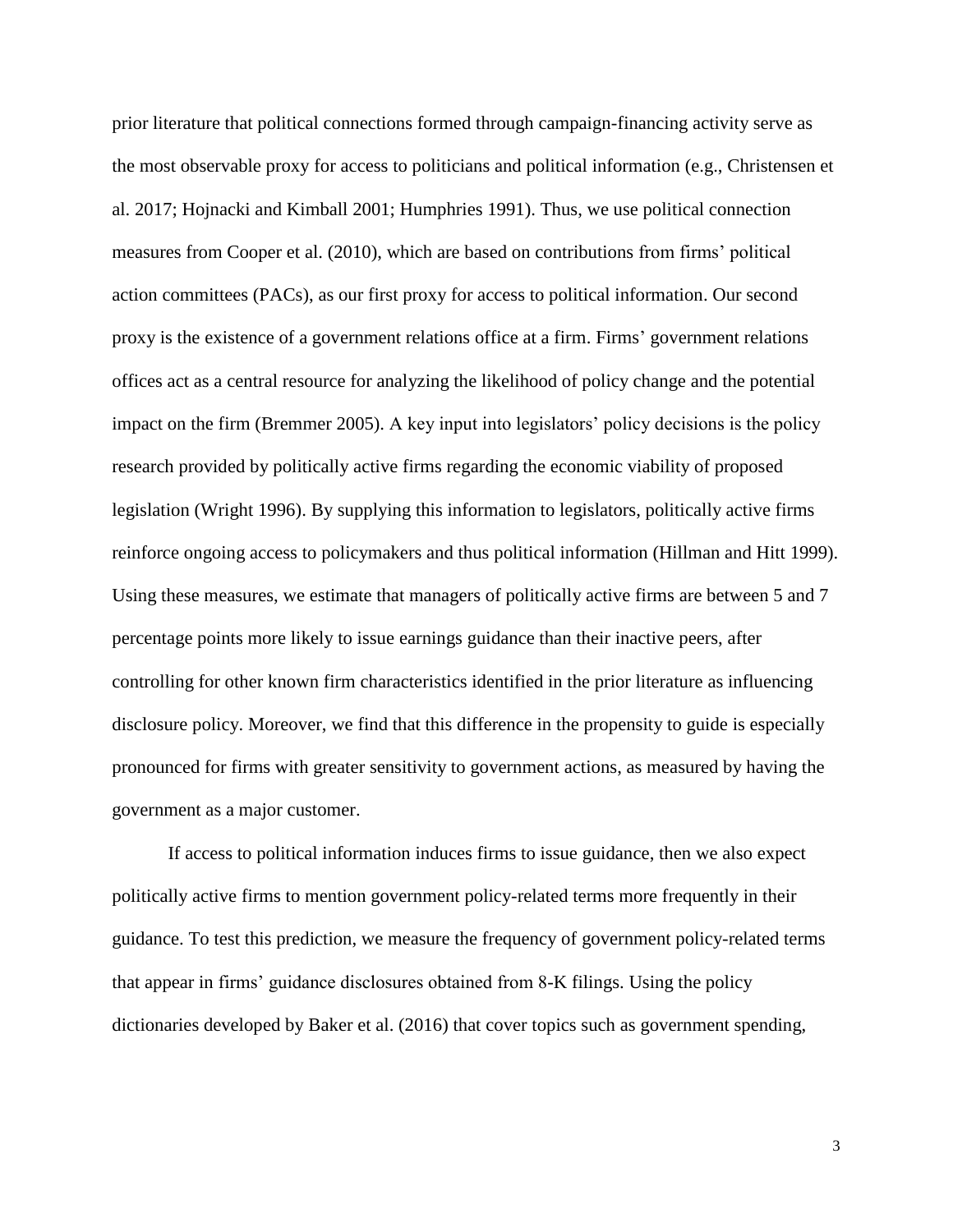national defense, healthcare, trade, and fiscal and monetary policy to measure the frequency of policy-related terms, we find evidence consistent with this prediction.

Since the choice to become politically active is endogenous, a concern is that our findings are driven by this self-selection. To address this concern, we employ various econometric techniques, including entropy matching, instrumental variables (where the distance of the firm's headquarters from Washington D.C. is our instrument), firm fixed effects, and an analysis of selection on unobservables, to address the influence of both observable and unobservable characteristics on our inferences. Our findings are robust to these econometric techniques.

Overall, our results are consistent with politically active firms having differential access to political information and voluntarily disclosing this information to their investors. However it is also possible that politically active firms may simply have heightened exposure to political outcomes, and thus are more likely to increase the provision of guidance and discuss government policies more to alleviate investor uncertainty, even without differential access to political information (Anantharaman and Zhang 2011; Balakrishnan, Billings, Kelly, and Ljungvist 2014; Billings, Jennings, and Lev 2015; Guay, Samuels and Taylor 2016; Hassan et al. 2019; Nagar et al. 2019; Verrecchia 1990).<sup>2</sup> To assess whether this second explanation explains our results, we control for the firm's sensitivity to economic policy uncertainty and find that our results hold, suggesting that investor demand for information about politically sensitive firms is not the sole reason for the increased propensity to disclose.

To further distinguish between these two explanations, we study the timing and content of management guidance relative to legislation that will impact the firm.These analyses mitigate differences in government policy sensitivity across firms by including only those firms that

 $2$  For evidence on investor uncertainty stemming from governmental actions, see Pástor and Veronesi (2012, 2013), Kelly, Pástor and Veronesi (2016), and Baker, Bloom, and Davis (2016).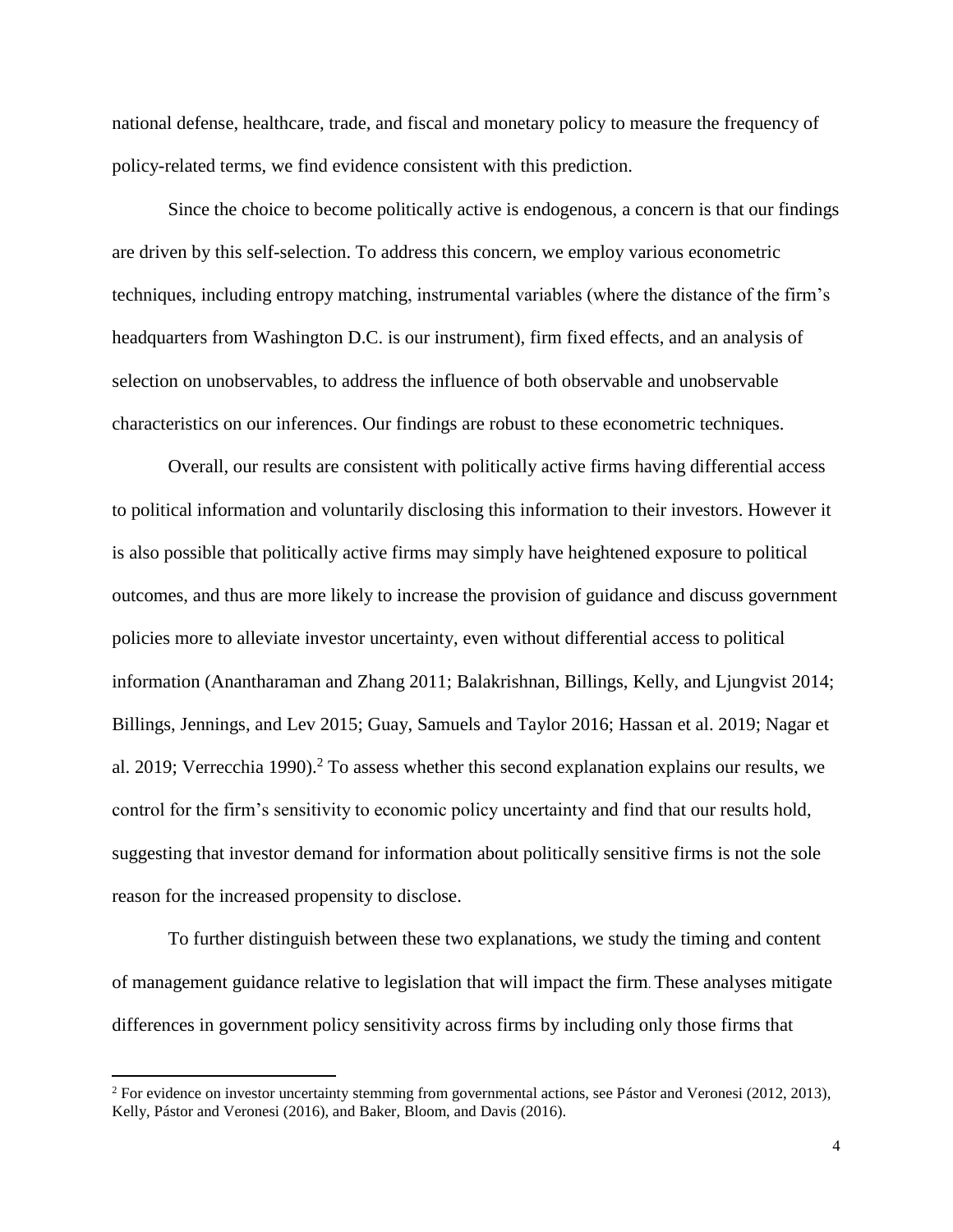either directly lobbied for the legislation or are product-market peers to lobbying firms (see Section 5.3 for more detail). If politically active firms have differential access to political information and have incentives to voluntary disclose this information through guidance, we expect politically active firms to strategically release guidance *before* uncertainty about legislative action is resolved (i.e., when their information advantage is greatest). Consistent with this prediction, we find that politically active firms are more likely to issue guidance in the preenactment period. In contrast, politically inactive firms experience an increase in the incidence of guidance during the post-enactment period. Together, this evidence suggests that both politically active and inactive firms are sensitive to newly enacted legislation (i.e., both groups of firms respond to legislative changes by issuing guidance), but politically active firms are able to issue guidance during a window that is consistent with differential access to political information (i.e., during the pre-enactment window). Moreover, if access to private information is inducing the decision to disclose, we expect that the content of guidance ahead of legislative decisions (i.e., when the firm is more likely to have political information) to be different than guidance issued during periods when the firm is less likely to have political information (i.e., around the earnings announcement). Our results are consistent with this prediction. Specifically, using firms' own guidance at the prior earnings announcement as a benchmark, we find that immediately *prior* to legislative votes politically active firms change the policy-related language in their guidance more than politically inactive firms. Collectively, these additional tests provide further support for our conclusion that observed differences in management guidance by politically active firms are influenced by differential access to political information.

Our work contributes to the ongoing policy debate concerning regulation over the flow of political information. While the STOCK Act prohibits insider trading by members of Congress,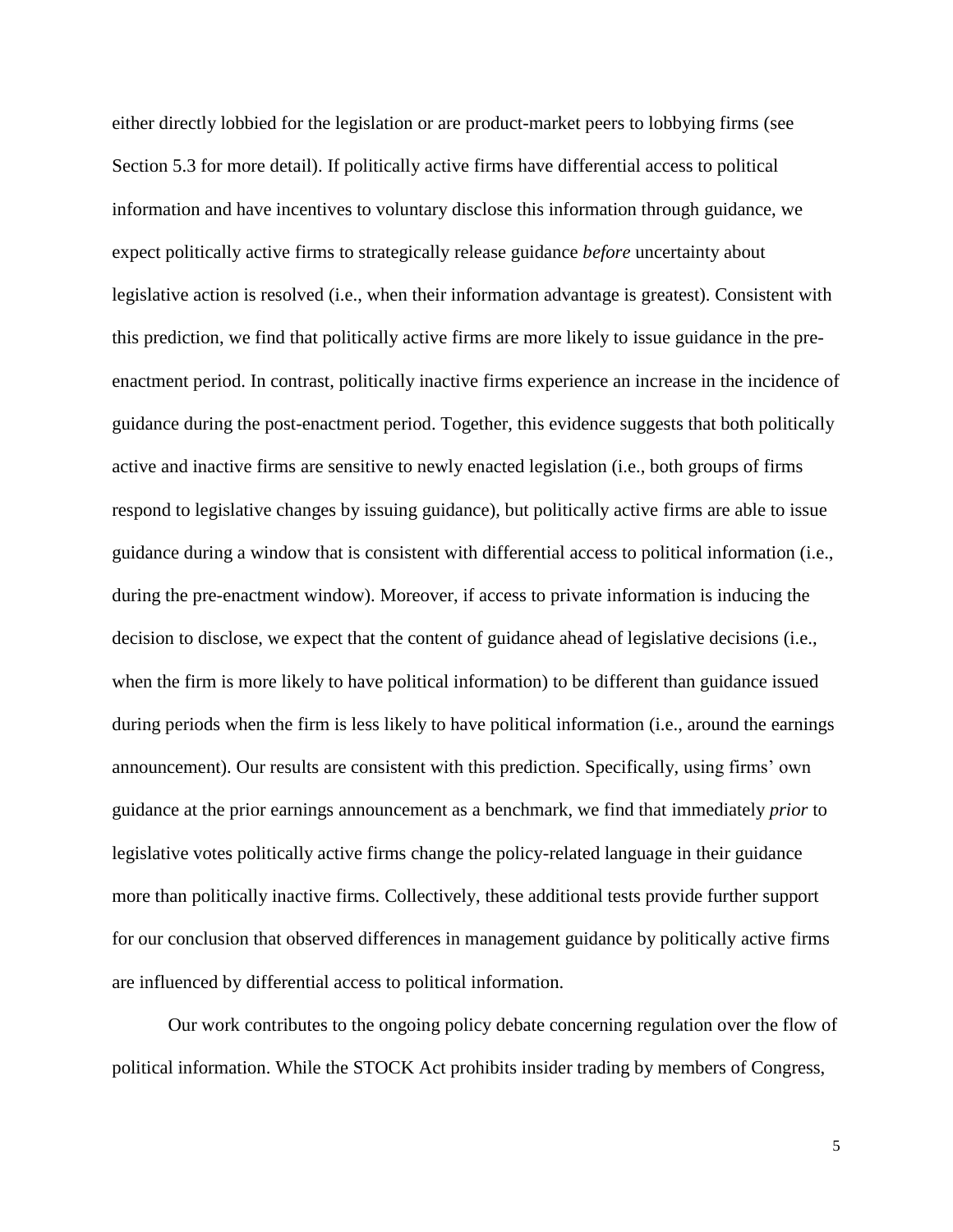this Act did not restrict Congress members from disclosing material non-public political information to constituents, despite concerns that this practice leads to an unfair advantage to those with access. Prior research provides support for this unfair advantage by documenting that sophisticated investors with access to political information amass greater trading profits (Gao and Huang 2016; Jagolinzer et al. 2018). Our findings suggest that management guidance is one channel through which the market can learn about the expected impact of policy developments, potentially mitigating concerns of an unfair advantage.

Our findings also contribute to the literature that investigates incentives to provide voluntary disclosure. Extant disclosure models suggest managers will respond to greater uncertainty about firm value by providing more voluntary disclosure (e.g., Verrecchia 1990). Consistent with this theoretical prediction, a growing empirical literature finds that firms respond to deterioration in the information environment by providing greater voluntary disclosure (e.g., Balakrishnan et al. 2014; Guay et al. 2016). Recent research documents an increase in the provision of guidance in response to market-wide political uncertainty in general (Nagar et al. 2019), and around monetary policy announcements, specifically (Choi et al. 2019). Furthermore, Hassan et al. (2019) find that firms with greater exposure to economic policy uncertainty devote a larger share of their quarterly conference calls to discussing political risk. Taken together, these papers suggest an association between aspects of political uncertainty and voluntary disclosure. However, they do not provide evidence on whether firms have differential access to private political information and if so, the mechanism through which firms can gain access to political information. Further, these studies do not investigate whether politically active firms choose to voluntarily disclose this information to their investors or provide evidence of policy-related discussion in firms' guidance, which we provide.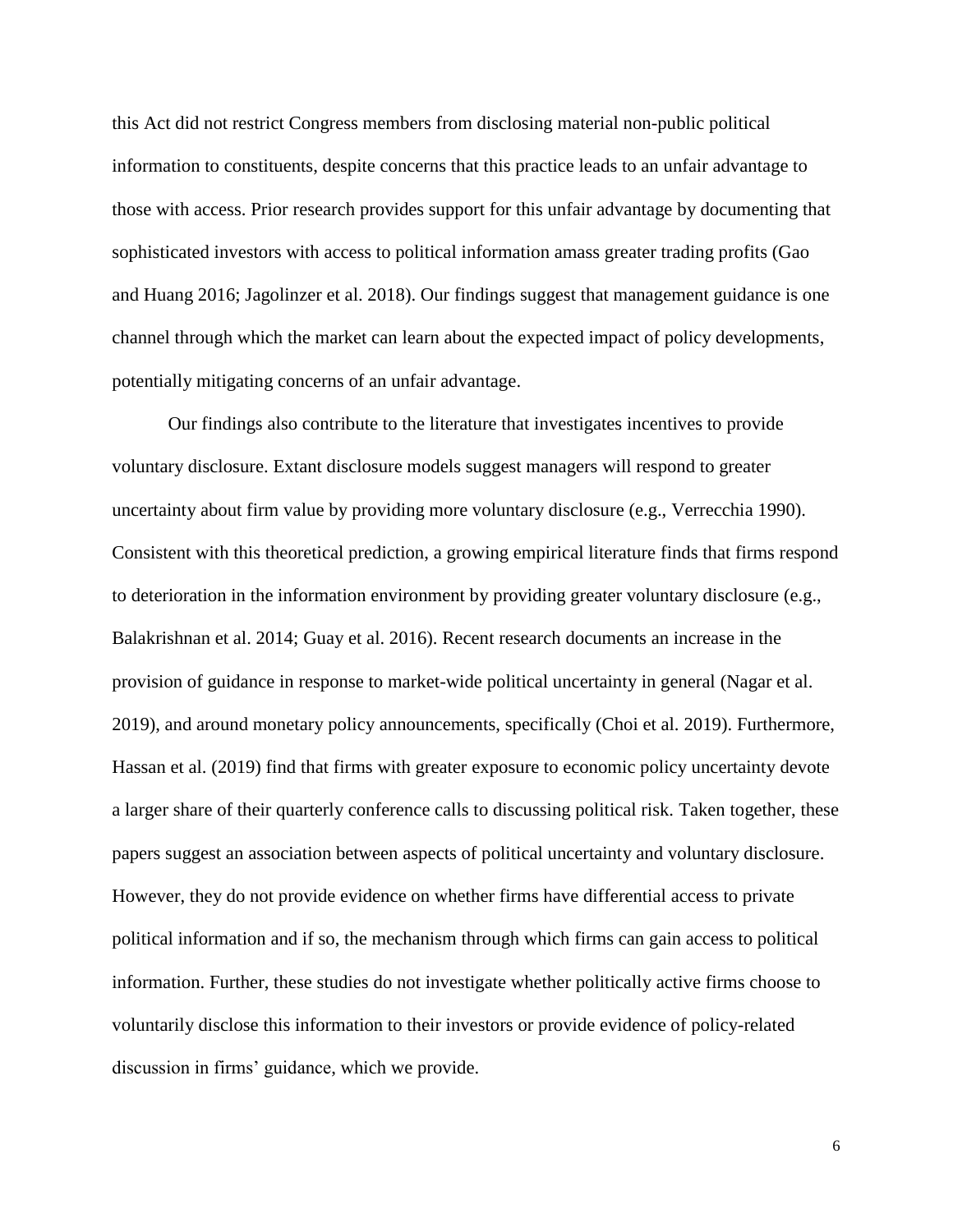In a recent study, Hung et al. (2018) examine the association between political connections and voluntary disclosure in an international setting. Using data from 2002 to 2004 with political connections primarily from Southeast Asia, they document that firms with a large shareholder or top director that is a minister or head of state, a member of parliament, or closely related to a top official issue fewer voluntary disclosures. They interpret their findings as suggesting that these firms face lower incentives to issue voluntary disclosures because their political connections afford them with better access to capital and loan terms and protection from litigation. By contrast, we focus on the U.S. setting and examine the role of political activism to gain access to political information. In our setting, over the years 2001 to 2014 we show that firms with greater access to political information are more likely to issue guidance, discuss government policy more, and time guidance around political events. Taken together, our results along with Hung et al. suggest that the regulatory and institutional environment influences the extent to which politically active firms serve as a conduit through which political information flows to the market.

This paper proceeds as follows. In Section 2, we provide background on the institutional details of political information. In Section 3, we discuss the empirical measures for our key constructs: a firm's access to political information, policy-related disclosures, and a firm's sensitivity to policy changes. Section 4 first describes our sample and then provides the results of our main tests for the association between political activity and the likelihood and content of guidance. Section 5 provides additional tests to disentangle alternative explanations for our findings. Section 6 concludes.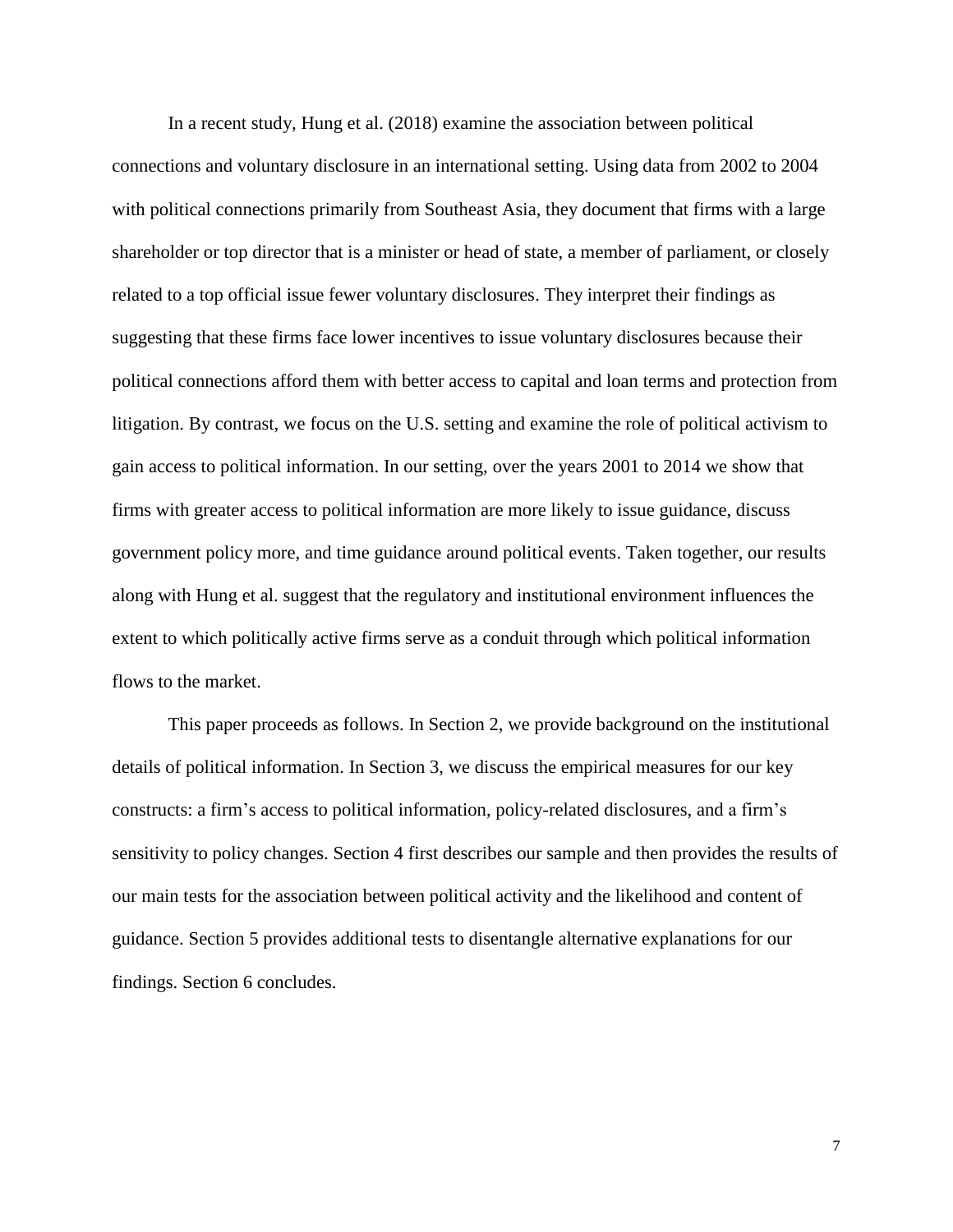# **2. Background on Political Information**

When evaluating the efficacy of various policy alternatives, policymakers face uncertainty over how their constituents will react to or be affected by their policy decisions, as well as the political viability of various proposals. To reduce uncertainty, legislators will invite groups and individuals to provide information on the expected consequences of policy decisions. In communicating with their constituents, policymakers also reveal institutional details, such as procedural strategies that committee members will employ in markup sessions, positions that legislators have taken or are thinking about taking, and amendments that other legislators or outside groups might suggest (Wright 1996). Access to this type of information, which we (and prior literature) refer to as political information, can be useful in variety of settings.

A growing body of research investigates the role of differential access to political information in securities markets. Gao and Huang (2016) find that hedge funds with lobbyist ties earn abnormal profits on policy-sensitive stocks. Christensen et al. (2017) find that analyst recommendations issued by politically connected brokerage houses are more profitable than those of non-connected brokers. The evidence in Jagolinzer et al. (2018) suggests that access to politicians increases managers' and directors' trading profits. These studies provide evidence of unintended consequences associated with politicians' selective disclosure of material, nonpublic information in the form of benefits obtained by sophisticated market participants.

To capitalize on these benefits, an entire industry has developed recently around the practice of gathering and disseminating nonpublic political information to select outside parties.<sup>3</sup> The recent emergence of the political intelligence industry is drawing the attention of lawakers who publicly question the industry practice of gathering political information for well-paying clients, but at the same time are reluctant to take steps toward regulating the industry without a

<sup>3</sup> Jerke (2010) and Nagy and Painter (2012) provide institutional details on the political intelligence industry.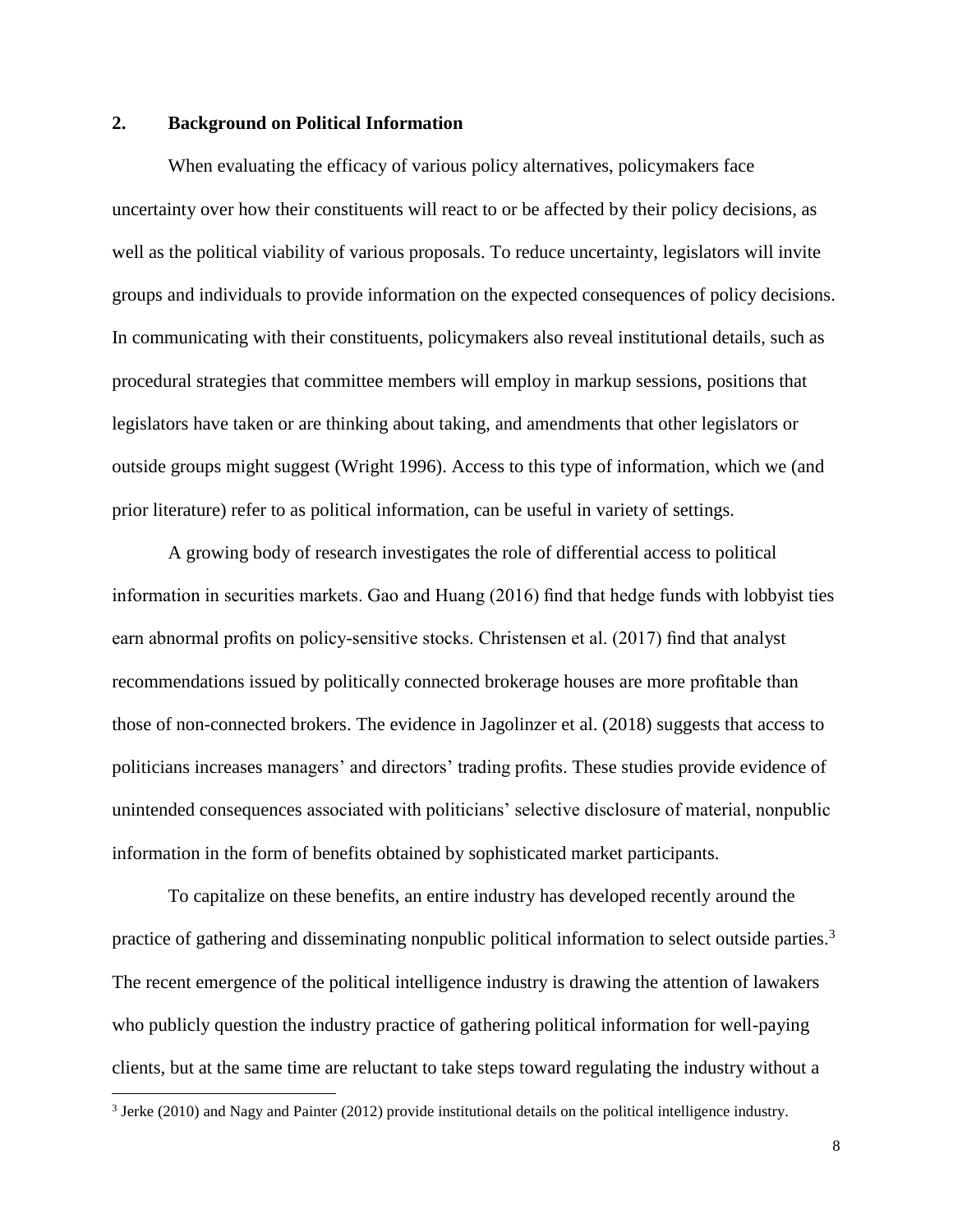better understanding of how political information is disiminated and the potential consequences associated with differential information flow (Heltman 2015, Mullins 2012 a,b; 2014). While third-party consultants and sophisticated traders are the focus of media attention, some corporate players are bringing the practice of collecting and analyzing political inteligence in-house through a government relations office (Bremmer 2005).

Consistent with the ability of politically active firms to access and rely on political information, additional studies explore the role of political information for firms' corporate decisions. Ovtchinnikov et al. (2019) document evidence consistent with politically active firms innovating more (i.e., through developing and/or acquiring well cited patents). Moreover, the authors analyze investments in patent technology around industry de-regulation and document that politically active firms have an advantage over inactive firms stemming from their ability to anticipate regulatory developments. Wellman (2017) analyzes differences in the timing of capital investments between politically active and inactive firms around the Jobs and Growth Tax Reconciliation and Relief Act (JGTRRA). She demonstrates that politically active firms seem to anticipate the passage of JGTRRA, delaying investments relatively more in the pre-enactment period in order to of take advantage of lucrative tax incentives in the post-enactment period. Collectively, these studies support the notion that managers of politically active firms access and rely on political information when making investment decisions.

To the extent managers have incentives to communicate political information (e.g., the expected impact of policy developments) to their investors, we expect that managers at politically active firms are more likely to issue management guidance relative to managers at inactive firms. Building on theory and evidence that suggests managers are motivated to reduce investor uncertainty by providing more voluntary disclosure, Nagar et al. 2019 document an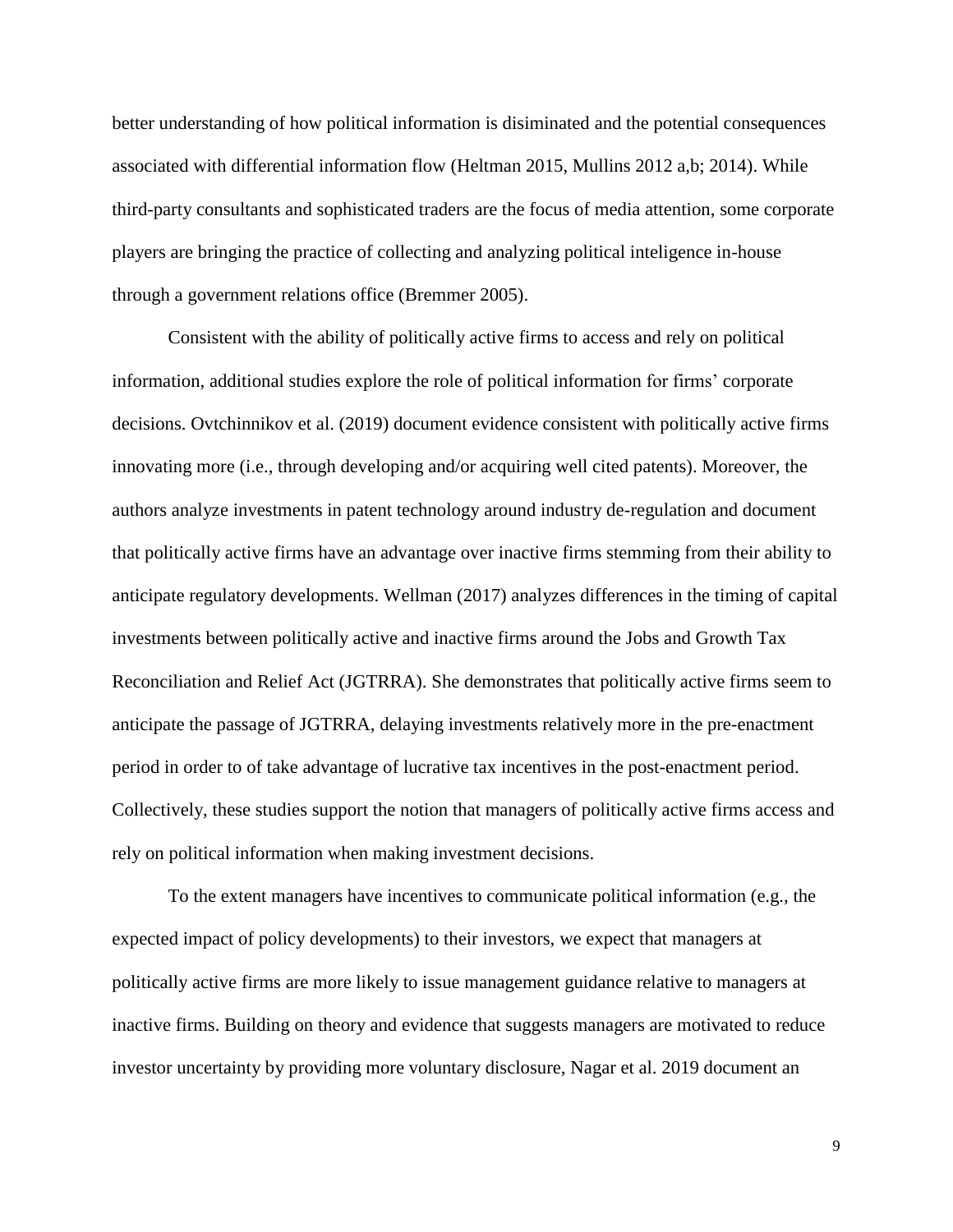increase in the average level of management guidance in response to market-wide policy uncertainty, which partially mitigates the negative effect of policy uncertainty on investor information asymmetry. Moreover, Choi et al. (2019) document management guidance in advance of monetary policy news assists in reducing investor uncertainty.

While prior research investigates time-series variation in the provision of guidance conditional on general policy uncertainty and investors' reliance on guidance during high policy uncertainty periods, we are, by contrast, interested in the potential information flows to managers and capital market participants that stem from firms' differential access to policy news. As such, we examine the incidence, content, and timing of voluntary guidance firms provide to the market. By doing so, we examine whether there is evidence consistent with managers not only gaining access to political information, but also sharing that information with the capital markets. In the next section, we discuss our empirical strategy for investigating our research questions.

## **3. Data and Measurement**

In this section, we outline our approach for measuring firms' access to political information. Since the decision to issue management guidance and the decision to invest in political access are not exogenously determined, we ensure that our results hold after employing several tests to address correlated omitted variables and endogeneity (see Section 5).

#### *3.1 Access to Political Information*

Our measures for political activity are intended to capture firms' *access* to legislators because access should facilitate information flow between firms and legislators. Consistent with this conjecture, most scholars agree that political connections formed through campaignfinancing activity serve as the most observable proxy for access (e.g., Schuller et al. 2002;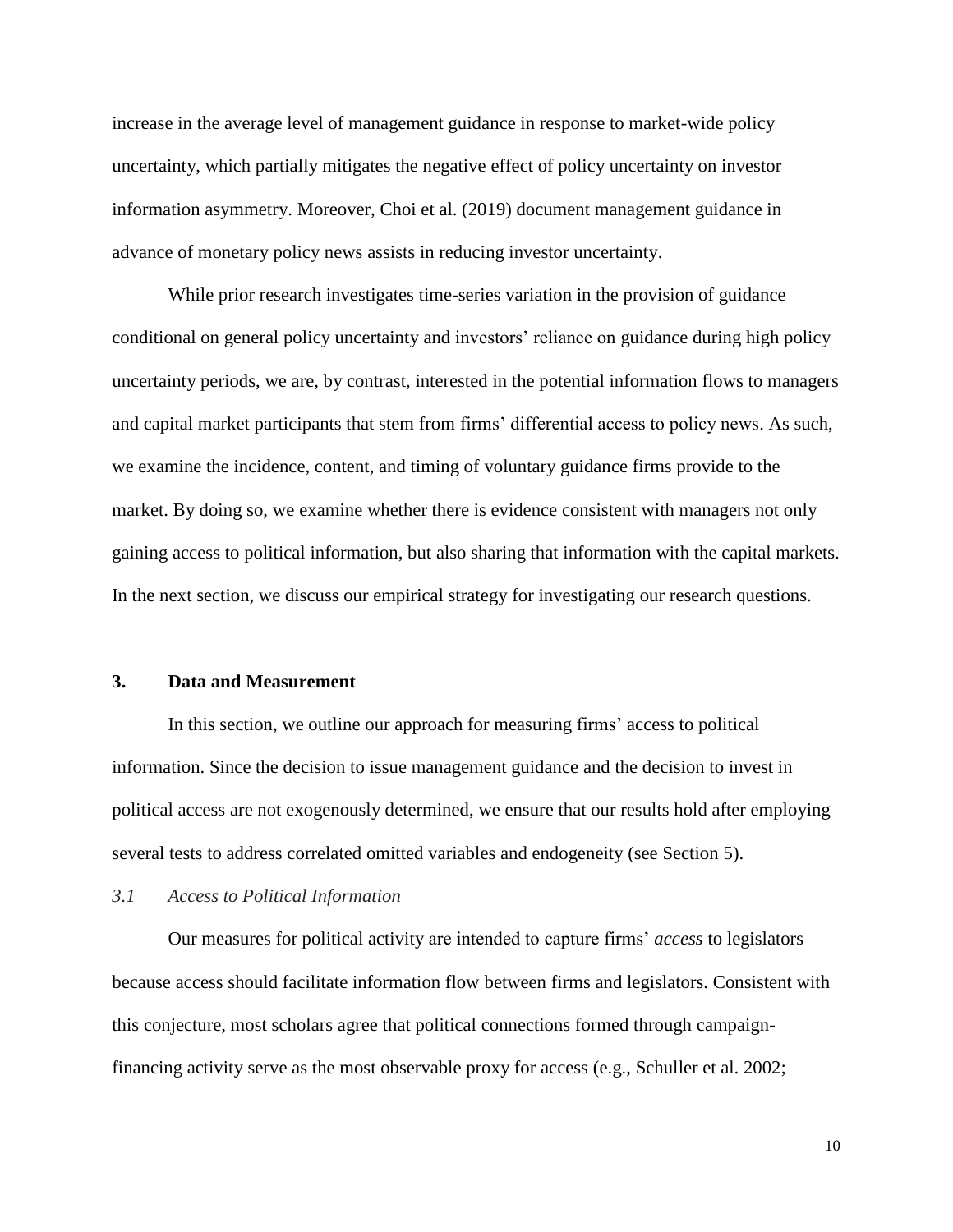Hojnacki and Kimball 2001; Wright 1996; Humphries 1991). Firms' campaign-financing activity (or lack thereof) is observable because of the Federal Election Committee (FEC) requirements to disclose campaign contributions. Although the Federal Election Campaign Act prohibits corporations from making contributions directly to federal elections campaigns, corporations may legally participate in federal election activities through a corporate sponsored Political Action Committee (PAC). For example, the corporate sponsored PAC can solicit contributions from the corporation's executives, employees, and stockholders. Corporate executives managing the PAC then strategically allocate these funds to political campaigns.<sup>4</sup> These contributions (i.e., hard money contributions) are summarized and reported to the FEC on an interim basis. Unfortunately, other forms of campaign support (such as helping candidates with fundraising, PAC operating expenses, and independent expenditures) do not require disclosure. To the extent that corporations rely on multiple political tactics in order to accomplish their objectives, measures based on disclosed contributions may be incomplete. However, as Cooper et al. (2010) discuss, regardless of how political connections are formed, as long as campaign contributions disclosed to the FEC are correlated with other ways that political connections are created and maintained, the measures we use should serve as reasonable proxies for access to political information. 5

Thus, our first two proxies for firms' access to political information is based on firms' campaign financing activities as reported to the FEC. The first, *CONNECTED,* is an indicator

<sup>4</sup> There are limits imposed on both the amount of money a PAC can solicit and the amount of money that a PAC can contribute to a federal election. For example, individuals can contribute up to \$5,000 per year per corporate sponsored PAC. Contributions from the corporate sponsored PAC to candidate campaigns are limited to \$5,000 per candidate per election. The limits on contributions to House and Senate candidates apply separately to each election in which a candidate participates. In House and Senate races, each primary election, general election, runoff, and special election is considered a separate election. There are no limits, however, on PAC "operating costs," which includes fundraising activities and electioneering campaigns.

<sup>5</sup> Prior literature maintains that less observable political strategies are a complementary to investments in campaign financing (Schuler et al. 2002). However, to the extent that other indirect sources serve as a substitute mechanism for obtaining political information, it would bias us against finding our predicted results.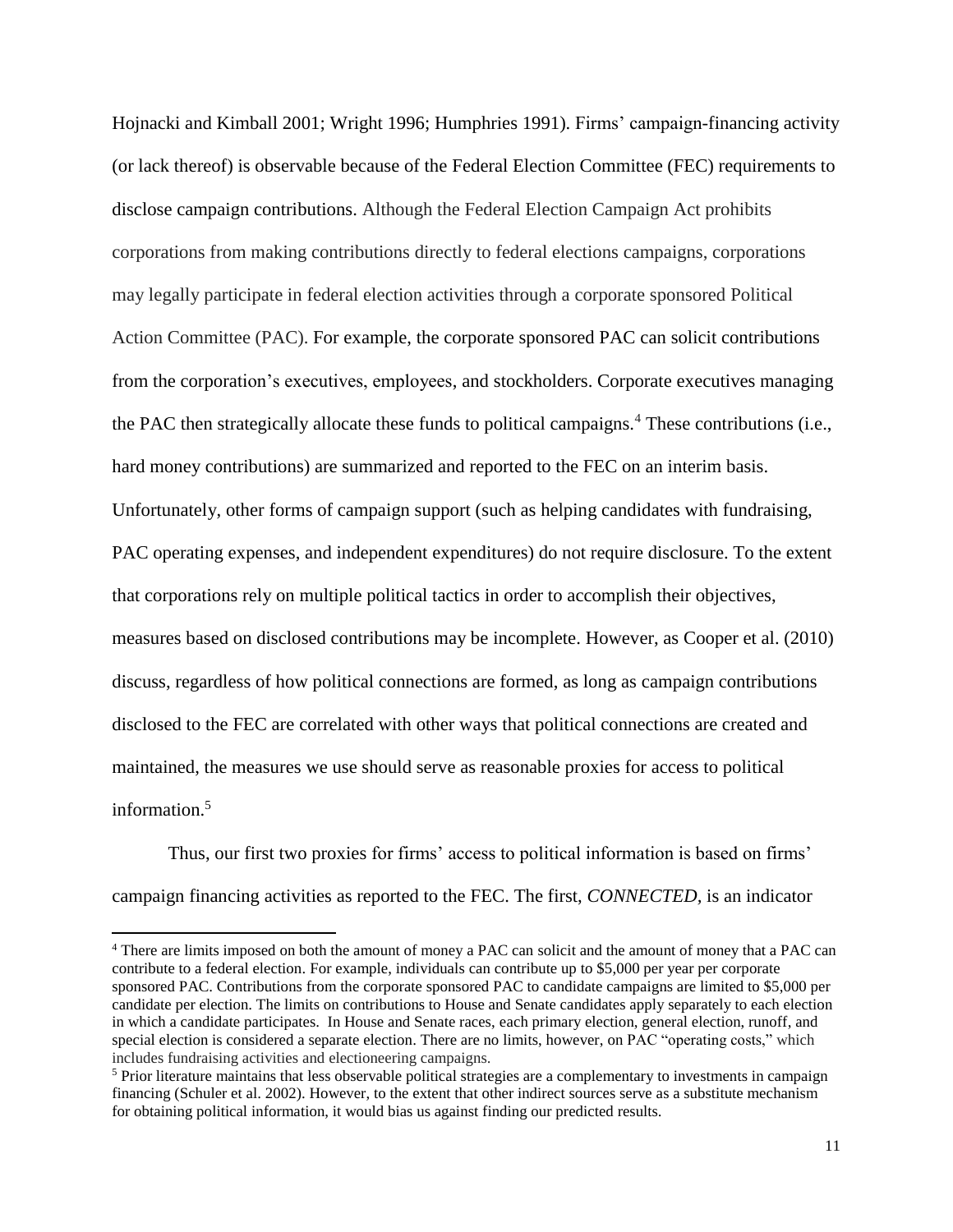variable that equals one if the firm makes any PAC contributions during the year, zero otherwise (Christensen et al. 2017). This simple dichotomous variable, while useful for assessing economic magnitudes, does not consider the degree of political contributions, nor the multi-period nature of political support. Our second measure, *CONNECTEDCandidate*, factors in both the number of politicians the firm supports, and also uses a longer window to measure political connections. As a consequence, this measure may better capture the number of channels through which information can flow. Specifically, following Cooper et al. (2010), it is defined as:

$$
CONNECTED_{candidate,i} = Ln(1 + \sum_{p=1}^{J} Cand_{pt,t-5})
$$
 (1)

where *Cand<sub>pt,t-5</sub>* is an indicator variable equal to one if firm *i* has contributed money to candidate *p* over the years *t-5* to *t.*

In addition to gaining access through campaign support, firms can also obtain access to legislators by providing them with policy research. An important input into government policy decisions is the research that legislators receive on the economic viability of proposed legislation from firms' in-house policy analysts (Wright 1996). Typically, in-house policy analysts are part of the firms' government relations teams (Bremmer 2005). Thus, our next proxy for access to political information is the existence of a government relations division at the firm. Data on government relations staff come from Columbia Books & Information Services' (CBIS) comprehensive historical dataset of firms' government relations offices.<sup>6</sup> Our proxy for access to political information through a government relations office, *GOVAFFAIRS*, equals one if firm *i* employed any government relations staff in year *t,* zero otherwise.

<sup>6</sup> CBIS was able to provide an electronic dataset beginning in 2011. For the earlier years in our sample, we hand collect data on firms' government relations data from *Washington Representatives,* a directory published semiannually by Columbia Books & Information Services. We augment the electronic dataset provided by CBIS with our hand collected data.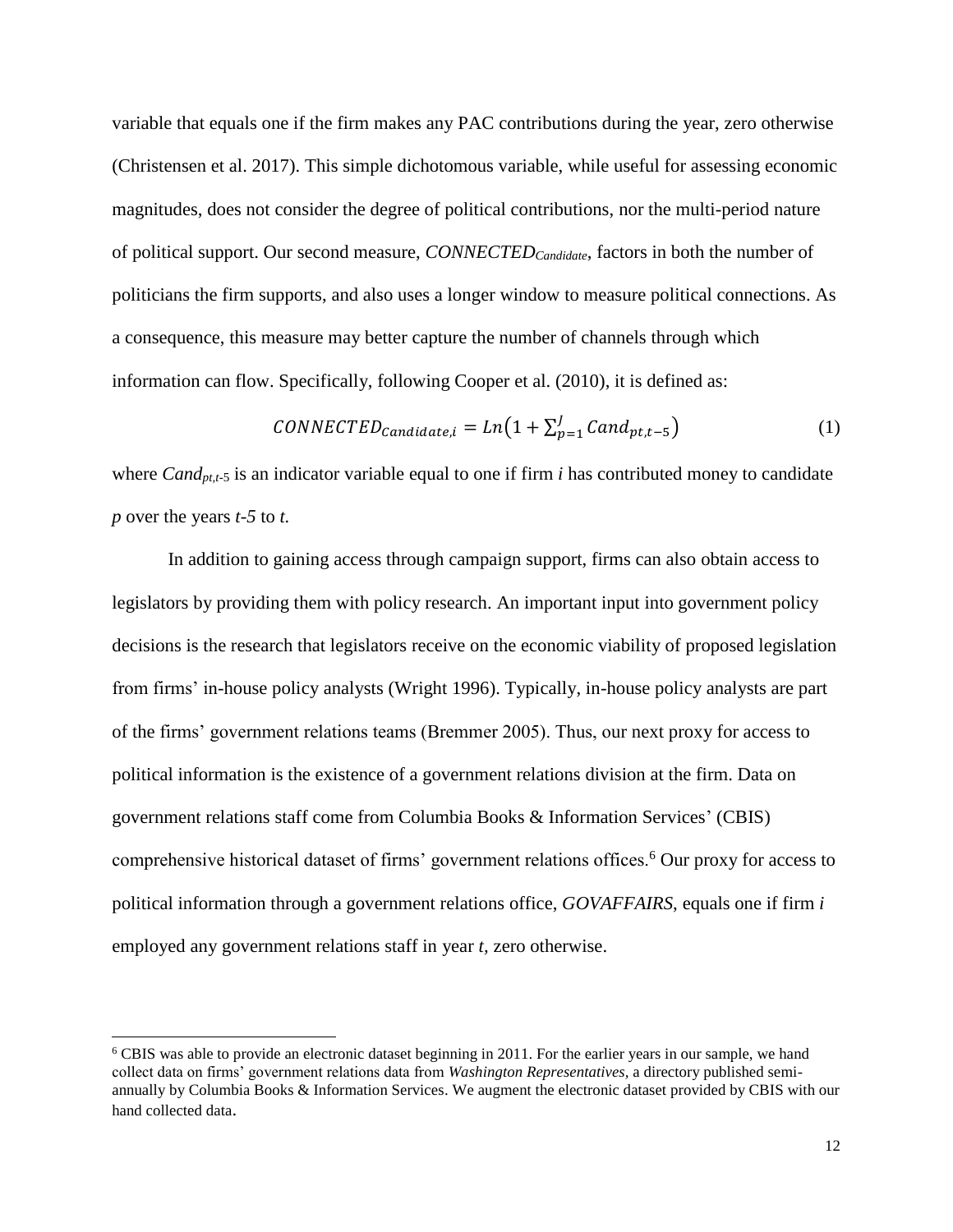# *3.2 Propensity to Guide: Sample and Descriptive Statistics*

To form our sample, we first merge the Compustat data with return data from CRSP, management guidance and analyst following data from I/B/E/S, political contribution data from the FEC files, and government relations staff data from CBIS to build a comprehensive database of firm contributions, government relations staff, annual firm accounting characteristics and performance, and guidance.<sup>7</sup> We obtain data on the location of the firm's headquarters from two sources. We scrape the headers of firm's 10-K filings on EDGAR and fill any missing data with the locations reported on Compustat. Our initial sample contains 406,531 firm-quarter observations (representing 15,906 unique firms) for years 2001 through 2014. Our estimation sample requires non-missing data for all of the control variables, reducing our sample to 249,030 observations (9,846 unique firms). We also drop 416 observations that are singletons due to the use of firm fixed effects in our later analyses. Our final sample contains 248,614 firm-quarter observations from 9,430 unique firms.

Table 1 provides descriptive statistics for the sample. As shown in Panel A, just over 30% of our firm-quarter observations contain quarterly guidance and around 16% of our observations correspond to quarters when the firm is politically active. For these politically active firms, Panel B of Table 1 shows the incidence of guidance increases to 51.4%, while the incidence of guidance for inactive firms is 26.4%. This difference in the propensity to issue guidance between active and inactive firms is significant at the 1% level ( $t = 102.06$ ). Further, we find that active firms use a greater number of policy-related words in their guidance ( $t =$ 

<sup>7</sup> We obtain data on political contributions made by firm-sponsored political action committees from the FEC detailed committee and candidate summary contribution files. The FEC does not use company identifiers (i.e., CUSIP, PERMNO, etc.). Therefore, we match on historical company name using a computer-based algorithm. All matches generated from this fuzzy matching procedure are then manually screened to eliminate false positive matches. If we do not observe contributions for firm *i* in any of the detailed committee and candidate summary contribution files, we code the number of candidates they support and their level of PAC contributions as zero.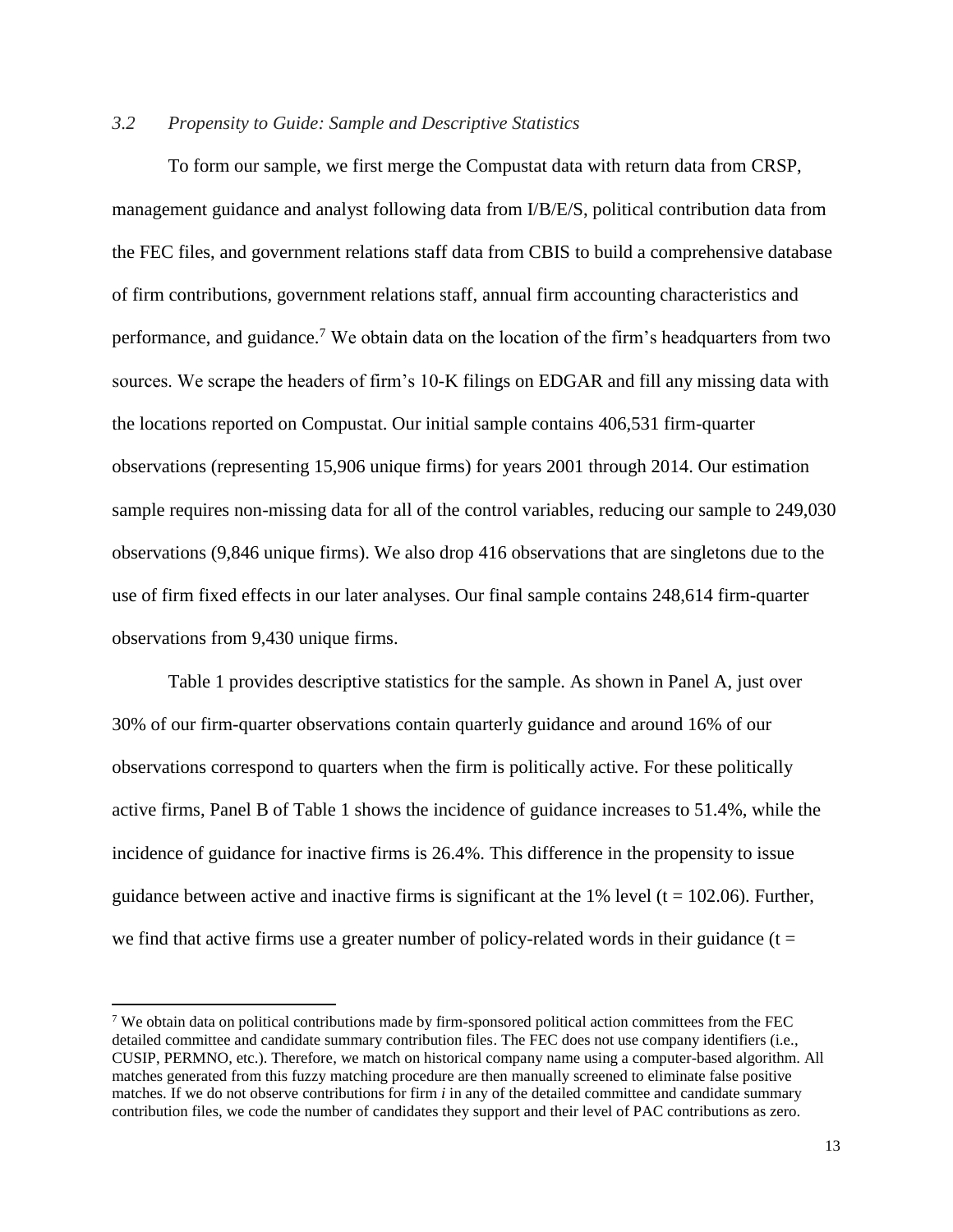116.51,  $p < 0.01$ ). These findings provide preliminary evidence that politically active firms have privileged access to policy-related information and disclose the effects of this information for the firm through increased voluntary disclosure. Panel B of Table 1 also compares additional firm characteristics for active and inactive observations. We observe that active firms are larger, tend to outperform their inactive counterparts (i.e., active firms report fewer loss quarters and amass greater annual returns), have lower return volatility, have higher leverage, attract more institutional investors, and are followed by an average of seven additional analysts. Further, connected firms are more likely to have the government as a major customer and their headquarters are located closer to Washington D.C. In the next subsection, we control for these observable differences across active and inactive firms. Further, in Section 5, we perform several additional tests to rule out the possibility that our findings for *CONNECTED* are due to correlated omitted variables.

#### **4. Empirical Tests: Propensity to Guide**

#### *4.1 Propensity to Guide Conditional on Political Access*

To test whether politically active firms are more likely to issue management guidance, we estimate the following linear probability model using OLS:

$$
GUIDE_{it} = \alpha + \beta_1 CONNECTED_{it} + \gamma CONTROLS_{it} + \varepsilon_{it}
$$
 (2)

where the propensity to issue guidance, *GUIDE*, is an indicator variable set to one in firmquarters where firm *i* reports management guidance pertaining to net income (NET), earnings per share (EPS), fully reported earnings per share (EPS), EBITDA per share (EBT), and/or funds from operations (FFO); zero otherwise. We predict that the estimated coefficient on *CONNECTED* will be positively associated with *GUIDE* (i.e.,  $\beta_1 > 0$ ).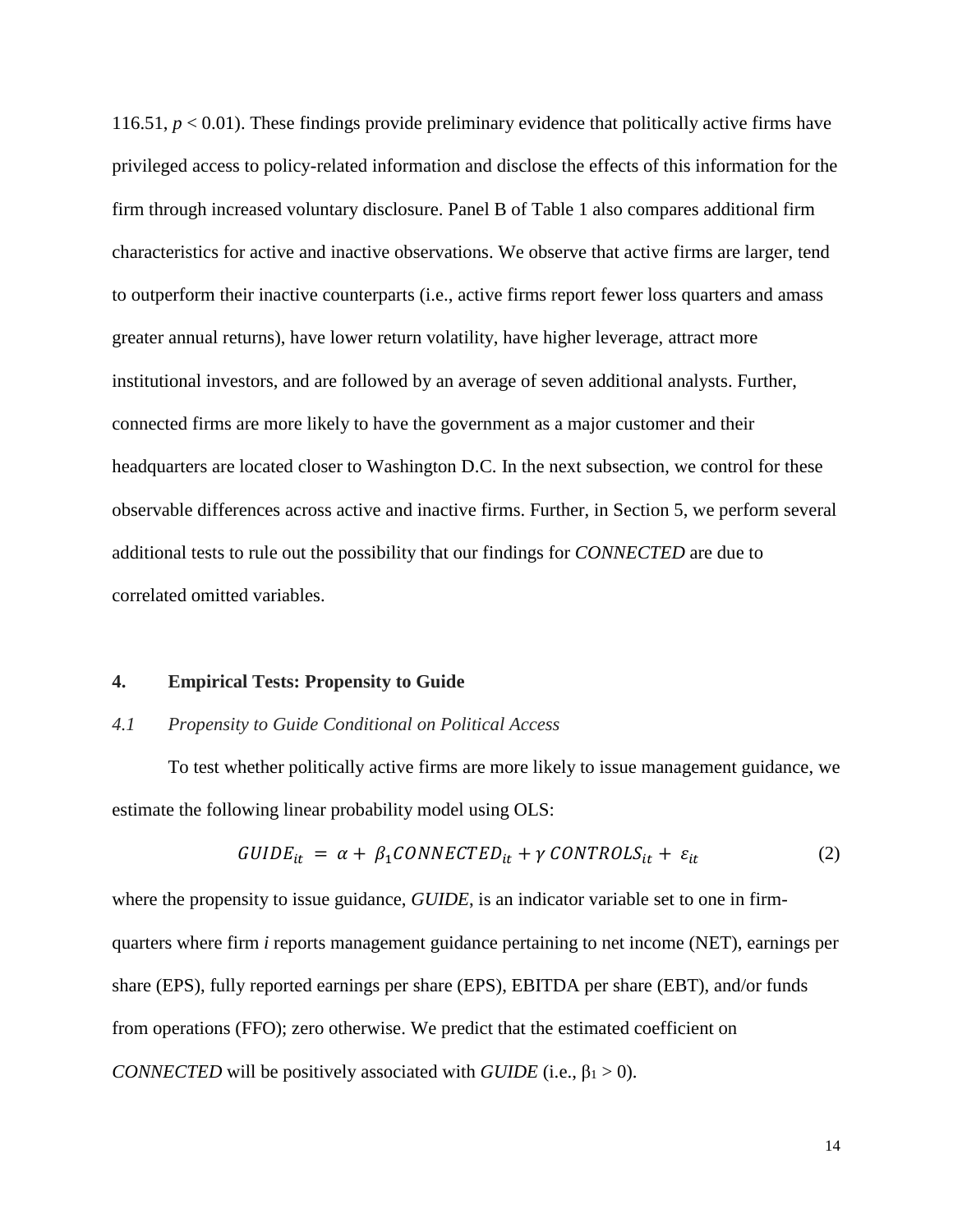We include additional controls (*CONTROLS<sub>it</sub>*) that may influence firms' disclosure incentives. We draw these variables from prior research (e.g., Li and Zhang 2015; Huang, Jennings, and Yu 2017). First, we include stock returns (*RETURN*), return on assets (*ROA*), an indicator for loss firms (*LOSS*), and stock return volatility (*RETVOL*) to control for stock and financial performance. Second, we include the logarithm of market capitalization (*SIZE*), bookto-market ratio (*BTM*), leverage ratio (*LEV*), institutional ownership (*INSTOWN*), analyst following (*FOLLOWING*), and litigation risk (*LITIGATION RISK*) to control for the demand for information. (See Appendix A for additional detail on variable definitions.) We include yearquarter fixed effects to control for aggregate time-series trends. To mitigate concerns that timeinvariant industry characteristics affect our inferences, we estimate a version of equation (2) that further includes industry indicators based on the Fama-French 49 classification. Finally, standard errors are clustered at the firm level.

Table 2 provides the estimation results for equation (2). Regardless of whether industry fixed effects are included, we find that politically active firms are significantly more likely to issue management guidance relative to inactive firms, after controlling for typical firm characteristics that are associated with the decision to issue management guidance. Based on the results in column (1), the estimated coefficient on *CONNECTED* suggests that on average, politically active firms are five percentage points more likely to issue guidance relative to inactive firms  $(p < 0.01)$ . This effect represents a 17% increase in the likelihood of issuing guidance for politically active firms.<sup>8</sup> In columns  $(3)$  and  $(4)$ , we find similar evidence when we re-estimate equation (2) using the continuous measure *CONNECTED*<sub>*Candidate* ( $p < 0.01$ ),</sub> suggesting that the propensity to guide is also increasing with the number of candidates

<sup>&</sup>lt;sup>8</sup> If we set all control variables at their means, the probability for issuing guidance for connected (unconnected) firms is 32.3% (27.7%). Thus, connected firms have a 4.6% percent higher likelihood of issuing guidance (i.e., 32.3%-27.7%), which translates into a 17% increase in the likelihood of issuing guidance (i.e., 4.6% / 27.7%).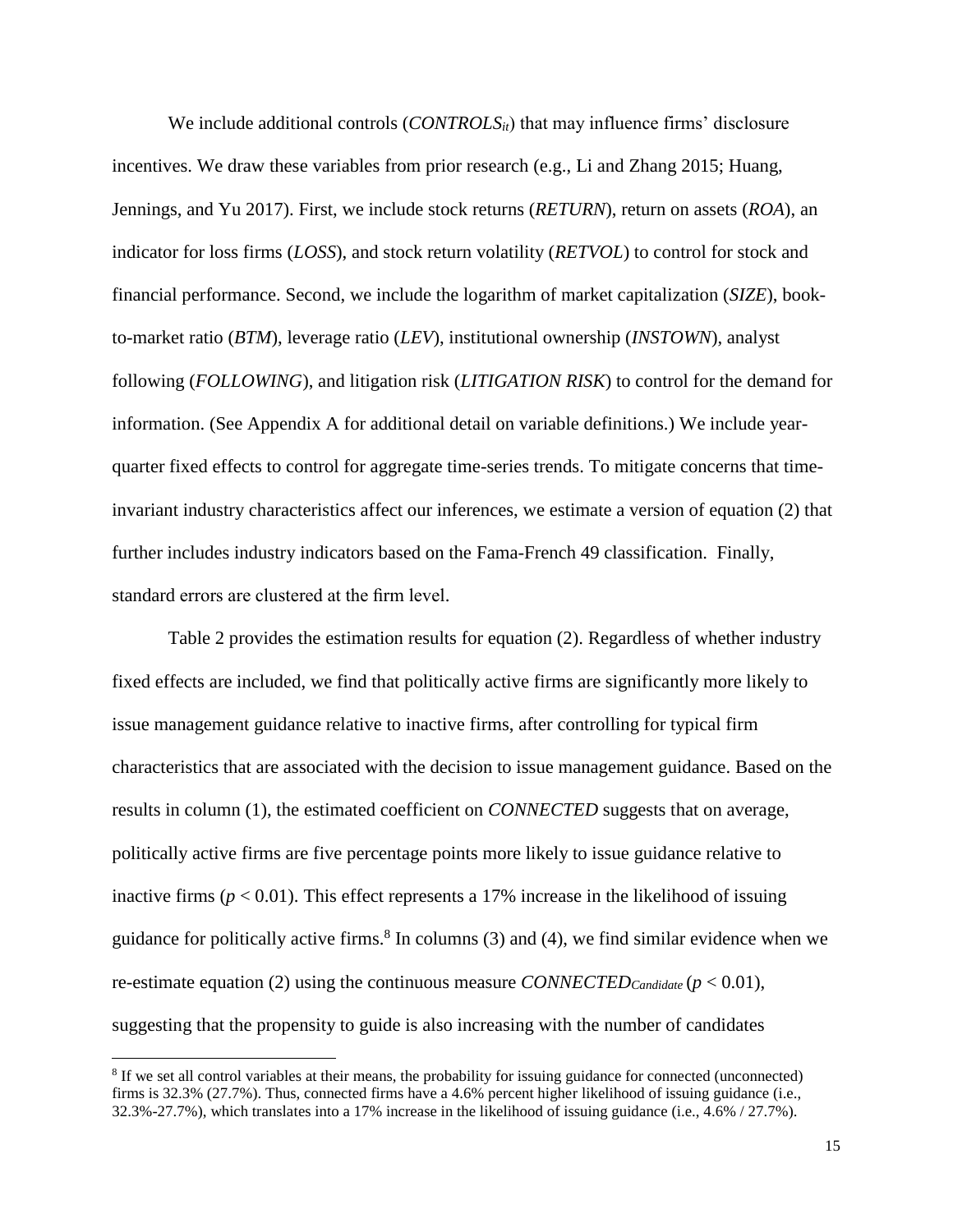supported. Finally, in columns (5) and (6), we re-estimate equation (2) using our indicator for whether or not the firm maintains a government relations office. In column (5), we find that firms with government relations offices are 7% more likely to issue guidance relative to firms without a government relations office  $(p < 0.01)$ . The magnitude of is effect diminishes slightly to 5% when we include industry fixed effects in column (6)  $(p < 0.01)$ . Overall, these results are consistent with our prediction that politically active firms are significantly more likely to issue management guidance relative to politically inactive firms.

### *4.2 Cross-Sectional Variation in the Propensity to Guide Conditional on Political Access*

In this subsection, we examine whether politically active firms are even more likely to issue guidance when the firm's earnings have heightened exposure to policy decisions. We classify firms that report the federal government as a major customer during the fiscal year as firms that have a heightened exposure to policy decisions. We identify whether the federal government represents a major government customer from the Compustat Segments Customer data (Compustat item CTYPE). Specifically, we create an indicator variable, *GOVCUST*, that is equal to one if firm *i* either reports the federal government as a major customer (i.e.,  $CTYPE =$ "GOVDOM") during the fiscal year or reports "COMPANY" in the CTYPE field and a branch of the federal government under the customer name field (Compustat item CNMS). Using this method, we identify 26,589 firm-quarters in our sample where the federal government is disclosed as a major customer. We re-estimate equation (2) including a main effect and an interaction effect for *GOVCUST*. We expect the coefficient on the interaction term of *CONNECTED×GOVCUST* to be positive.

Table 3 provides the results of this analysis. In columns (1) and (2), we find that the estimated coefficients on *CONNECTED* are positive and significant (*p* < 0.10), regardless of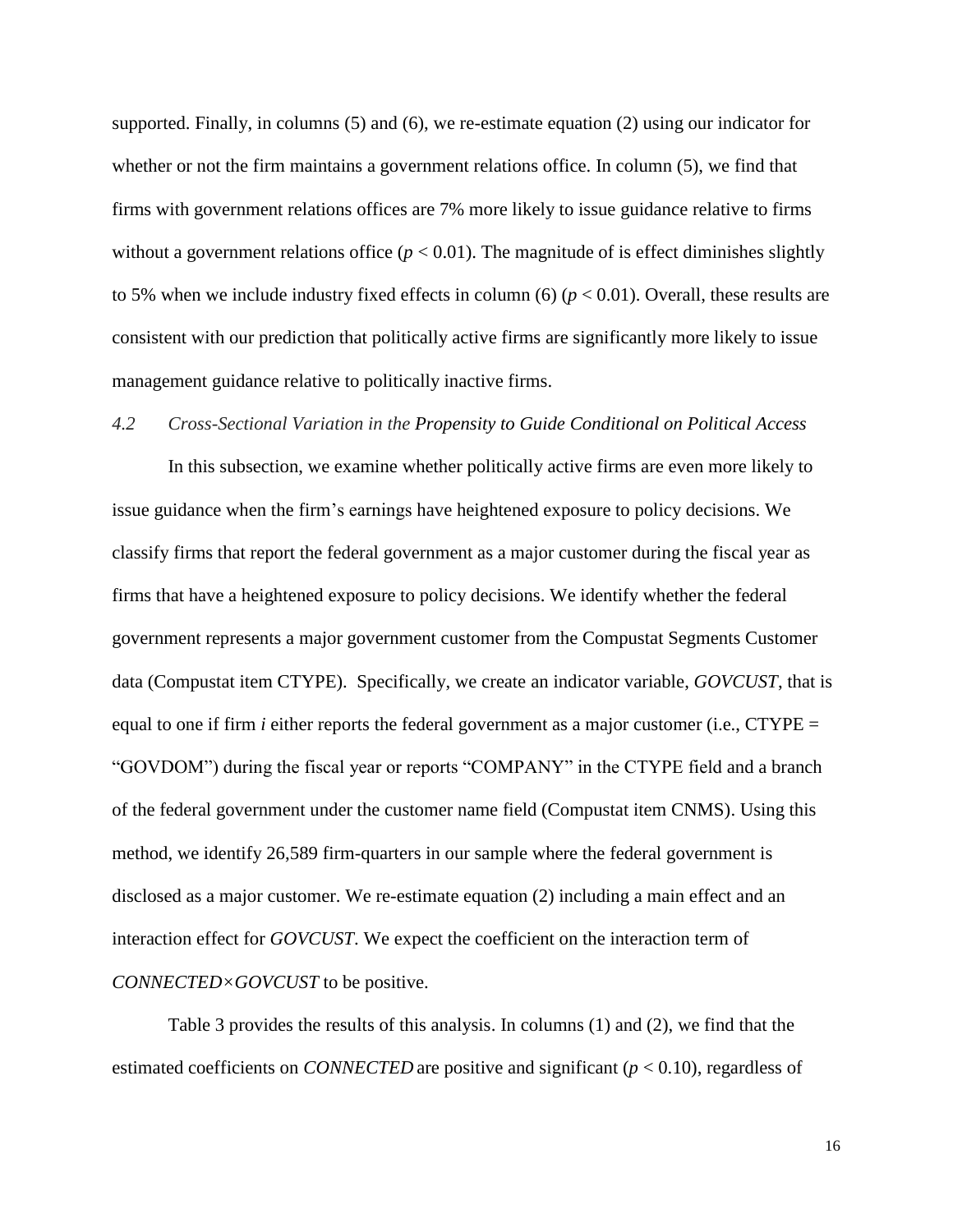whether we exclude or include industry fixed effects. Further, the estimated coefficient on *CONNECTED×GOVCUST* is positive and significant (*p* < 0.01), suggesting that politically active firms with heightened earnings exposure to government policies through government contracts are even more likely to issue guidance. In columns (3) through (6) we consider the number of connections that firms maintain (i.e., *CONNECTEDCandidates*) or whether or not firms maintain a government relations office (i.e., *GOVAFFAIRS*). We continue to find that politically active firms reporting the federal government as a major customer are even more likely to issue guidance relative to inactive firms ( $p < 0.01$ ). These findings suggest that politically active firms are even more likely to issue guidance when the federal government is a major customer. Taken together, the results in Tables 2 and 3 are consistent with the conclusion that the higher likelihood of issuing guidance is in part due to greater access to political information.

## *4.3 Propensity to Guide: Policy Words*

If access to political information motivates firms to increase their voluntary disclosures, then we should observe that politically active firms mention more policy-related terms in their guidance. To investigate whether political access is related to the use of policy-related discussion in guidance disclosures, we use 8-Ks filed around guidance events to create two quarterly measures of policy word use. Both measures begin with all available 8-Ks on the SEC EDGAR website that were filed within five days (i.e., *t*-2, *t*+2) around the earnings guidance date (*t*) reported in I/B/E/S. We then count policy words mentioned in each guidance-related 8-K disclosure and sum them at the firm-quarter level across all guidance-related 8-Ks. <sup>9</sup> Our continuous measure of policy word use, *POLICY WORDS*, equals the number of policy words

<sup>9</sup> Rather than focus exclusively on the voluntary portion of firms' 8-Ks (i.e., Item 2.02, 7.01, and 8.01) we gather all 8-Ks around the guidance event and sum all policy-related words included in the entire 8-K. Treating all policy words used within 48 hours of a guidance event as voluntary is ideal in our setting because policy word used within any item is arguably voluntary, as guidance may trigger or be triggered by events that lead to filing other 8-K items.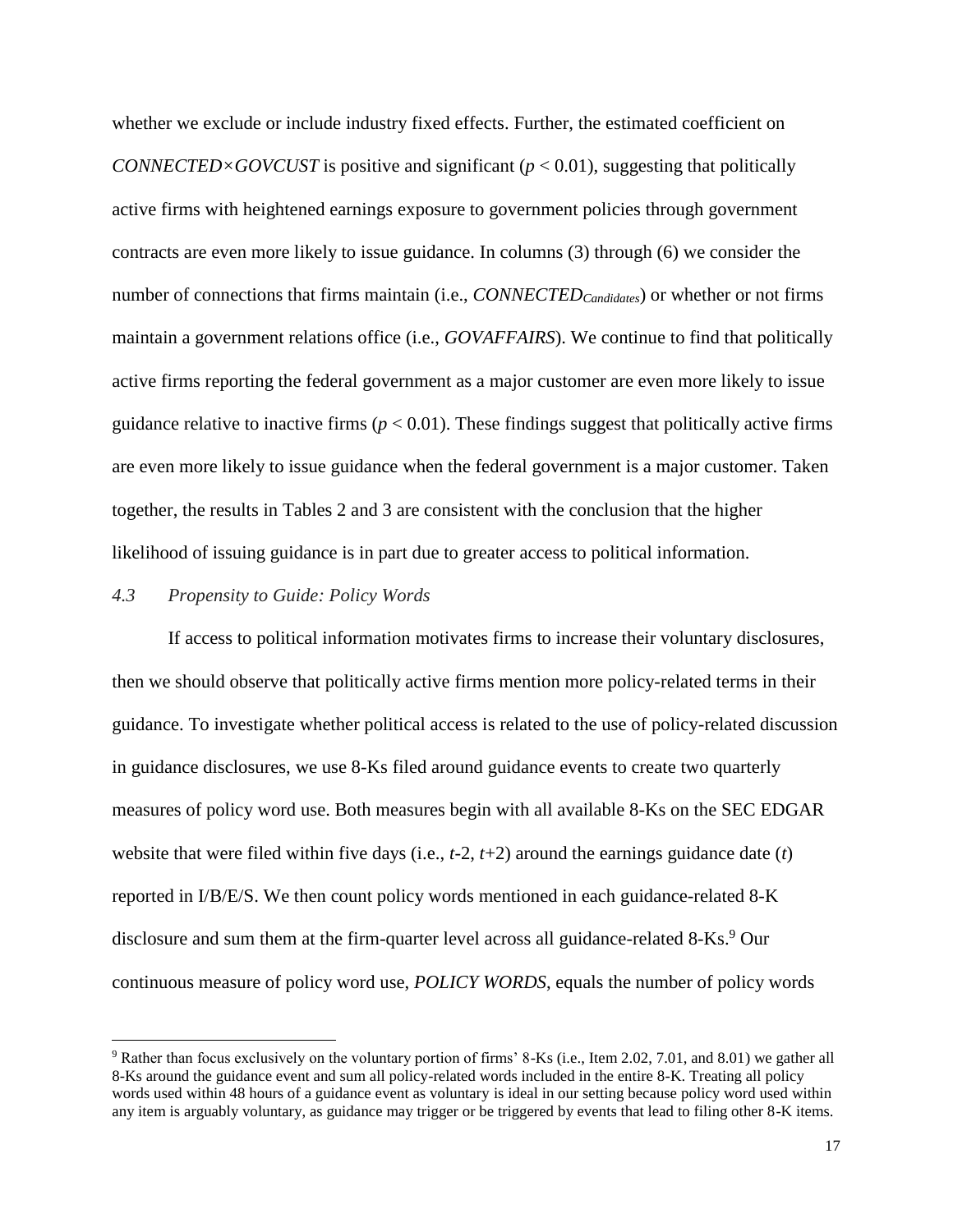used per 100 words in firm *i*'s guidance-related 8-K disclosure.<sup>10</sup> Our dichotomous measure, *HIGH POLICY WORDS*, indicates firm-quarters where the firm's policy word use (i.e., unscaled *POLICY WORDS*) exceeds the 75<sup>th</sup> percentile of sample observations.<sup>11</sup> We then test our prediction by estimating the following model:

POLICY WORD
$$
S_{it} = \alpha + \beta_1 \text{CONNECTED}_{it} + \gamma \text{CONTROLS}_{it} + \varepsilon_{it}
$$
 (3)

where the frequency of policy words is measured using *POLICY WORDS*, or *HIGH POLICY WORDS*. We predict that the estimated coefficient on *CONNECTED* will be positively associated with *POLICY WORDS* and *HIGH POLICY WORDS* (i.e.,  $\beta_1 > 0$ ). Additional controls (*CONTROLSit*) are defined above. As before, we include industry, as well year-quarter fixed effects. We again cluster standard errors at the firm level.

Table 4 reports results from estimating equation (3) using OLS. In columns (1) through (3), we report the results using the *HIGH POLICY WORDS* indicator. We find that conditional on issuing guidance, politically active firms are also more likely to report policy terms with relatively high frequency in their guidance-related 8-K disclosures as compared to politically inactive firms. This holds regardless of which measure we use to capture firms' access to political information. Moreover, as shown in columns (4) through (6), our results are insensitive to estimating equation (3) using *POLICY WORDS* as the dependent variable.

Overall, the evidence presented in this section indicates that politically active firms are more likely to issue guidance, on average, than politically inactive firms, and this effect is more pronounced when firms have heightened earnings-exposure to federal policies (i.e., they report

 $10$  Baker et al. (2016) use several dictionaries related to various categories of economic policy uncertainty to develop an index of economic policy uncertainty (EPU). Their primary index is constructed daily based on the number of news articles that contain the terms "economic" or "economy", "uncertain" or "uncertainty", and one or more of "Congress," "deficit," "Federal Reserve," "legislation," "regulation," or "White House." In our study, we include these terms as well as dictionary terms used in their categorical indices. See Appendix B for a list of terms that we use to identify *POLICY WORDS*.

 $11$  This measure is calculated using unscaled policy words to minimize the confounding impact that scaling by total words can induce when the total length of the filing changes due to reasons unrelated to policy words.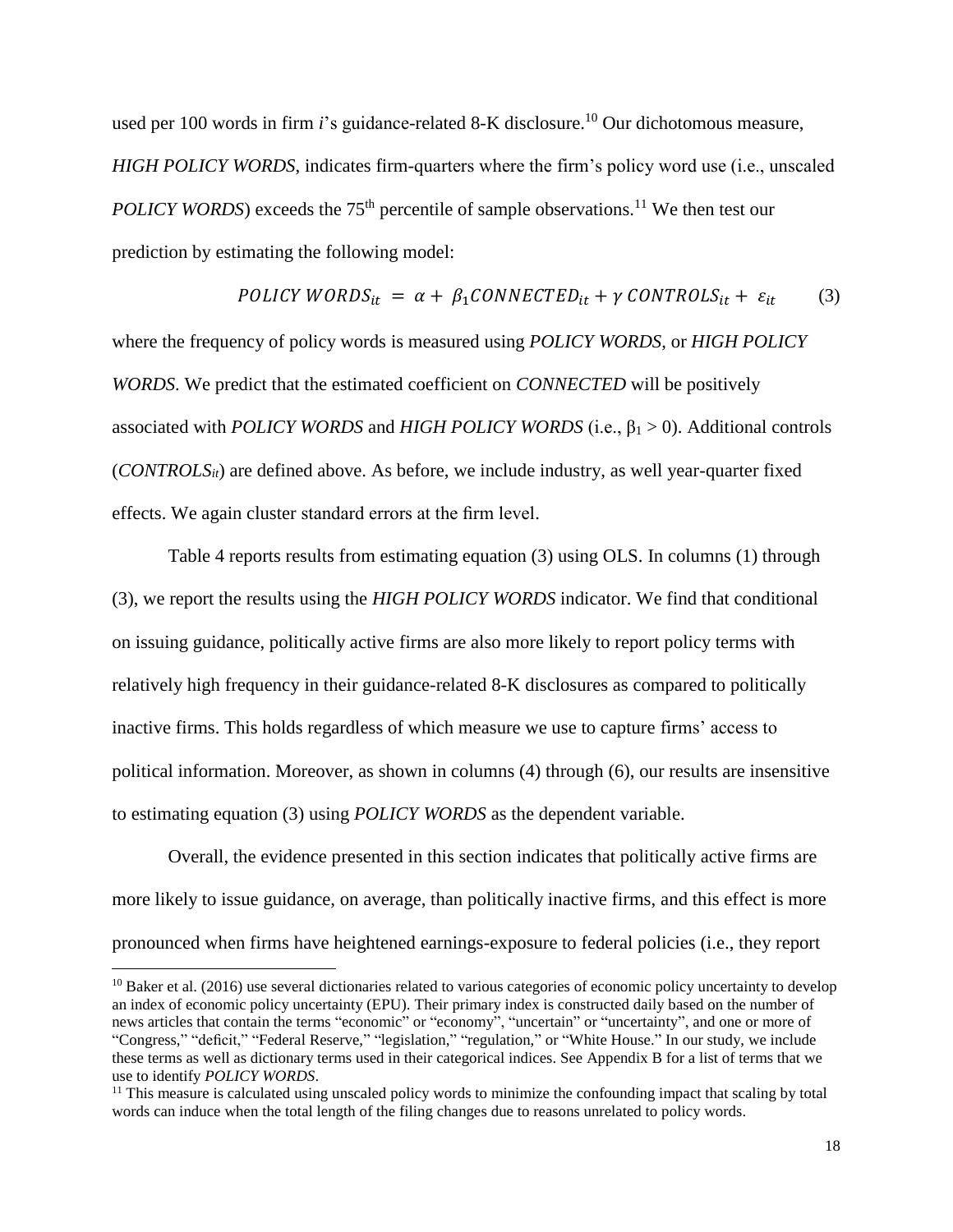the federal government as a major customer). Moreover, politically active firms are also more likely to include policy terms in their guidance-related 8-K disclosures at a significantly higher rate as compared to politically inactive firms. Taken together, these results are consistent with firms' political activism providing disproportionate access to policy news. However, an alternative explanation for these findings is that investors in politically active firms demand more information because they face uncertainty over how political outcomes will impact the firm, even if the firm does not have inside political information. Additionally, our measures of political information flow could be correlated with an unobservable firm characteristic that increases propensity to guide. In the next section, we provide several additional tests to address these alternative explanations.

## **5. Self-Selection and Timing Analyses**

In Section 4, we control for determinants of disclosure policy by including numerous firm characteristics in the regression model. However, it is possible that our measures for firms' political activism, *CONNECTED, CONNECTEDCandidate*, and *GOVAFFAIRS* are significant in our analysis because they are correlated with another determinant that is excluded from or not fully controlled for in our regression models (such as general resources or political savviness). If this is true, the inference that firms gain access to political information through their political activism would not be valid.

To address this possibility, we perform two additional types of analyses. First, we perform additional econometric analyses to address the potential self-selection problem. These approaches include the use of entropy balancing, instrumental variables, firm fixed effects, and analysis of selection on unobservables to address the influence of both observable and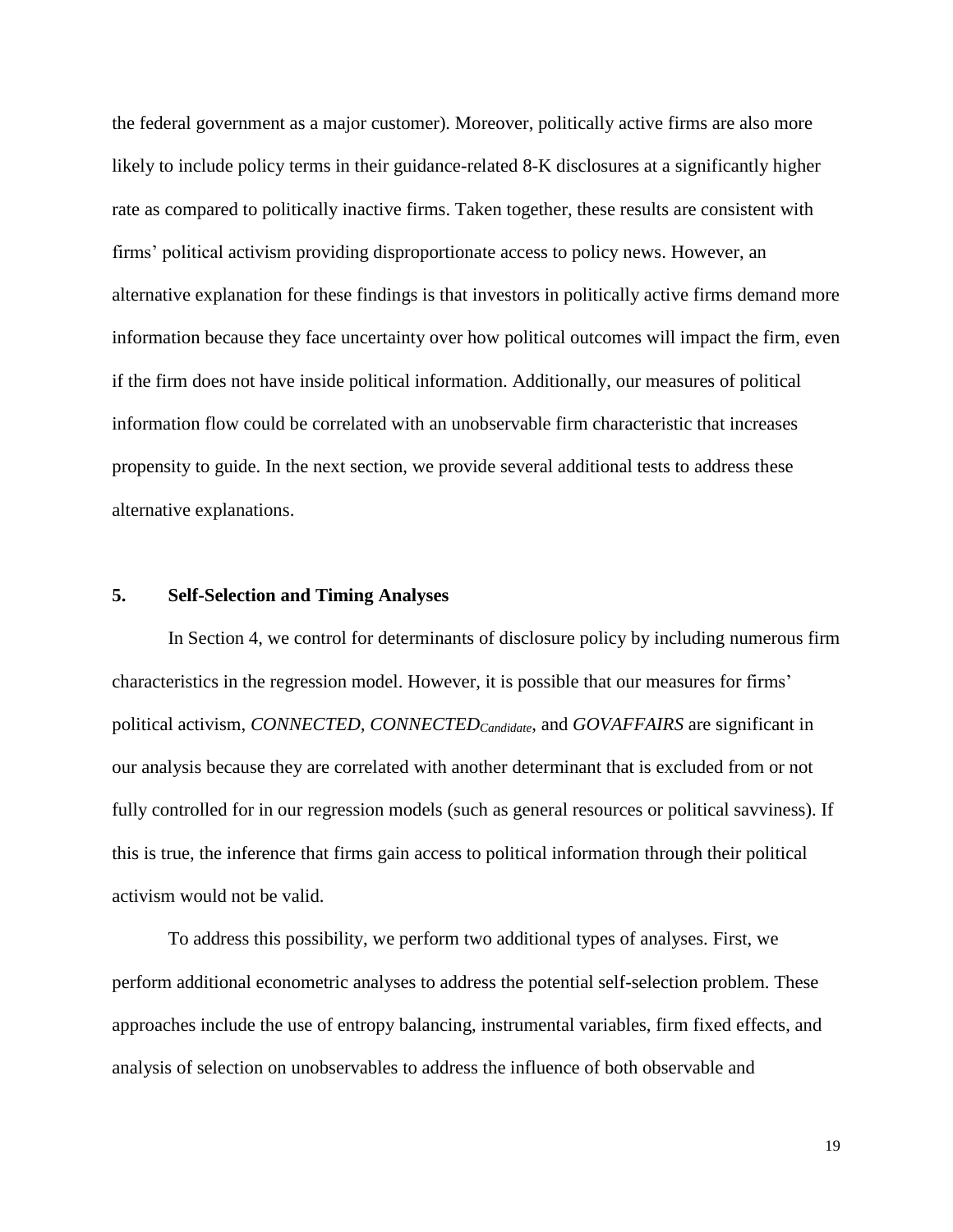unobservable characteristics correlated with *CONNECTED* and *GUIDE* on our inferences. Second, we study the timing of guidance in anticipation of industry-relevant legislation to better identify information flow. These analyses examine the extent to which politically active firms issue management guidance *before* legislative decisions are publicly revealed. Collectively, these additional tests provide further support for our conclusion that observed differences in management guidance by politically active firms stems in part from differential access to political information. The following subsections summarize the research design and results of these additional tests.

# *5.1. Entropy Balancing*

As we observed in Table 1, Panel B, politically active firms differ from inactive firms along several dimensions. One concern with the validity of our findings is that observable differences across politically active and inactive firms explain differences in the propensity to issue guidance. To this end, in the prior sections we controlled for relevant observable characteristics in the regression model and included industry fixed effects throughout our analysis, accounting for the linear effect of the observable differences. In this section, following Hainmueller (2012), we employ entropy balancing to account for a possible non-linear effect stemming from these factors. Specifically, we balance the data across politically active and inactive firms relying on observable firm characteristics and repeat our analysis using this newly balanced data structure. Using methodology developed in Hainmueller (2012), we balance the data with respect to the first moment of observable firm characteristics for *CONNECTED* and *GOVAFFAIRS*. <sup>12</sup> This procedure ensures that the observable features of firms with and without policy access have similar means. We are able to achieve covariate balance using entropy balancing (untabulated). We then re-estimate equation (2) using the entropy-balanced data

<sup>&</sup>lt;sup>12</sup> We do not perform entropy balancing for *CONNECTED*<sub>Candidate</sub> as it is a continuous variable.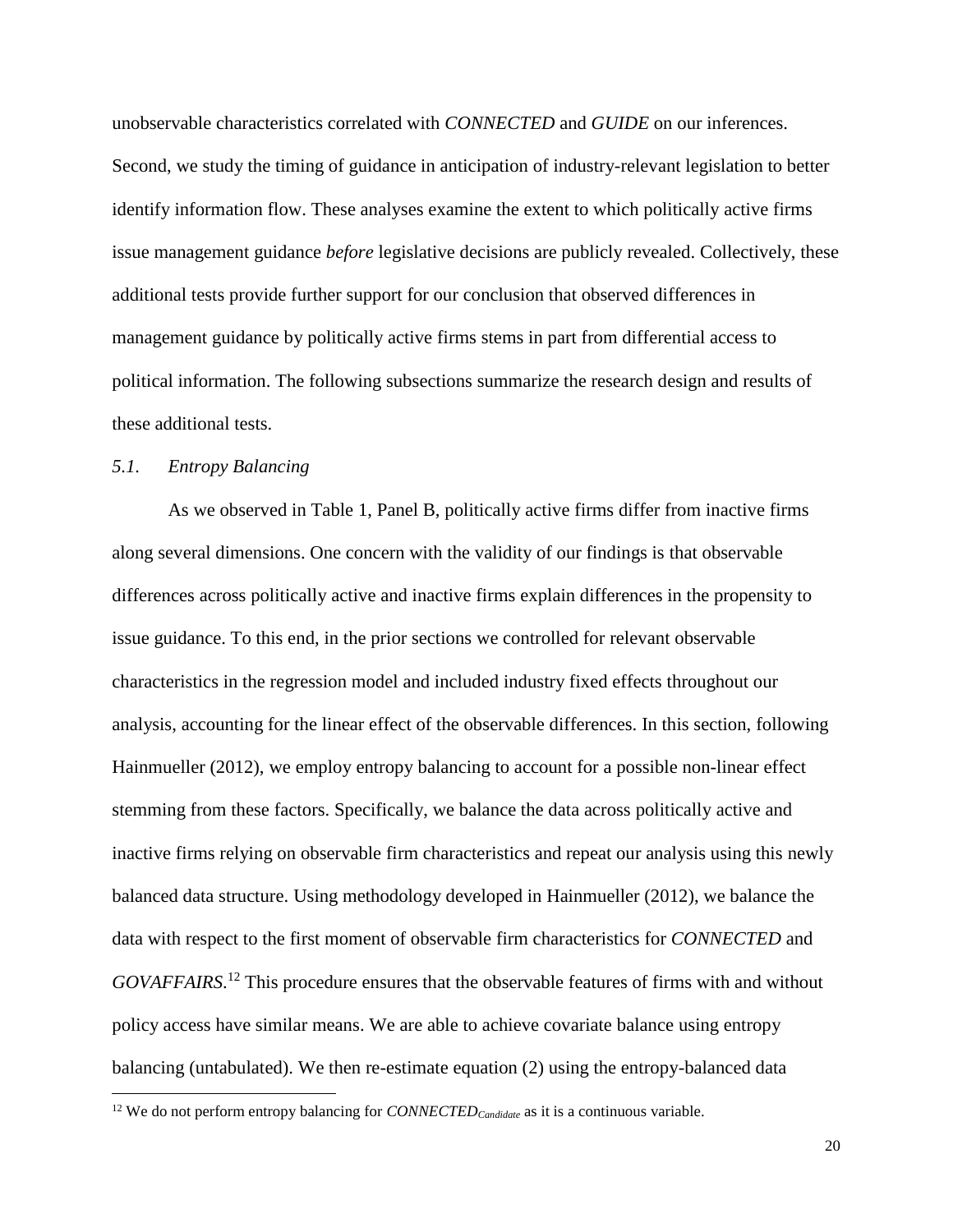structure; the results are provided in Table 5. The table shows that results are robust to the use of entropy balancing: the coefficient on our measure of politically active remains significantly positive for both proxies examined  $(p < 0.01)$ .

## *5.2. Instrumental Variable Analysis*

Since empirical models are often incomplete/imperfect, in this subsection we examine the possibility that an *unobservable* correlated omitted variable may be driving the results. First, we use instrumental variables techniques to address self-selection based on unobservable characteristics. We instrument for a firm's political activism using a measure designed to capture how easy it would be for a firm representative to travel to Washington D.C.; proximity to Washington D.C. provides firms with greater access to government officials (Useem 1984). We believe this is a reasonable instrument because it is not clear why being closer to Washington D.C. would otherwise be correlated with firms' management guidance decisions. Table 6 report results from estimating equation (2) using a 2SLS instrumental variable approach where we instrument for firms' political connections using the distance (in thousands of miles) to Washington D.C. from the firm's headquarters (*DISTANCE2DC*), while controlling for firm characteristics and industry and year fixed effects. Columns (1), (3), and (5) of Table 6 report the results from the first-stage estimation. In all cases, we find that *DISTANCE2DC* is negatively and significantly related to firms' political activism  $(p < 0.01)$ . This finding is consistent with the notion that a shorter distance to Washington D.C. is a strong predictor of political connections. In the second stage estimation, reported in columns (2), (4), and (6), we find that our proxies for political activism remain positive and significant.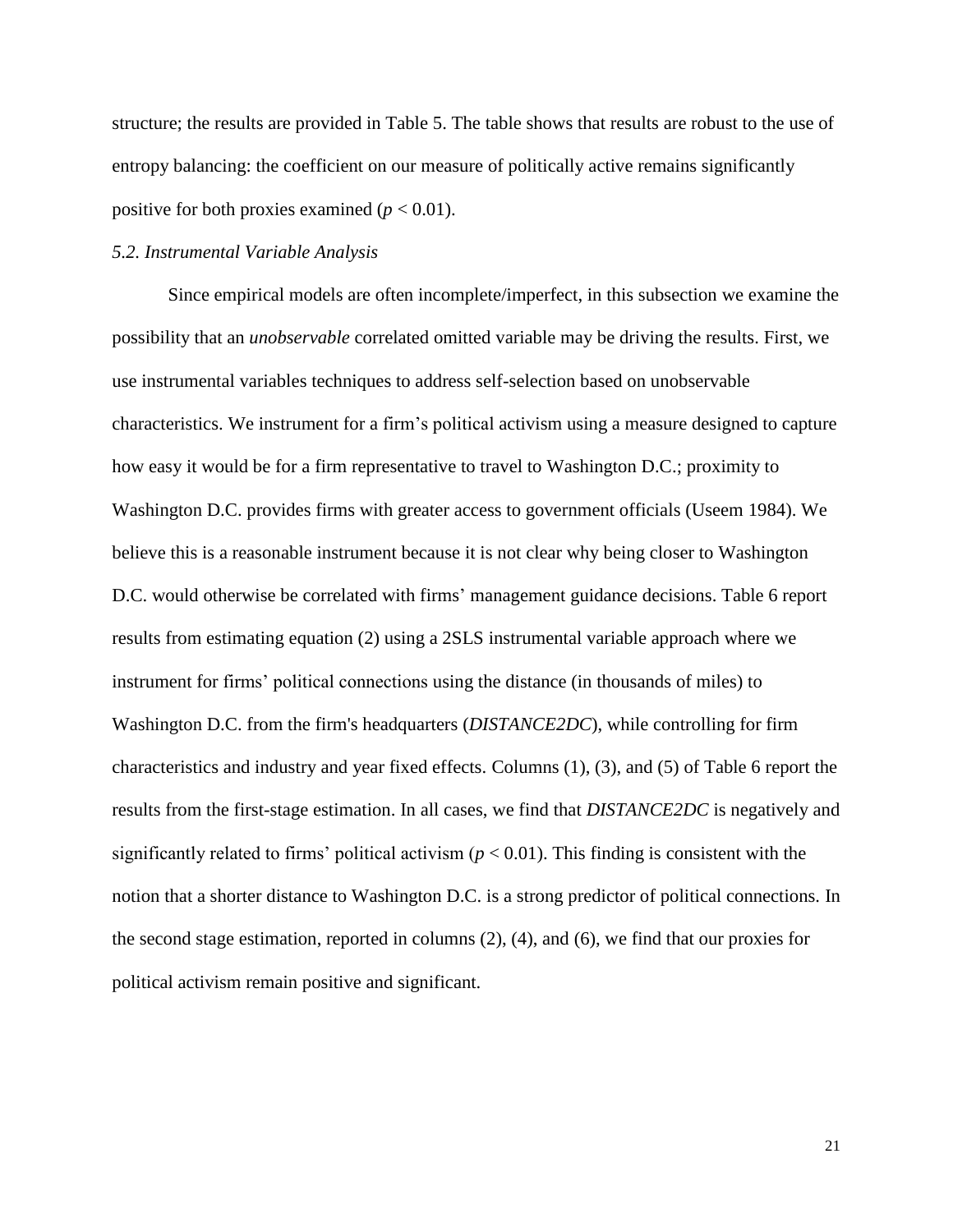# *5.3 Firm Fixed Effects and Firms' Sensitivity to Policy Uncertainty*

To provide further evidence that our findings can be attributed to firms' differential access to political information, and not simply to an increase in voluntary disclosure in response to policy uncertainty, we perform two additional analyses in this subsection. First, to ensure that time-invariant firm uncertainty (or any other time-invariant firm characteristic) does not drive the increased likelihood to guide that we document, we include firm fixed effects in our regression models in addition to firm characteristics. The summary of these estimations is provided in Panel A of Table 7. The estimated coefficients on two of the three measures of political activism remain positive and significant.<sup>13</sup> Taken together, the robustness of our results to the use of instrumental variable analysis and the inclusion of firm fixed effects suggest that an *unobservable* correlated omitted variable does not drive our findings.

The possibility still remains, however, that a time varying correlated omitted variable could also impact our results. For example, it is possible that a firm's political activism is simply correlated with their time-varying sensitivity to government policy exposure, and our political activism measures are simply capturing that sensitivity. To mitigate these concerns, we include an additional variable (*EPU BETA*) to control for any additional time-varying firm exposure to policy uncertainty. As reported in Table 7 Panel B, we continue to find similar results. Our inferences also hold if we include firm fixed effects in addition to *EPU BETA* (not tabulated). Taken together, these additional analyses suggest that our findings can be attributed to differential access to political information rather than other firm characteristics.

 $<sup>13</sup>$  As an alternative approach to gauge the potential impact of unobservables on our results, we estimate a series of</sup> models with and without controls and use the stability of the coefficient on our proxies for political access and  $\mathbb{R}^2$  to quantify the minimum level of selection on unobservables required to create our results. To do this, we follow the approach introduced in Altonji, Elder, and Taber (2005) as operationalized by Oster (2017). Based on the model reported in column (1) of Table 7 panel A, the methods outlined in Oster (2017) suggest that selection on unobservables would need to account for 212% of the variation accounted for by the included controls (results not tabulated).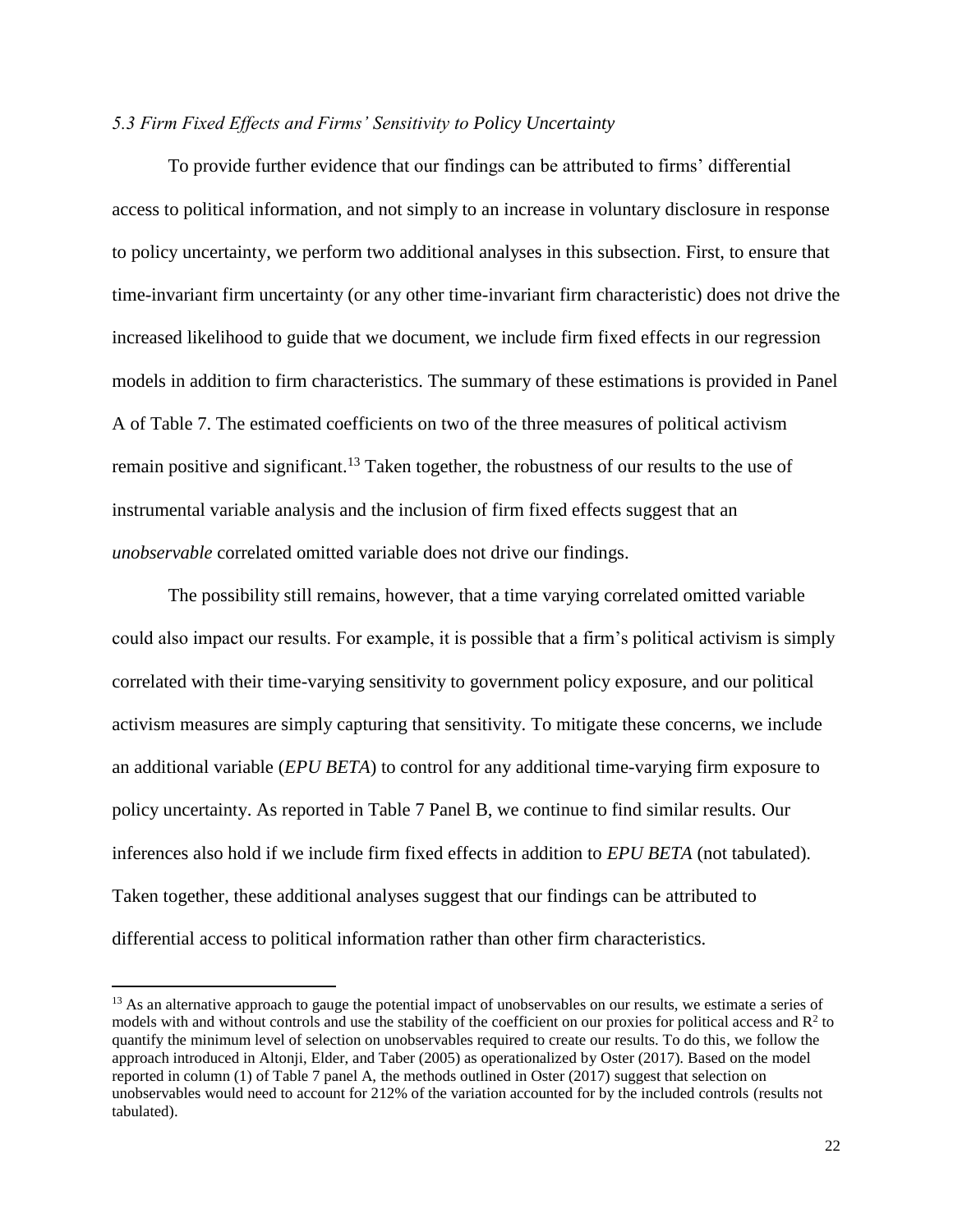# *5.3. Timing of Guidance around Political Events*

One concern with our prior results is that they do not provide direct evidence on the differential flow of political information. To provide additional support for our inferences, we study differences in the timing of guidance around legislative events. We conjecture that, if politically active firms have access to political information, then active firms should communicate earlier than their inactive peers around political events that are equally important to active and inactive firms.

To identify legislation that impacts firms in our sample, we rely on a sample of legislative bills where either (1) the focal firm (or a peer) lobbied for the bill (signaling the bill is economically important to the focal firm and/or peer firm), and (2) the bill was ultimately signed into law. 14,15 Lobbying disclosures include details on the total amount of lobbying dollars spent by firms across all issues (e.g., taxation, budget and appropriation, healthcare, etc.).<sup>16</sup> In addition to providing details on the issues of interest to the firm, the lobbying disclosures also include details on specific bills.<sup>17</sup> We obtain the date each bill is introduced and the date of each bill's final vote before it is signed into law from ProPublica's Congress API.<sup>18</sup> While each bill is voted on many times throughout its life, we focus on the final roll call vote as this is the date on which

<sup>&</sup>lt;sup>14</sup> This approach has similar intuition to that of Cohen et al. (2013). They develop a methodology designed to measure the impact of legislation on affected firms (and industries) by mapping terms used for industry classifications to the language in legislative proposals under the assumption that most legislative changes tend to apply to entire industries, rather than to specific firms.

<sup>&</sup>lt;sup>15</sup> Lobbying reports are filed with the Secretary of the Senate's Office of Public Records and are available by calendar year beginning in 1998. The Center for Responsive Politics (CRP) maintains the lobbying data, which we manually match to Compustat by company name. The lobbying reports disclose specific bills that firms lobby for. <sup>16</sup> The full list of lobbying issue codes can be found on the House.gov website: [https://lobbyingdisclosure.house.gov/help/default.htm?turl=WordDocuments%2Flobbyingissuecodes.htm.](https://lobbyingdisclosure.house.gov/help/default.htm?turl=WordDocuments%2Flobbyingissuecodes.htm) There are

a total of 79 issue codes.

<sup>&</sup>lt;sup>17</sup> For example, from reviewing Lockheed Martin's 2014 lobbying disclosures, we learn that the firm spent over \$14 million on lobbying and lobbied over policies pertaining to defense, the federal budget and appropriations, aviation, and taxes. Some of the specific bills that Lockheed Martin targeted include: the Howard P. "Buck" McKeon National Defense Authorization Act for Fiscal Year 2015 (H.R.4435), Carl Levin National Defense Authorization Act for Fiscal Year 2015 (S.2410), and the Department of Defense Appropriations Act, 2015 (H.R.4870). This detail was pulled from OpenSecrets.org: [https://www.opensecrets.org/lobby/clientsum.php?id=D000000104&year=2014.](https://www.opensecrets.org/lobby/clientsum.php?id=D000000104&year=2014) <sup>18</sup> <https://projects.propublica.org/api-docs/congress-api/>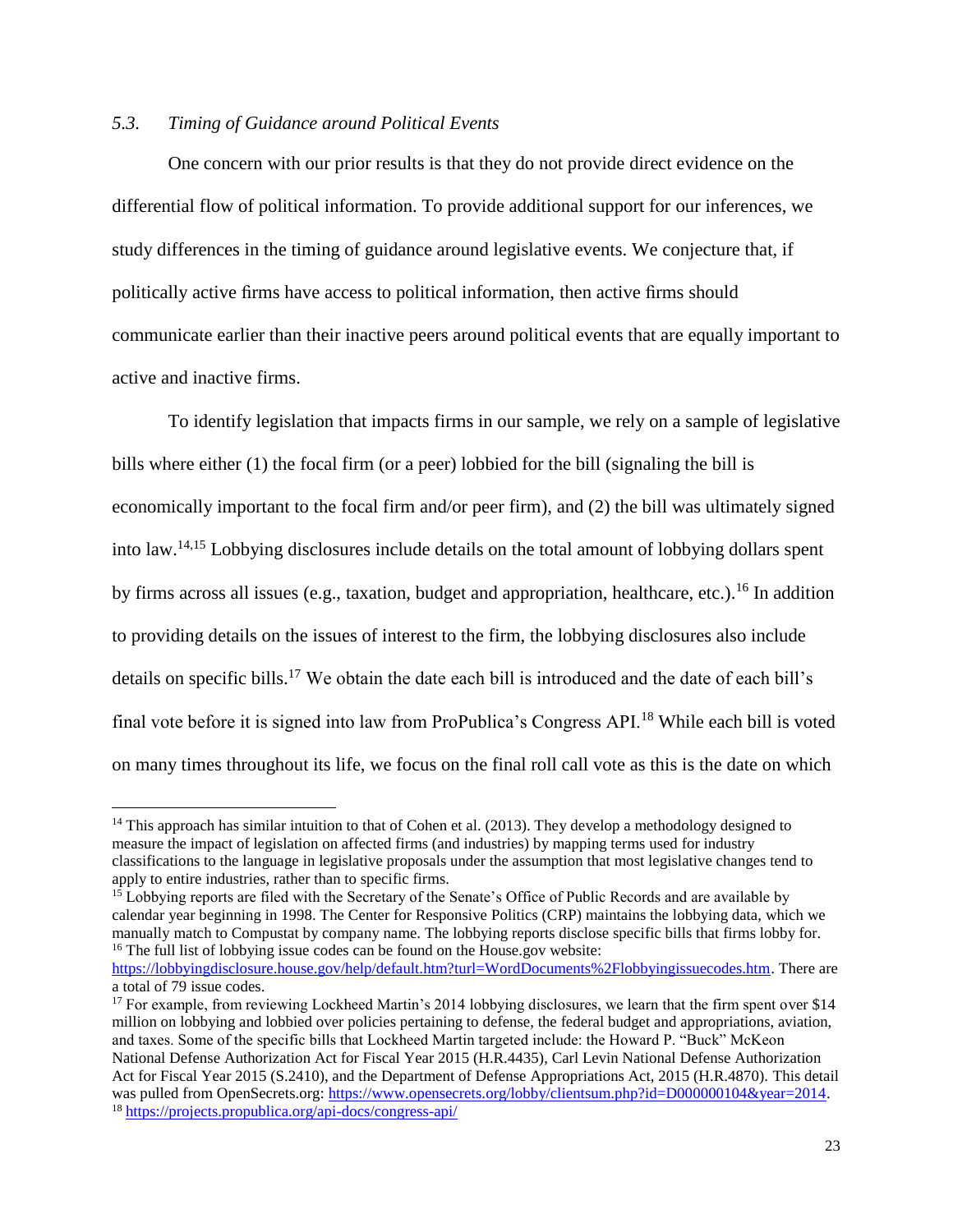virtually all uncertainty around the bill's fate is removed. These procedures yield 415 bills that firms lobbied on and were ultimately passed into law. Using these events, we can identify the period before and including the passage of legislation likely to impact the firm, providing a setting to test our information flow hypothesis. This design helps mitigate differences in government policy sensitivity across firms by including in our analysis only those firms that either directly lobbied for the legislation or are product-market peers of the lobbying firm(s).

We conjecture that, if firms obtain information about legislative outcomes through their political access, then firms with access should communicate more than their inactive peers in the days *before* enactment (i.e., prior to public knowledge of the final details and outcome of the final vote). To focus on voluntary guidance that is likely driven by the access to legislative outcomes, we eliminate guidance observations issued around the firm's earnings announcement. We examine all non-earnings announcement guidance issued by focal firms or their peers in the 30 days before and 30 days after the final roll call vote for bills that the focal firm lobbies for. We then calculate the number of days between the guidance and the final roll call vote. We identify peers using Hoberg and Phillips' (2010) product-description-based classifications rather than industrial classifications. We do this because appropriations bills dominate other forms of legislation in our sample; therefore, as appropriations concern eligible bidders for procurement contracts most directly, we feel that product description-based classifications are the most relevant peer group definition.<sup>19</sup>

To test our conjecture that firms with access to private political information are more likely to issue guidance *before* the final roll call vote, we analyze whether the distribution of the timing of guidance by firms with political access differs from the distribution of the timing of

<sup>&</sup>lt;sup>19</sup> We read the titles and topics of a sample of 250 of the 415 bills in this analysis. Of the 250, 121 bills are appropriations bills, 26 concern regulation, and 19 concern taxation. The remainder are a mix related to immigration (H1b visas), subsidies, and trade bills.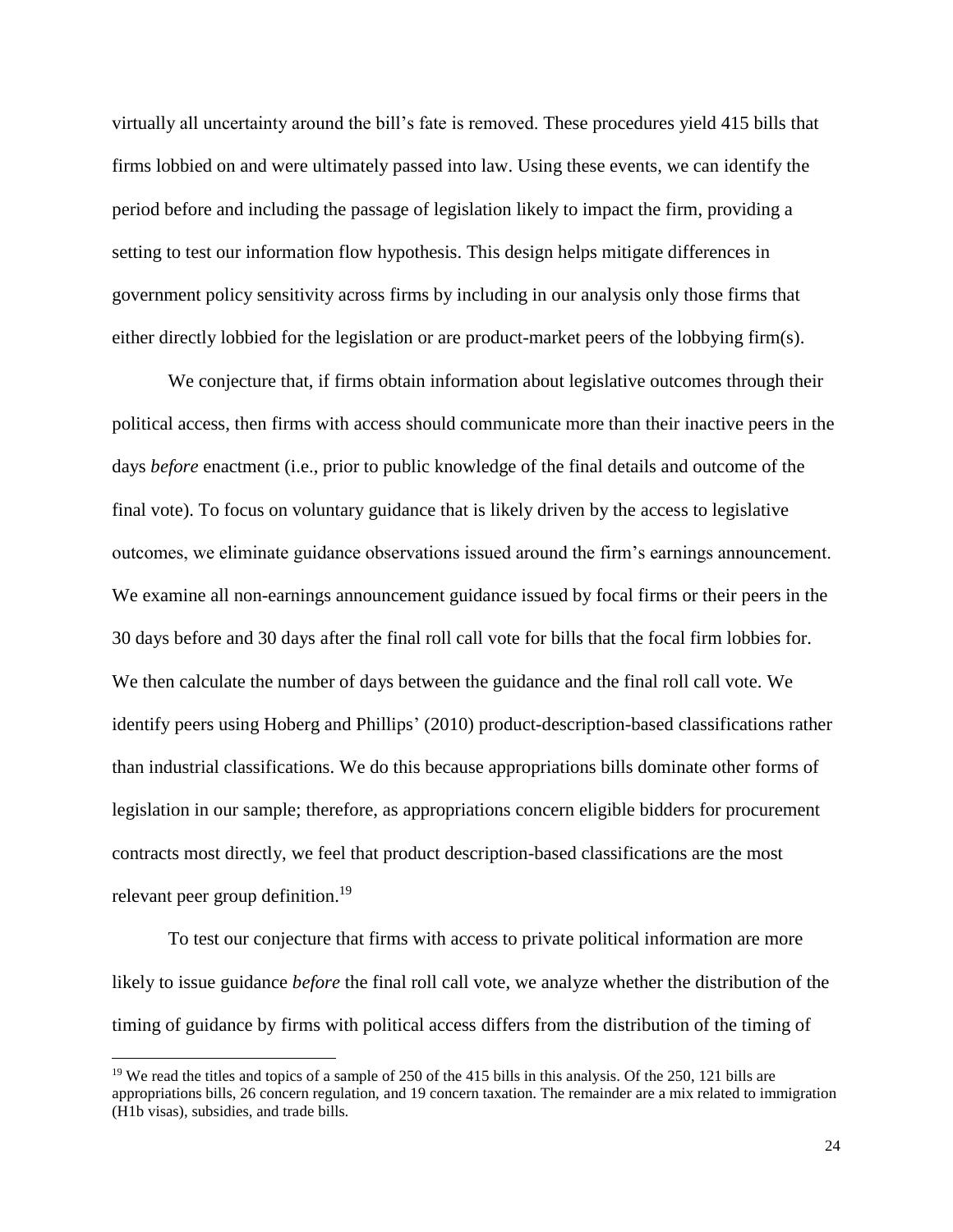guidance by firms without political access around the final vote. To provide statistical tests of our conjecture, we use Epanechnikov kernel density estimates. <sup>20</sup> Kernel density estimation uses observed data to estimate the distribution function that generated the data. Though inspection of density plots can be quite convincing, we provide several distributional tests to confirm our inferences from the density plots. First, we use the Kolmogorov-Smirnov (K-S) test, which tests of the hypothesis that two samples come from the same distribution.<sup>21</sup> In addition to testing for equality of distributions, the K-S test allows us to test directional hypotheses around the date of the final roll call. We supplement the K-S test with the Epps-Singleton (E-S) test, which is more robust for testing the equality of distributions of discrete data. We conduct these tests using both *CONNECTED* and *GOVAFFAIRS* to measure political access.

Figure 1 plots the Epanechnikov kernel density estimates of non-earnings announcement guidance issued in the 60 days around the final roll call vote (i.e., 30 days before and 30 days after) for connected and unconnected firms with 95% confidence intervals. Consistent with our conjecture, we observe that guidance issued by *CONNECTED* firms is concentrated in the prevote period, and this difference is significant at the 5% level for the two weeks leading up to the final vote.

The first row of Panel A of Table 8 reports a K-S test of the hypothesis that inactive firms (*CONNECTED* = 0) are *more* likely to guide in the 30 days before and after the final roll call vote than their politically active peers (*CONNECTED* = 1). Consistent with our expectations, we reject this hypothesis before the vote and fail to reject it following the vote. The second row of Table 8 reports a K-S test of the hypothesis that unconnected firms (*CONNECTED* = 0) are *less* 

 $20$  A natural question is why, when faced with discrete data (naturally binned by days), we chose to use kernel density estimation. Weekends, during which there is little voting and guidance activity, create a large amount of noise in the plot making the differences in the distributions impossible to visualize without non-day binning. <sup>21</sup> Although the K-S test was developed for continuous data, Conover (1972) shows that this test is conservative for discrete data.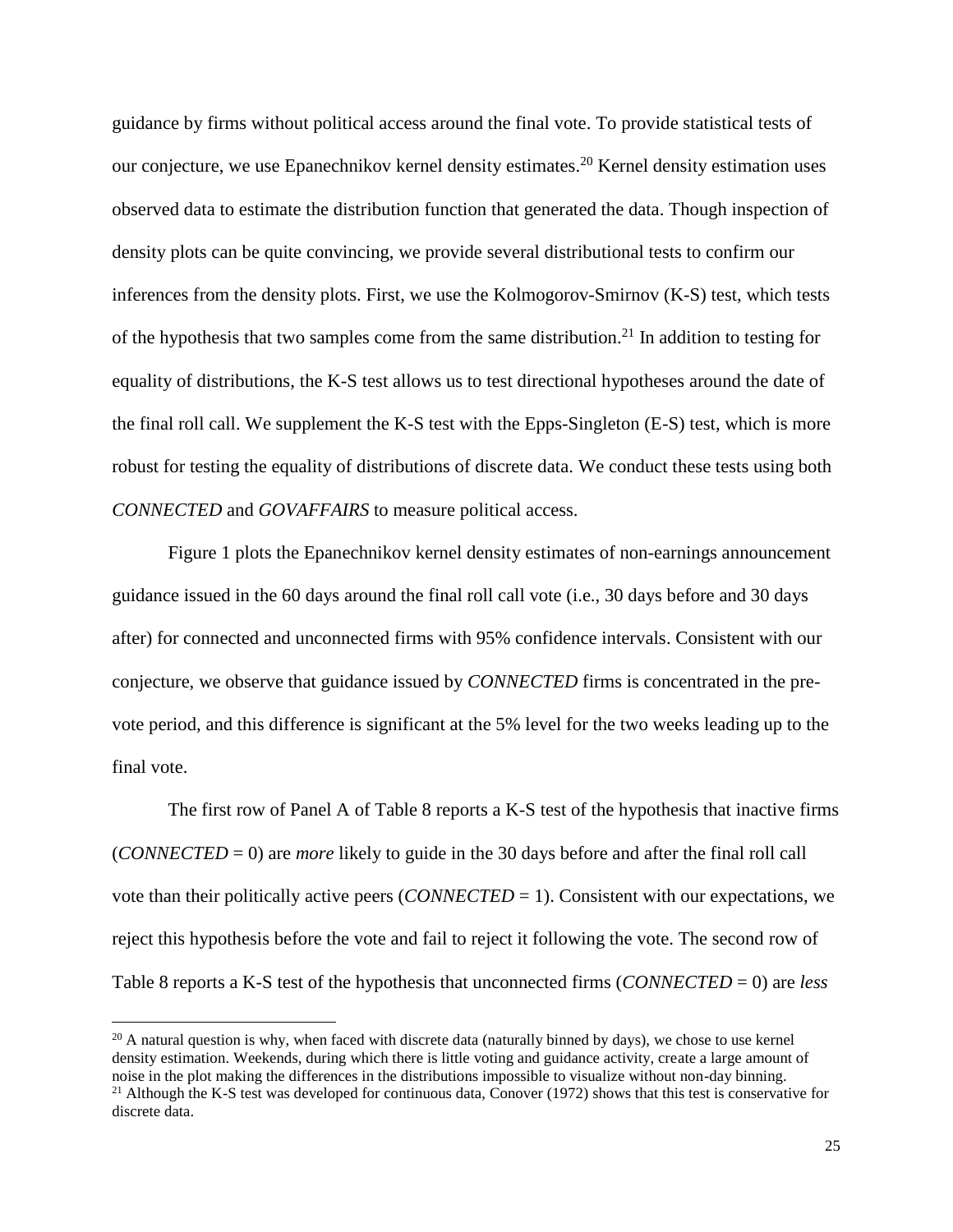likely to guide in the 30 days before and after the final roll call vote than their connected peers (*CONNECTED* = 1). Consistent with our expectations, we fail to reject this hypothesis before the vote and reject it following the vote. The third row of Panel A and Panel B report K-S and E-S tests, respectively, of the hypothesis that the distributions of guidance by connected and nonconnected firms are equal in the pre and post vote period. We are able to reject this hypothesis under both tests in the pre period ( $p < 0.01$ ) and post period ( $p < 0.09$ ). In untabulated analyses, we find these results hold when comparing the distribution of guidance across firms with and without government relations offices.

A disadvantage of this distributional analysis is that it is not able to control for observable and unobservable differences between the two groups. We perform two tests to determine if our results are induced by differences that are not controlled for. First, as a falsification test, we examine guidance that is bundled with earnings announcements. Our tests above rely on the notion that firms choose to issue guidance when they gain access to political information, and thus assumes that the firm can choose the date on which it issues guidance. If firm characteristics or other unobservable factors induce the findings in Panel A of Table 8 for the timing of nonbundled guidance, we should continue to find significant differences in the relative timing of bundled guidance. In untabulated analysis, we find that firms with and without political access are equally likely to issue bundled guidance in the days around the final vote, and that neither group exhibits the clear pre-vote spike and post-vote slump in bundled guidance exhibited in Figure 1.

As an alternative way to address the potential effect of observable factors, we model the timing of guidance around the final roll call vote as a function of the firm-level observables used in Table 2. Specifically, we estimate the following model: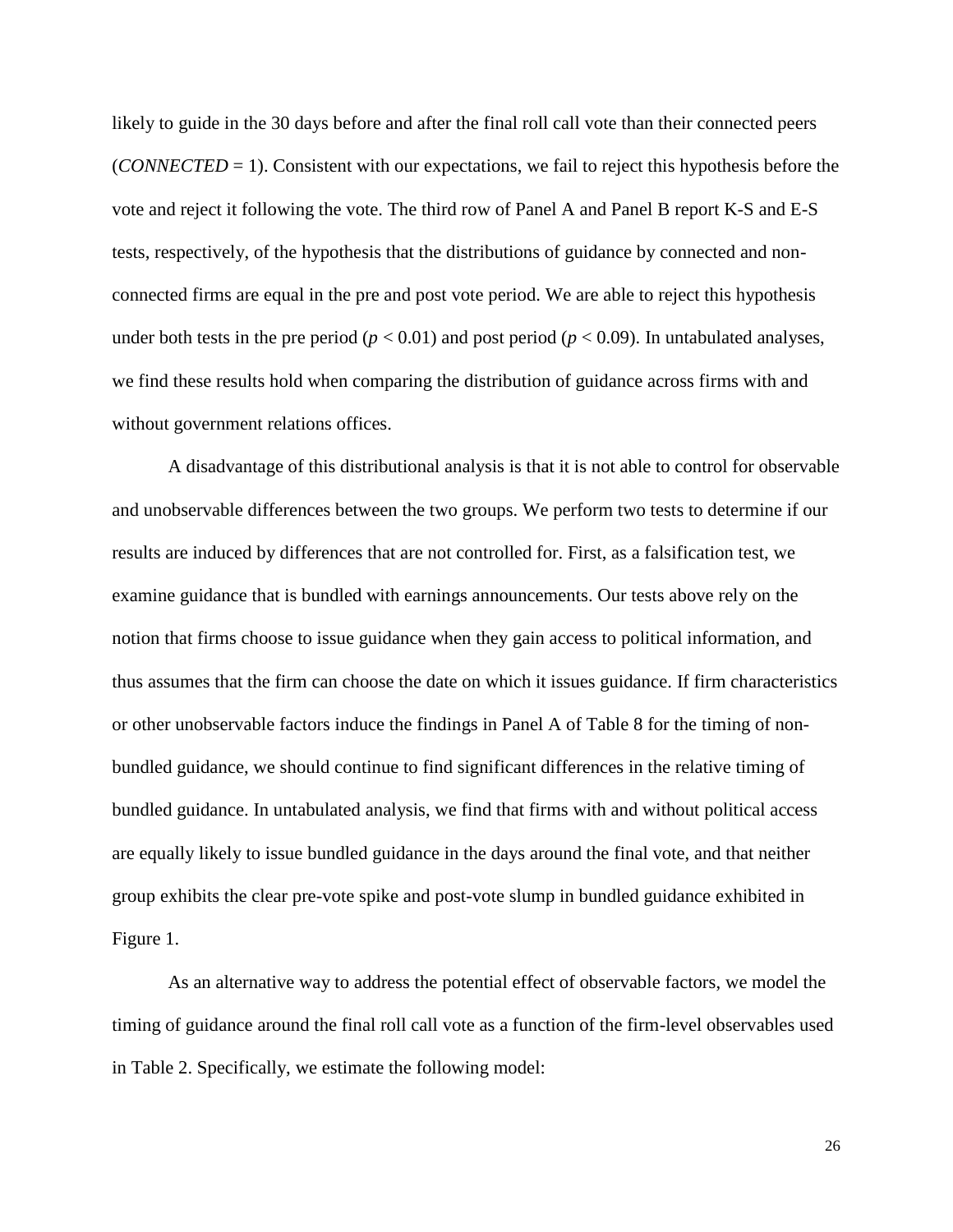$$
TIMING_{it} = \alpha + \beta_1 CONNECTED_{it} + \gamma CONTROLS_{it} + \varepsilon_{it}
$$
\n(3)

where negative (positive) values of *TIMING* measure the number of days that guidance is issued before (after) the legislation. Thus, *TIMING* ranges from -30 to +30. In addition to the set of controls included previously, we include fiscal quarter and firm fixed effects. Moreover, to ensure that we are not attributing our findings to a mechanical correlation between the timing of bills and firms' fiscal calendars, we include calendar month indicators. Consistent with our expectation that politically active firms will issue guidance sooner relative to unconnected firms, column (1) of Table 8, Panel C shows that the estimated coefficient on *CONNECTED* is significantly negative. The negative coefficient is consistent with the distributional analysis presented in Panel A.

Next, we analyze the distribution of guidance leading up to and following the final roll call vote conditional on the length of time between introduction of the bill and enactment. We expect differential access to political information is increasing with the length of time between introduction and the final roll call vote. Thus, we expect more dramatic differences between active and inactive firms in pre-enactment window with the bill moves less rapidly through the legislative process (i.e., political information is more valuable when bills are more controversial). We classify a vote as slow when the time between introduction and enactment exceeds the first quartile of bill speeds of eight weeks (56 days). The first quartile of bill speeds corresponds to the notional expected speed of a bill that experiences no delays.<sup>22</sup>

<sup>&</sup>lt;sup>22</sup> In each chamber (House and Senate) a bill must  $(1)$  be introduced, numbered, and assigned to a committee;  $(2)$ read, debated, and voted on in committee; and (3) returned to the chamber for debate and vote. Once both houses have voted, any differences in the two bills are voted upon as amendments in reconciliation. Based on the congressional calendar and observations of the function of both houses, we expect that the minimum time required for *each* step to be no less than one week (see [https://thinkprogress.org/the-three-day-workweek-d4944a813746/,](https://thinkprogress.org/the-three-day-workweek-d4944a813746/) [https://www.newyorker.com/magazine/2010/08/09/the-empty-chamber,](https://www.newyorker.com/magazine/2010/08/09/the-empty-chamber) and [https://www.congress.gov/days-in](https://www.congress.gov/days-in-session)[session\)](https://www.congress.gov/days-in-session).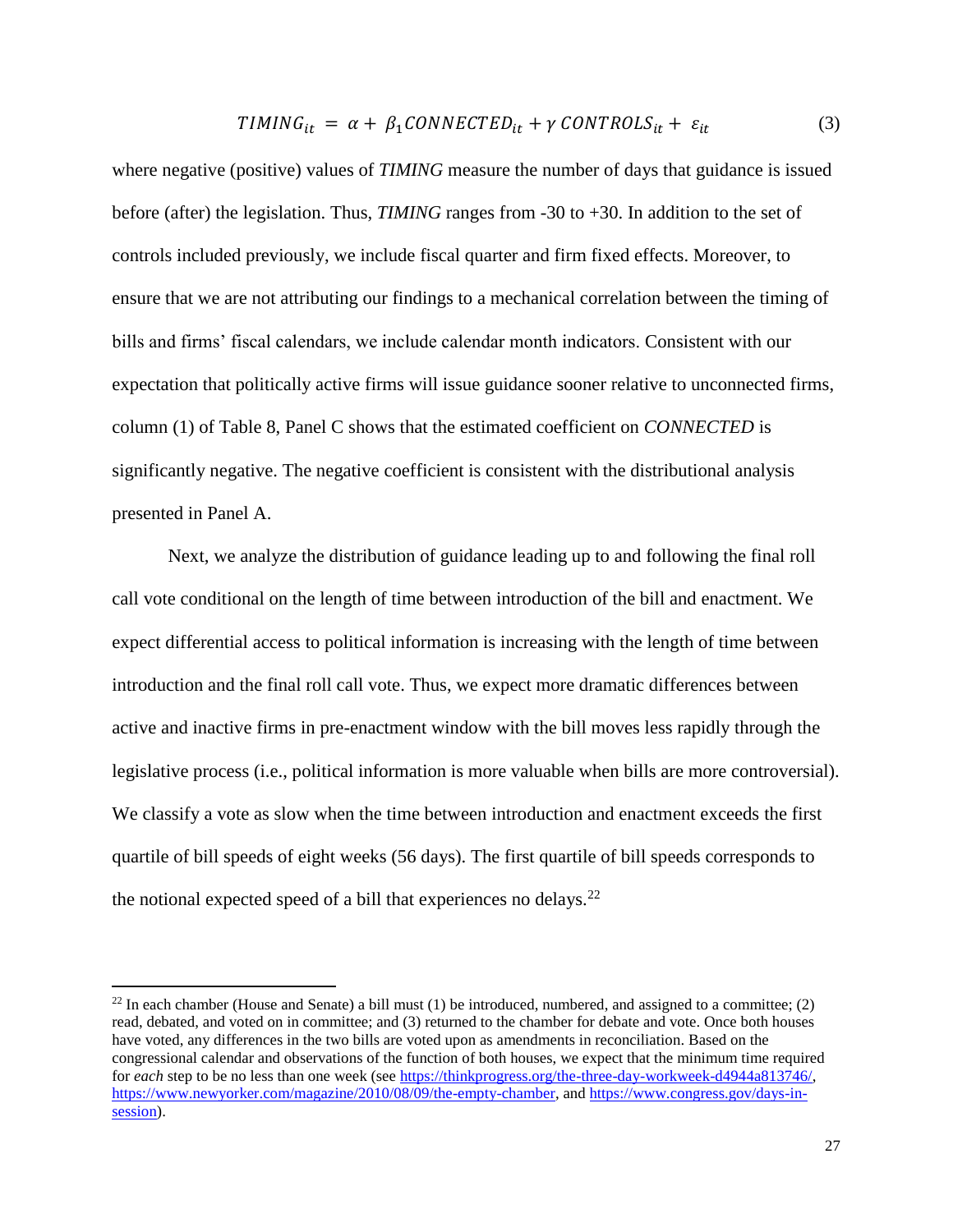Figure 2 plots the densities of guidance for firms with and without political access around the final vote for bills that move through both houses of Congress in less than eight weeks. These densities rarely diverge and critically overlap for the two weeks leading up to the vote. This is consistent with the notion that the firms do not have material, nonpublic information to disclose to their investors. In contrast, Figure 3 plots densities for the same groups over the same period, but for bills that take more than eight weeks to pass. In this subsample, we find that the effect evident in Figure 1 is even more pronounced. The difference in findings between Figures 2 and 3 could be a result of two potential mechanisms: first, fast bills may move too quickly for firms to gather and release information; second, fast bills may be unimportant, uncontroversial, or not associated with high levels of uncertainty. Thus, while information may be available to the firm, the firm may see no value in releasing the information. To determine if this result holds in the multivariate setting, we also conduct a cross-sectional test where we define the variable *FAST* to be equal to one when the bill is passed in fewer than eight weeks and zero otherwise. In column (2) of Table 8, Panel B, we present the results from estimating equation (3) including *FAST* and its interaction with *CONNECTED*. Consistent with Figures 2 and 3, we find that the results in column (1) are concentrated in the bills that pass in more than eight weeks.

Finally, we examine whether changes in the language accompanying guidance issued around these legislative events is consistent with differences in access to private political information. We argue that Figures 1 and 3, and Table Panels A, B, and C are suggestive of firms using their access to amass private political information and then releasing this information to investors in the two weeks prior to the legislative action. If this spike in disclosure is driven, as we argue, by the arrival of new information, then we expect a greater change in the government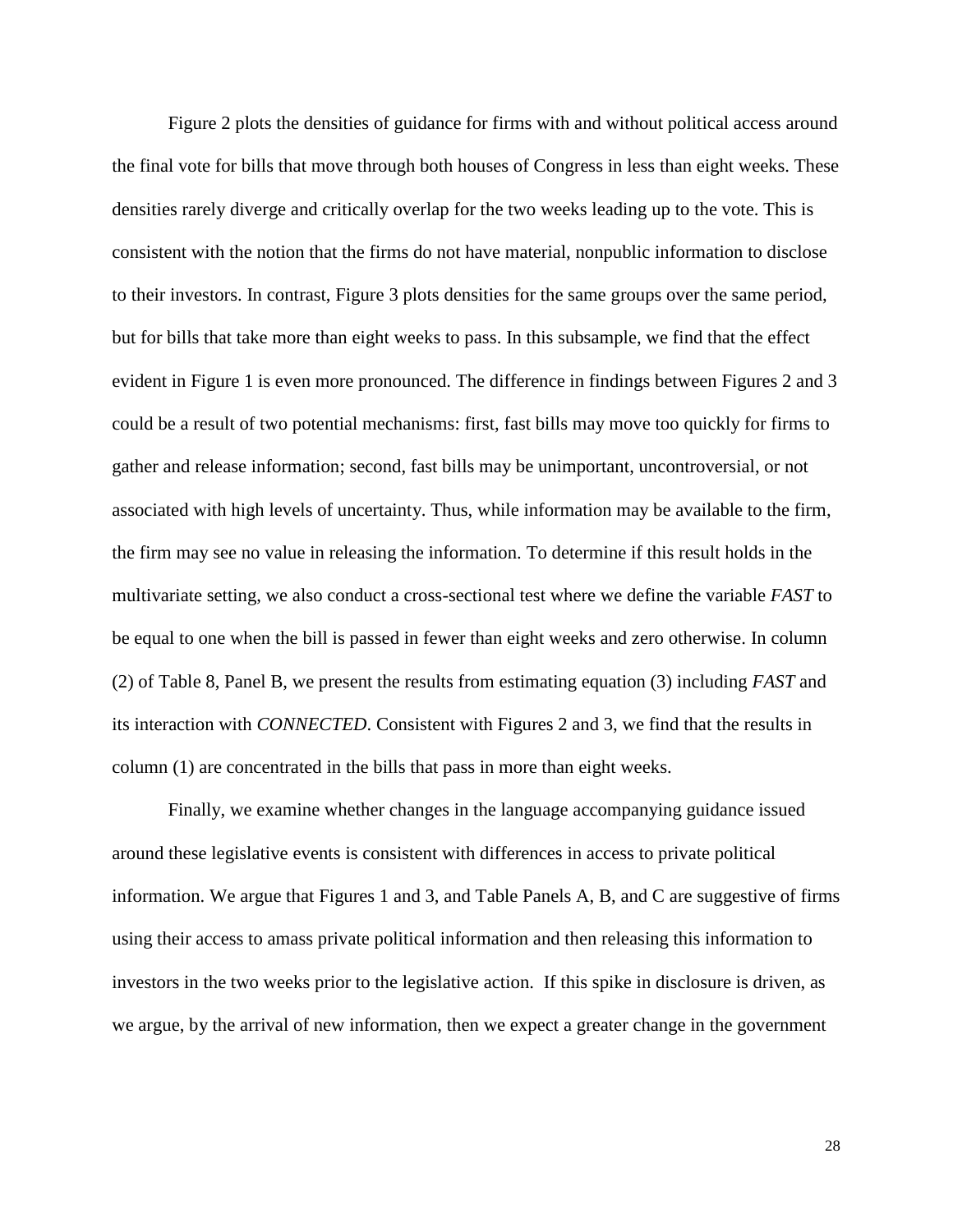policy related discussion contained in this guidance for firms with political access compared to their peers firms without access.

To test our prediction, we compare the government policy words used in the text of guidance issued in the two weeks prior to the date of the final vote (i.e., treatment) to guidance issued in the 90 days prior to the date the bill is introduced that is also bundled with earnings announcements (i.e., benchmark). By using bundled earnings guidance as our benchmark, we assume that the earnings announcement, not access to private political information, drives the decision to issue the benchmark guidance. In essence, we assume that the language used in the benchmark guidance reflects general firm characteristics (such as general exposure to policy uncertainty), and thus any difference in language used in the treatment guidance reflects private political information.

To evaluate how similar the use of policy words is between legislative guidance and earnings announcement guidance, we calculate the cosine difference between the two texts. We use the token frequency- inverse document frequency (TF-IDF) weighted cosine difference as this measure puts less weight on common words. The cosine difference increases as the two texts become more dissimilar. In Panel D of Table 8, we regress the TF-IDF weighted cosine distance on *CONNECTED* and our control variables. As we did in the timing analysis above, we again limit our sample to firms that compete with firms that lobby for the bills around which we calculate our measures and include industry fixed effects. Thus the coefficient on *CONNECTED* captures the extent to which the change in the information disclosed with guidance differs between firms with political access and their product market competitors.

We find that the estimated coefficient on *CONNECTED* is positive and significant, indicating that, relative to inactive firms, the guidance politically active firms issue in the two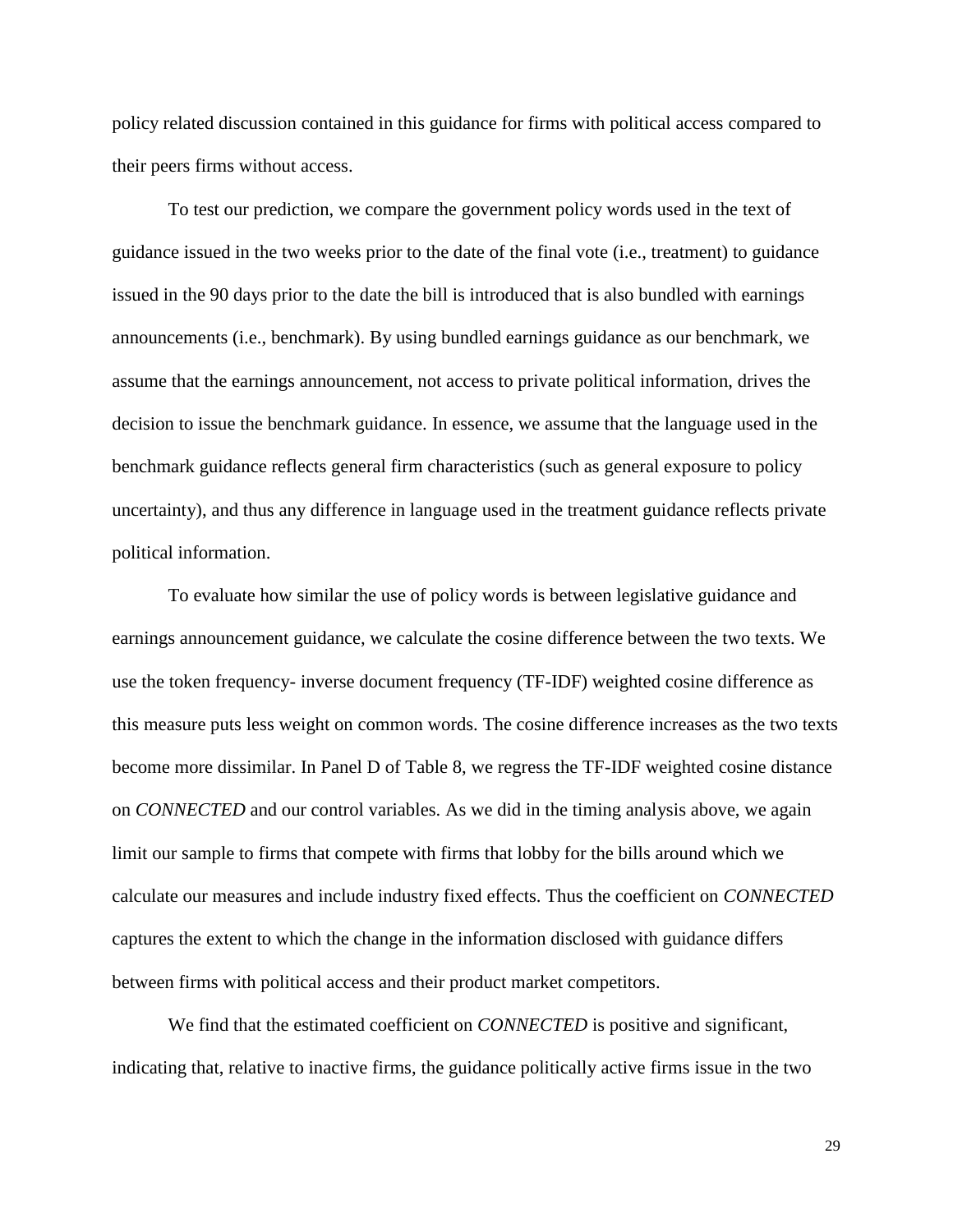weeks prior to a legislative final vote is more dissimilar to that firm's bundled earnings guidance issued prior to the introduction of the bill. This analysis suggests that firms with political access change the information set accompanying their guidance more prior to legislative actions than their peers without access. While our measure of new information (TF-IDF weighted cosine distance) does not pinpoint precisely which policy-words are emphasized differently prior to the legislative final vote, the measure does demonstrate a change in the use of policy-related words for politically active firms. This evidence is consistent with politically active firms having access to different information than politically inactive firms and voluntarily disclosing that information to investors.

To further address concerns that this change in information set is due to a change in the demand for information rather than the supply of information, we conduct two additional untabulated analyses. First, we repeat the analysis including *EPU BETA* as a control for the firm's sensitivity to government policy uncertainty over time and thus variation in the demand for information. The findings in Table 8 Panel D continue to hold with this additional control. Second, we restrict the sample to only government contractors, who are most directly impacted by the legislation, in order to focus on firms whose exposure to legislative action is more comparable. We again find results similar to those reported in Table 8 Panel D for this subsample. Taken together, these additional analyses support our central conjecture that firms that generate private information through political access release it to their shareholders.

### **6. Conclusions**

In this study, we examine whether and how political information is disclosed to market participants. We document that firms who are politically active are more likely to issue guidance, especially when the federal government is a major customer. Moreover, politically active firms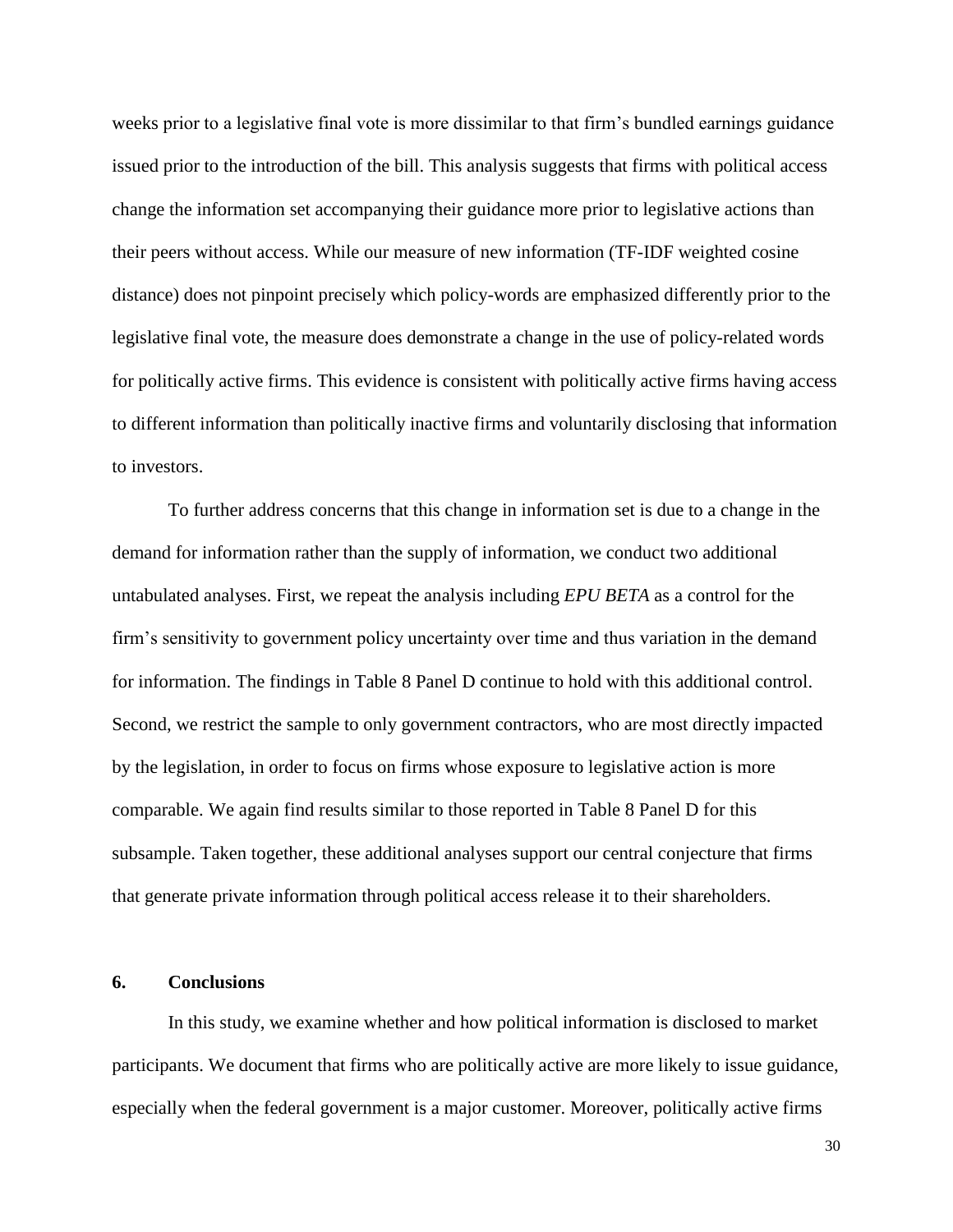include more policy-related terms in their guidance disclosures than politically inactive firms. These findings are robust to various econometric techniques to control for the endogenous decision to become politically active. As additional evidence that access to political information induces firms to issue guidance, we examine the timing and content of guidance relative to the passage of bills that potentially impact the firm. We find that politically active (inactive) firms are significantly more likely to issue non bundled guidance in the period immediately before (after) legislation is passed. Moreover, the similarity in policy-related language between guidance issued immediately before legislation is passed and bundled earnings guidance issued prior to the introduction of the bill is lower for politically active firms than politically inactive firms. Overall, our results are consistent with politically active firms obtaining privileged access to policy-related information and incorporating it into the guidance they provide investors, thereby facilitating the flow of political information to the market.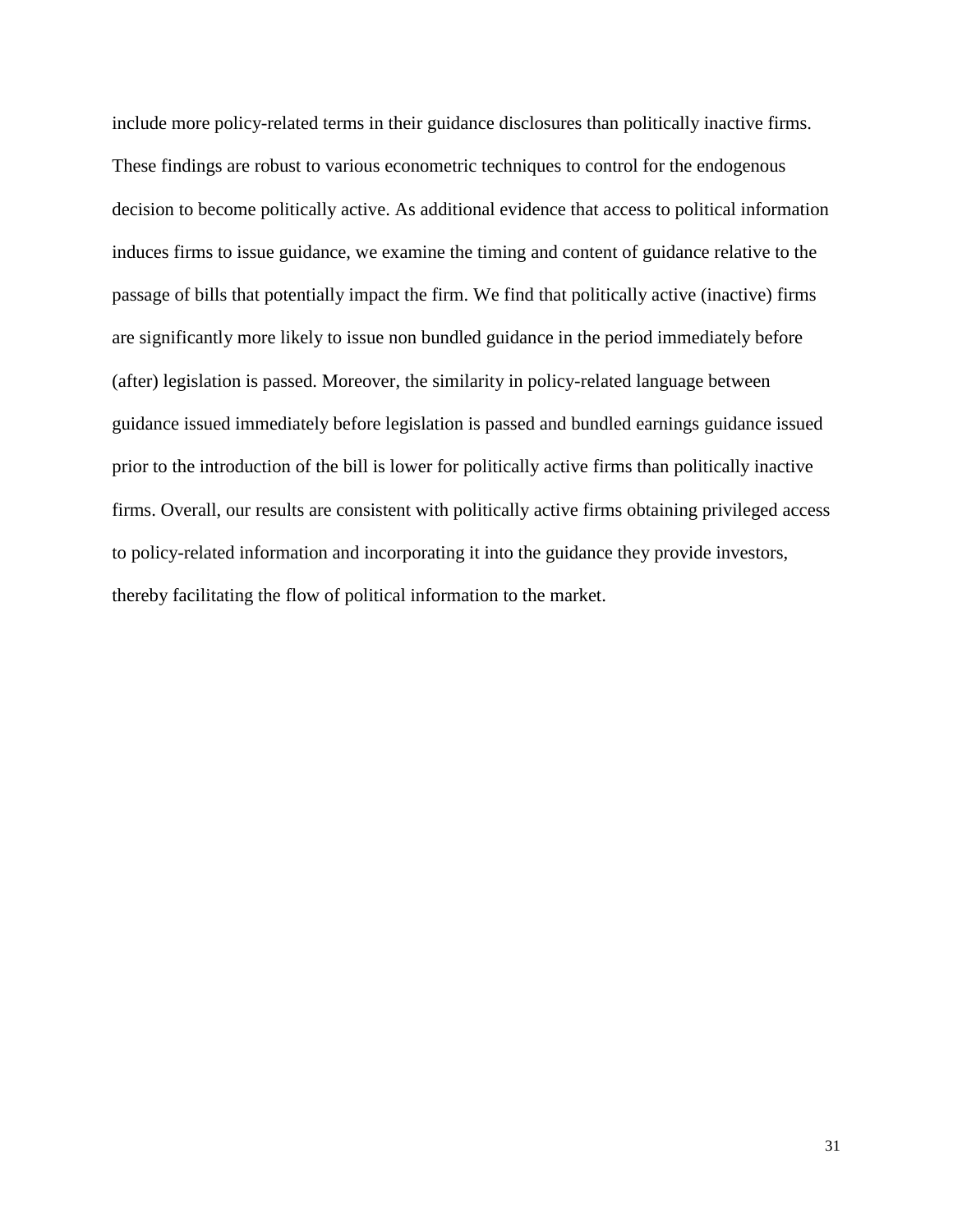### **REFERENCES**

- Anantharaman, D. and Y. Zhang. 2011. Cover me: Managers' responses to changes in analyst coverage in the post-regulation FD period. *The Accounting Review* 86(6): 1851-1885.
- Baker, S., N. Bloom, and S. Davis. 2016. Measuring economic policy uncertainty. *Quarterly Journal of Economics* 131: 1593-1636.
- Balakrishnan, K., M. Billings, B. Kelly, and A. Ljungqvist. 2014. Shaping liquidity: On the causal effects of voluntary disclosure. *Journal of Finance* 69(5): 2237-2278.
- Bamber, L. and Y.S. Cheon. 1998. Discretionary management earnings forecast disclosures: Antecedents and outcomes associated with forecast venue and forecast specificity choices. *Journal of Accounting Research* 36(2): 167-190.
- Beyer, A., D. Cohen, T. Lys, and B. Walther. 2010. The financial reporting environment: Review of the recent literature. *Journal of Accounting and Economics* 50(2-3): 296-343.
- Billings, M.B., R. Jennings, and B. Lev. 2015. On guidance and volatility. *Journal of Accounting and Economics* 60(2-3): 161-180.
- Bremmer, I. 2005. Managing risk in an unstable world. *Harvard Business Review* 83(6): 51-60.
- Cao, S.S., G. Ma, J.W. Tucker, and C. Wan. 2018. Technological peer pressure and product disclosure. *The Accounting Review* 93(6): 95-126.
- Choi, J., L. Gallo, R. Hann, and H. Kim. 2019. Does management guidance help resolve uncertainty around macroeconomic announcements? Working paper.
- Christensen, D., M. Mikhail, B. Walther, and L. Wellman. 2017. From K Street to Wall Street: Political connections and stock recommendations. *The Accounting Review* 92: 87-112.
- Cohen, L., K. Diether, and C. Malloy. 2013. Legislating stock prices. *Journal of Financial Economics* 110(3): 574-595.
- Cooper, M.J., H. Gulen, and A.V. Ovtchinnikov. 2010. Corporate political contributions and stock returns. *Journal of Finance* 65: 687-724.
- Ferracuti, E., R. Michaely, and L. Wellman. 2019. Timing is everything: Political activism and market share. Working paper.
- Gao, M. and J. Huang. 2016. Capitalizing on Capitol Hill: Informed trading by hedge fund managers. *Journal of Financial Economics* 121(3): 521-545.
- Guay, W., D. Samuels, and D. Taylor. 2016. Guiding through the fog: Financial statement complexity and voluntary disclosure. *Journal of Accounting and Economics* 62(2-3): 234- 269.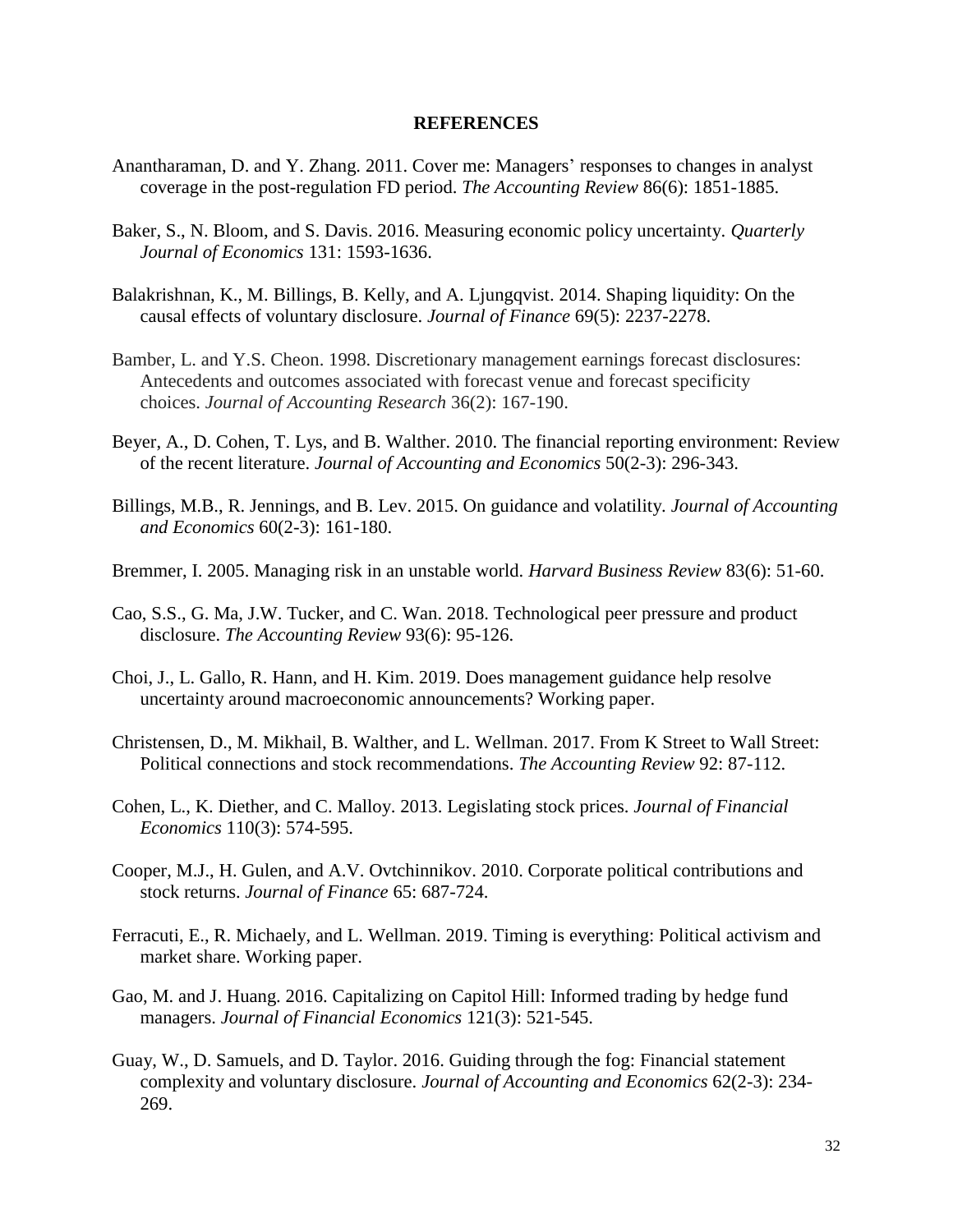- Hainmueller, J., 2012. Entropy balancing for causal effects: A multivariate reweighting method to produce balanced samples in observational studies. *Political Analysis* 20(1): 25-46.
- Hassan, T., S. Hollander, L. van Lent, and A. Tahoun. 2019. Firm-level political risk: Measurement and effects. *Quarterly Journal of Economics*, forthcoming.
- Heltman, J., 2015. Why the public can't read the press. *The Atlantic* (November). Accessed at: http://www.theatlantic. com/politics/archive/2015/11/washingtontradepress/417366/. Accessed 31 December 2015
- Hoberg, G. and G. Phillips. 2010. Product market synergies and competition in mergers and acquisitions: A text-based analysis. *Review of Financial Studies* 23(10): 3773-3811.
- Hojnacki, M. and D.C. Kimball. 2001. PAC contributions and lobbying contacts in congressional committees. *Political Research Quarterly* 54(1): 161-180.
- Humphries, C. 1991. Corporations, PACs and the strategic link between contributions and lobbying activities. *Western Political Quarterly* 353–372.
- Hung, M., Y. Kim, and S. Li. 2018. Political connections and voluntary disclosure: Evidence from around the world. *Journal of International Business Studies* 49(3): 272-302.
- Jagolinzer, A., D. Larcker, G. Ormazabal, and D. Taylor. 2018. Political connections and the informativeness of insider trades. Working paper.
- Jerke, B. W. 2010. Cashing in on Capitol Hill: Insider trading and the use of political intelligence for profit. *University of Pennsylvania Law Review* 158(5): 1451–1521.
- Kelly, B., Ľ. Pástor, and P. Veronesi. 2016. The price of political uncertainty: Theory and evidence from the option market. *Journal of Finance* 71: 2417-2480.
- Mullins, B. 2012a. Wall Street, Washington and Gingrich. *The Wall Street Journal* (January 13). Available at: http://www.wsj.com/video/wall-street-washington-and-gingrich/4E5CBB03- 318B-4D77-9D63-D0691BB32928.html.
- Mullins, B. 2012b. New bill clouds legality of tips. *The Wall Street Journal* (February 16): C1.
- Mullins, B. 2014. Lawmakers plan to introduce bill regulating ''political intelligence.'' *The Wall Street Journal* (September 17). Available at: [http://www.wsj.com/articles/lawmakers-plan-to](http://www.wsj.com/articles/lawmakers-plan-to-introduce-bill-regulating-political-intelligence-1410987534)[introduce-bill-regulating-political-intelligence-1410987534](http://www.wsj.com/articles/lawmakers-plan-to-introduce-bill-regulating-political-intelligence-1410987534)
- Nagar, V., J. Schoenfeld, and L. Wellman. 2019. The effect of economic policy uncertainty on investor information asymmetry and management disclosures. *Journal of Accounting and Economics* 67: 36-57.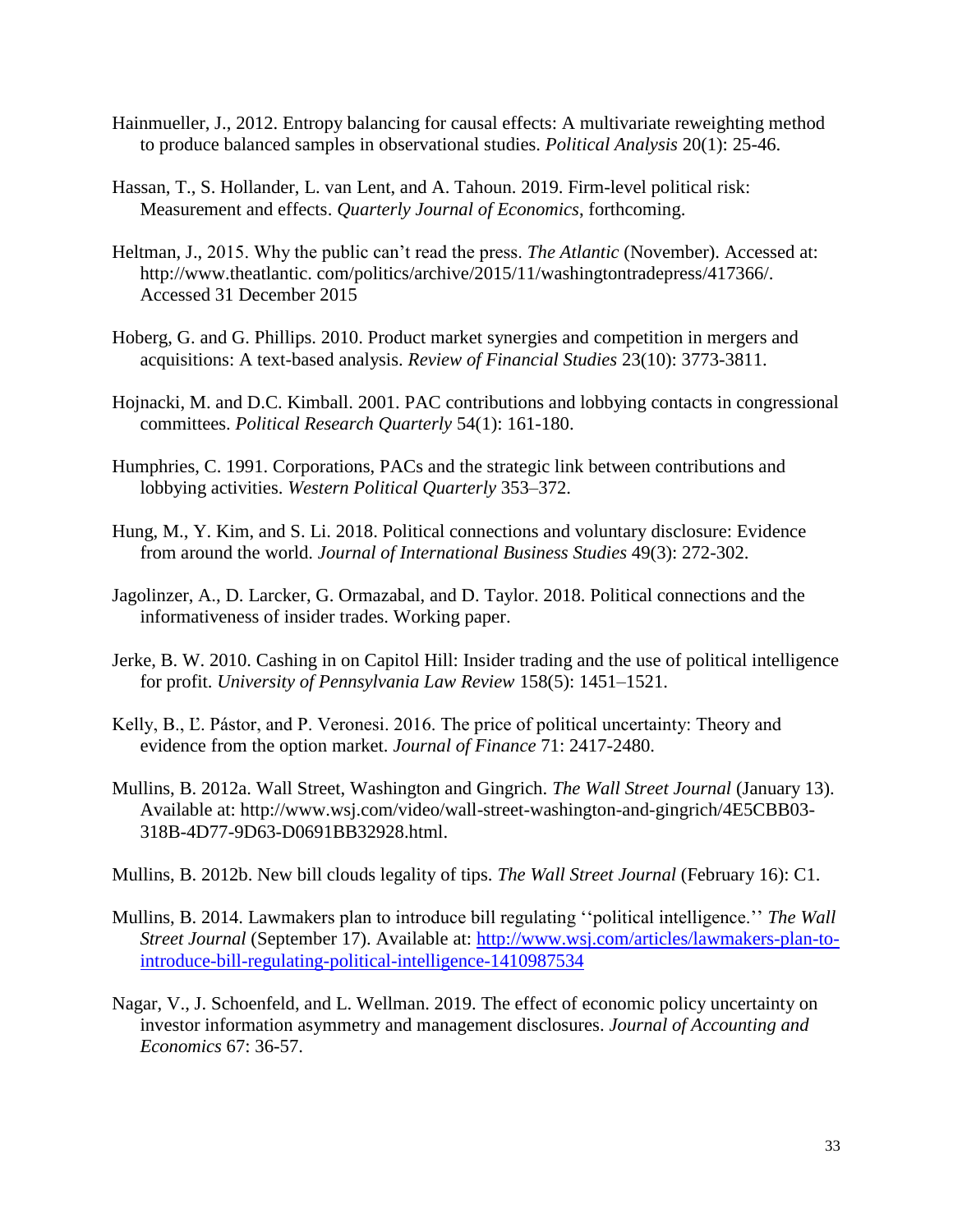- Nagy, D.M. and R.W. Painter. 2012. Selective disclosure by federal officials and the case for an FGD (Fairer Government Disclosure) regime. *Wisconsin Law Review* 1285-1366.
- Ovtchinnikov, A., S.W. Reza; and Y. Wu. 2019. Political activism and firm innovation. *Journal of Financial and Quantitative Analysis*, forthcoming.
- Pástor, Ľ., and P. Veronesi. 2012. Uncertainty about government policy and stock prices. *Journal of Finance* 67: 1219-1264.
- Pástor, Ľ., and P. Veronesi. 2013. Political uncertainty and risk premia. *Journal of Financial Economics* 110: 520-545.
- Schuler, D., K. Rehbein, and R. Cramer. 2002. Pursuing strategic advantage through political means: A multivariate approach. *Academy of Management Journal* 45(4): 659–672.
- Useem, M. 1984. *The Inner Circle: Large Corporations and the Rise of Business Political Activity in the U.S. and U.K.* New York, NY: Oxford University Press.
- Verrecchia, R.E. 1990. Information quality and discretionary disclosure. *Journal of Accounting and Economics* 12(4): 365-380.
- Verrecchia, R.E. and J. Weber. 2006. Redacted disclosure. *Journal of Accounting Research*  44(4): 791-814.
- Wellman, L. 2017. Mitigating political uncertainty. *Review of Accounting Studies* 22(1): 217- 250.
- Wright, J.R. 1996. *Interest groups and Congress: Lobbying, contributions, and influence*. Allyn & Bacon.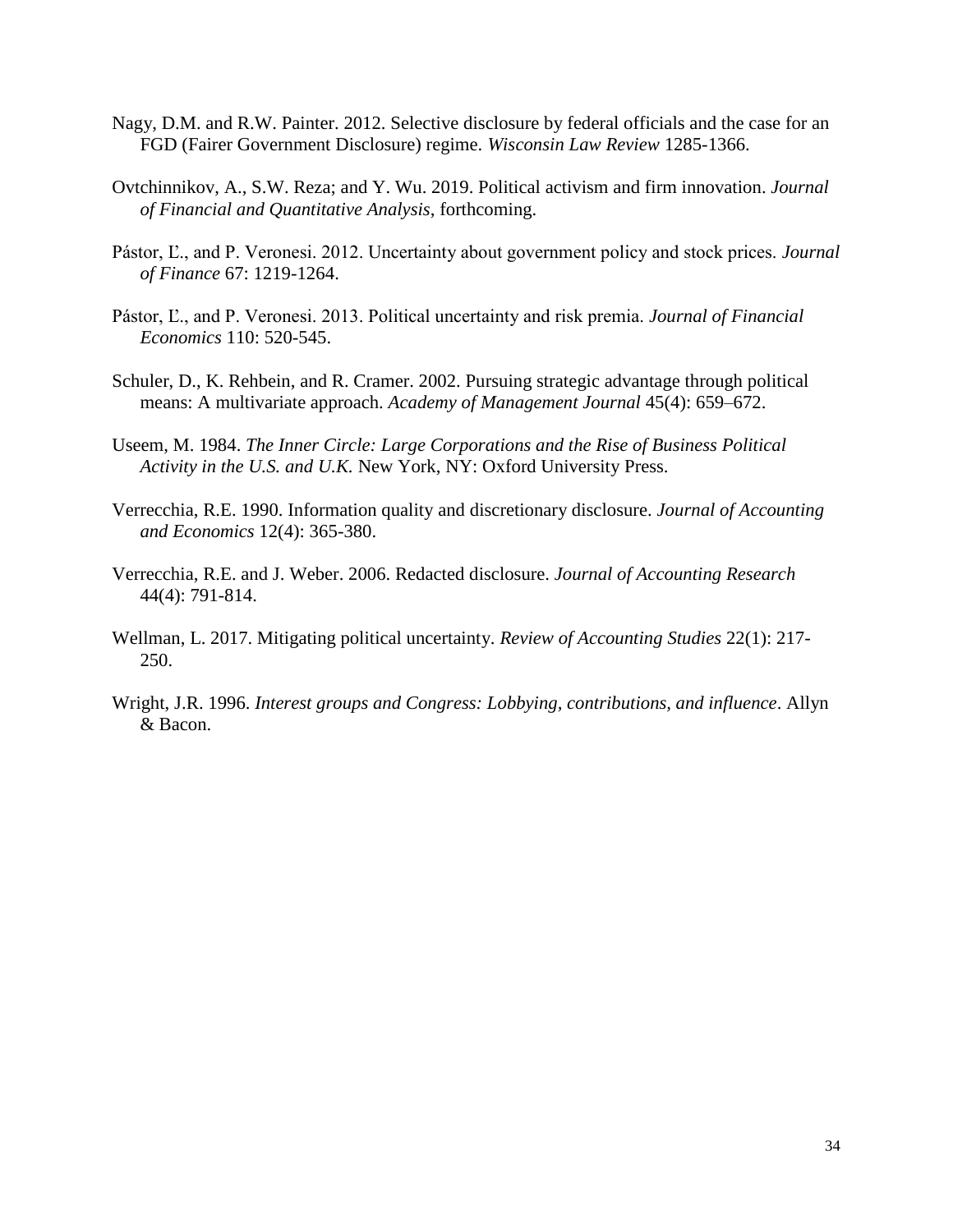# **APPENDIX A Variable Definitions**

| Variable Name                    | Description                                                                                                                                                                                                                                                         |
|----------------------------------|---------------------------------------------------------------------------------------------------------------------------------------------------------------------------------------------------------------------------------------------------------------------|
| <b>GUIDE</b>                     | An indicator variable set to one in firm-quarters where firm <i>i</i> reports<br>management guidance pertaining to net income, earnings per share,<br>fully reported earnings per share, EBITDA, EBITDA per share,<br>and/or funds from operations, zero otherwise. |
| <b>POLICY WORDS</b>              | The number of policy words per 100 words within 8-Ks that<br>correspond to guidance. Policy words are defined based on Baker et<br>al. (2016). Appendix B contains a complete list of the policy words.                                                             |
| <b>HIGH POLICY WORDS</b>         | An indicator variable set equal to one for firm-quarters in which the<br>aggregate number of policy words in the firm's 8-Ks are above the<br>$75th$ percentile in sample period, zero otherwise.                                                                   |
| <b>TIMING</b>                    | The number of days that guidance is issued before (after) legislation.<br>This variable ranges from $-30$ to $+30$ .                                                                                                                                                |
| <b>CONNECTED</b>                 | Indicates whether the firm reports any hard-money Political Action<br>Committee contributions during fiscal year t.                                                                                                                                                 |
| $CONNECTED_{\textit{Candidate}}$ | The natural logarithm of 1 plus the number of political candidates<br>(House, Senate, and Presidential) that the firm contributed money to<br>over years $t-5$ to $t$ .                                                                                             |
| <b>GOVAFFAIRS</b>                | An indicator variable set equal to one if the firm had a government<br>affairs office during year <i>t</i> , zero otherwise.                                                                                                                                        |
| <b>GOVCUST</b>                   | An indicator variable set equal to one if the firm reported the U.S.<br>federal government as one of its major customers during year $t$ , zero<br>otherwise.                                                                                                       |
| <b>SIZE</b>                      | The natural logarithm of the firm's beginning-of-quarter market<br>capitalization.                                                                                                                                                                                  |
| <b>BTM</b>                       | The firm's beginning-of-quarter book-to-market ratio.                                                                                                                                                                                                               |
| <b>DLOSS</b>                     | An indicator variable set equal to one if the firm reports a loss in the<br>current quarter, zero otherwise.                                                                                                                                                        |
| <b>RETURN</b>                    | The firm's cumulative daily returns over the 12 months prior to<br>quarter t.                                                                                                                                                                                       |
| <b>ROA</b>                       | The firm's net income divided by total assets at the beginning of<br>quarter t.                                                                                                                                                                                     |
| <b>RETVOL</b>                    | The standard deviation of the firm's daily stock returns over the 12<br>months prior to quarter $t$ .                                                                                                                                                               |
| <i>LEV</i>                       | The firm's debt divided by total assets at the beginning of quarter t.                                                                                                                                                                                              |
| <i><b>INSTOWN</b></i>            | The percentage of the firm's shares held by institutional investors at<br>the beginning of quarter $t$ .                                                                                                                                                            |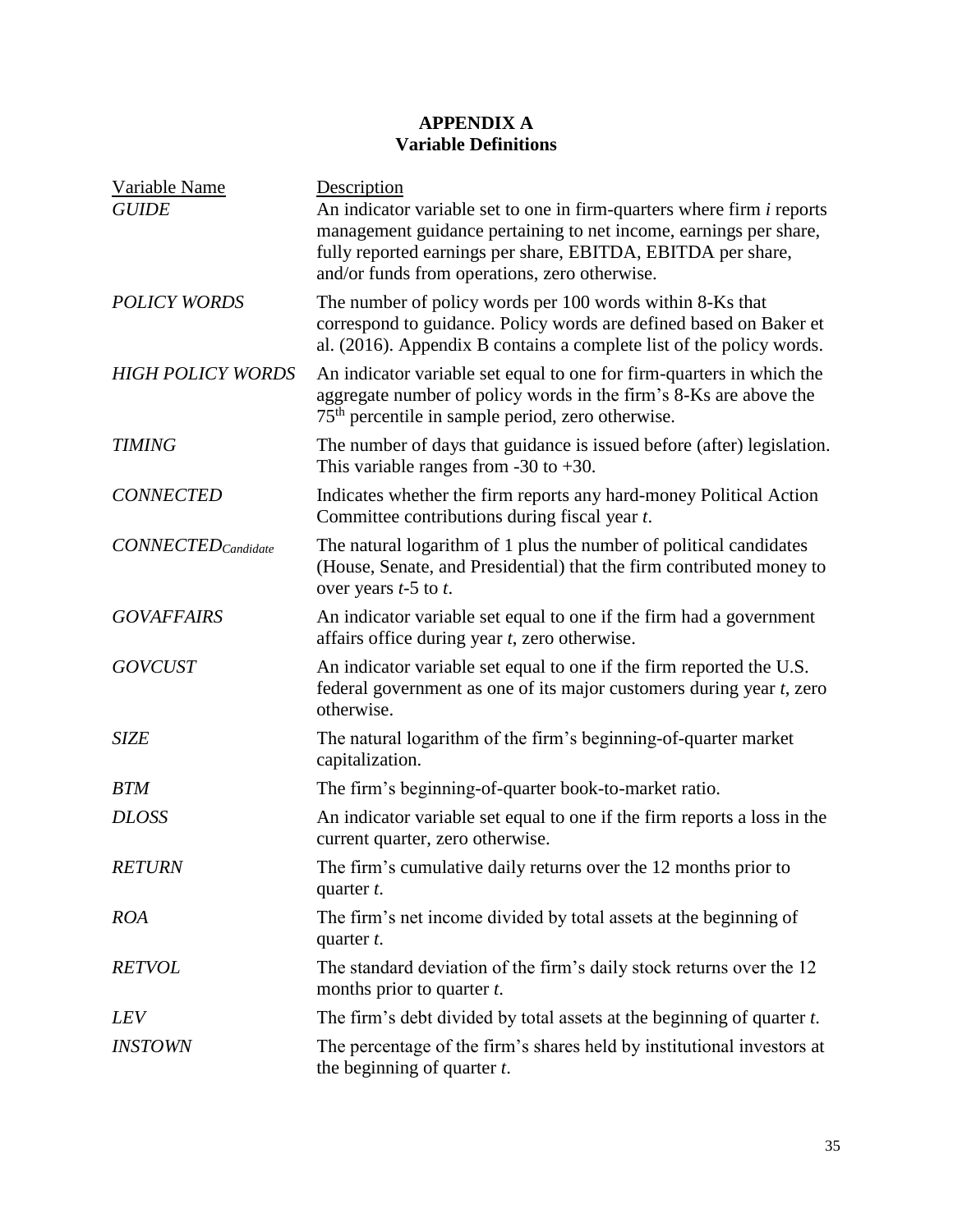# **APPENDIX A, CONT. Variable Definitions**

| Variable Name          | Description                                                                                                                              |
|------------------------|------------------------------------------------------------------------------------------------------------------------------------------|
| <b>FOLLOWING</b>       | The natural log of the number of analysts issuing a forecast for the<br>current fiscal quarter as reported in I/B/E/S.                   |
| <b>LITIGATION RISK</b> | An indicator variables set equal to one if the firm operates within a<br>litigious 4-digit SIC code, zero otherwise.                     |
| <b>DISTANCE2DC</b>     | The distance (measured in thousands of miles) to Washington D.C.<br>from the firm's headquarters, as reported in Compustat.              |
| FAST                   | An indicator variable set equal to one if the bill passed in fewer than<br>56 days, zero otherwise.                                      |
| <b>EPU BETA</b>        | The sensitivity of the firm's daily stock returns to the daily economic<br>policy uncertainty (EPU) index over the prior fiscal quarter. |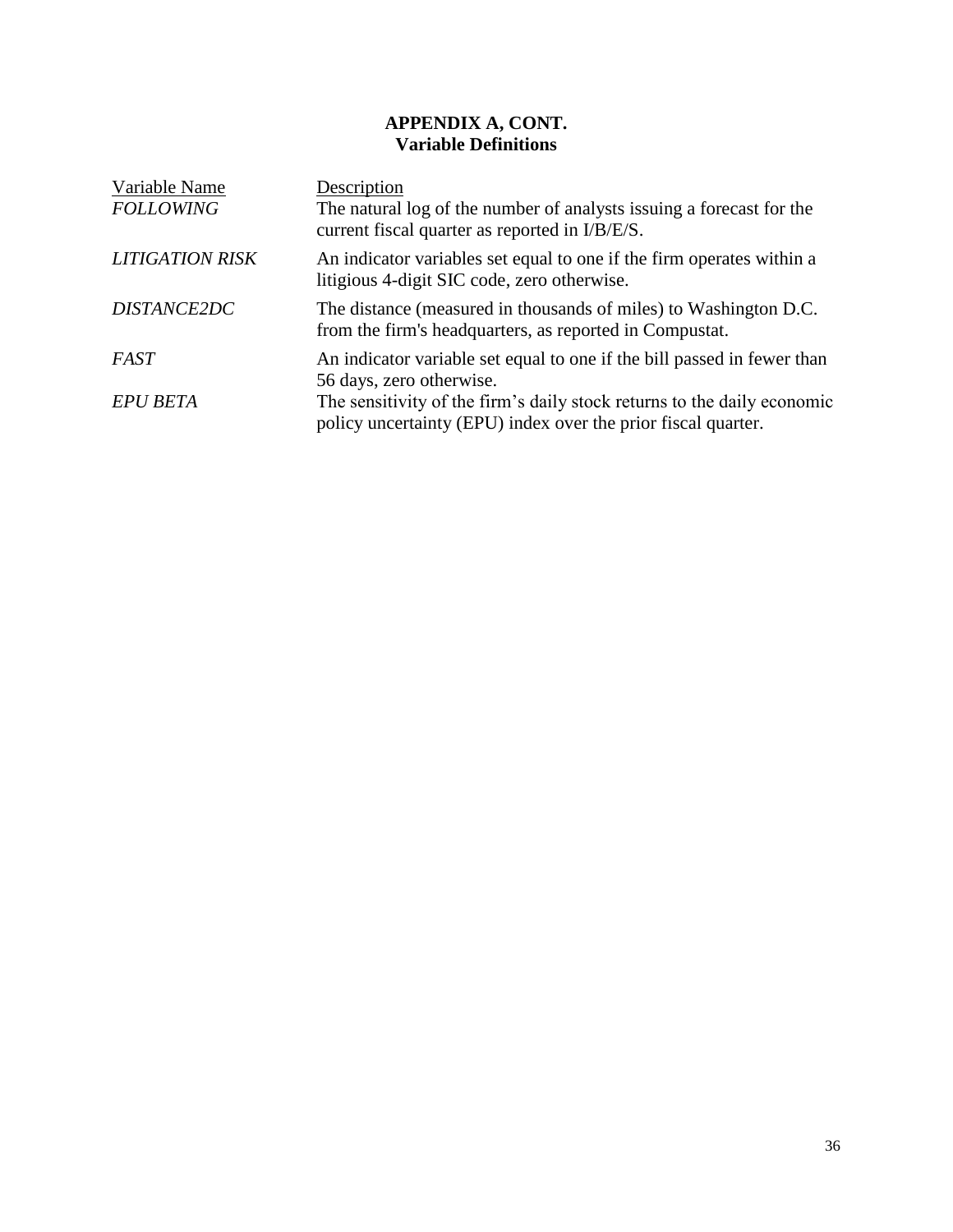# **APPENDIX B Policy Term List from Baker et al. (2016)**

| Category                                 | <b>Term Sets</b>                                                                                                                                                                                                                                                                                                                                                                                                                         |
|------------------------------------------|------------------------------------------------------------------------------------------------------------------------------------------------------------------------------------------------------------------------------------------------------------------------------------------------------------------------------------------------------------------------------------------------------------------------------------------|
| <b>Entitlement Programs</b>              | entitlement program, entitlement spending, government entitlements,<br>social security, Medicaid, Medicare, government welfare, welfare<br>reform, unemployment insurance, unemployment benefits, food<br>stamps, afdc, tanf, wic program, disability insurance, part d, oasdi,<br>Supplemental Nutrition Assistance Program, Earned Income Tax<br>Credit, EITC, head start program, public assistance, government<br>subsidized housing |
| <b>Financial Regulation</b>              | banking supervision, glass-steagall, tarp, bank supervision, thrift<br>supervision, dodd-frank, financial reform, commodity futures trading<br>commission, cftc, house financial services committee, basel, capital<br>requirement, Volcker rule, bank stress test, securities and exchange<br>commission, sec, deposit insurance, fdic, fslic, ots, occ, firrea, truth in<br>lending                                                    |
| Fiscal Policy and<br>Government Spending | government spending, federal budget, budget battle, balanced budget,<br>defense spending, military spending, entitlement spending, fiscal<br>stimulus, budget deficit, federal debt, national debt, Gramm-Rudman,<br>debt ceiling, fiscal footing, government deficits, balance the budget                                                                                                                                               |
| <b>Health Care</b>                       | health care, Medicaid, Medicare, health insurance, malpractice tort<br>reform, malpractice reform, prescription drugs, drug policy, food and<br>drug administration, FDA, medical malpractice, prescription drug act,<br>medical insurance reform, medical liability, part d, affordable care act,<br>Obamacare                                                                                                                          |
| <b>Monetary Policy</b>                   | federal reserve, the fed, money supply, open market operations,<br>quantitative easing, monetary policy, fed funds rate, overnight lending<br>rate, Bernanke, Volcker, Greenspan, central bank, interest rates, fed<br>chairman, fed chair, lender of last resort, discount window, European<br>Central Bank, ECB, Bank of England, Bank of Japan, BOJ, Bank of<br>China, Bundesbank, Bank of France, Bank of Italy                      |
| <b>National Security</b>                 | national security, war, military conflict, terrorism, terror, 9/11, defense<br>spending, military spending, police action, armed forces, base closure,<br>military procurement, saber rattling, naval blockade, military embargo,<br>no-fly zone, military invasion                                                                                                                                                                      |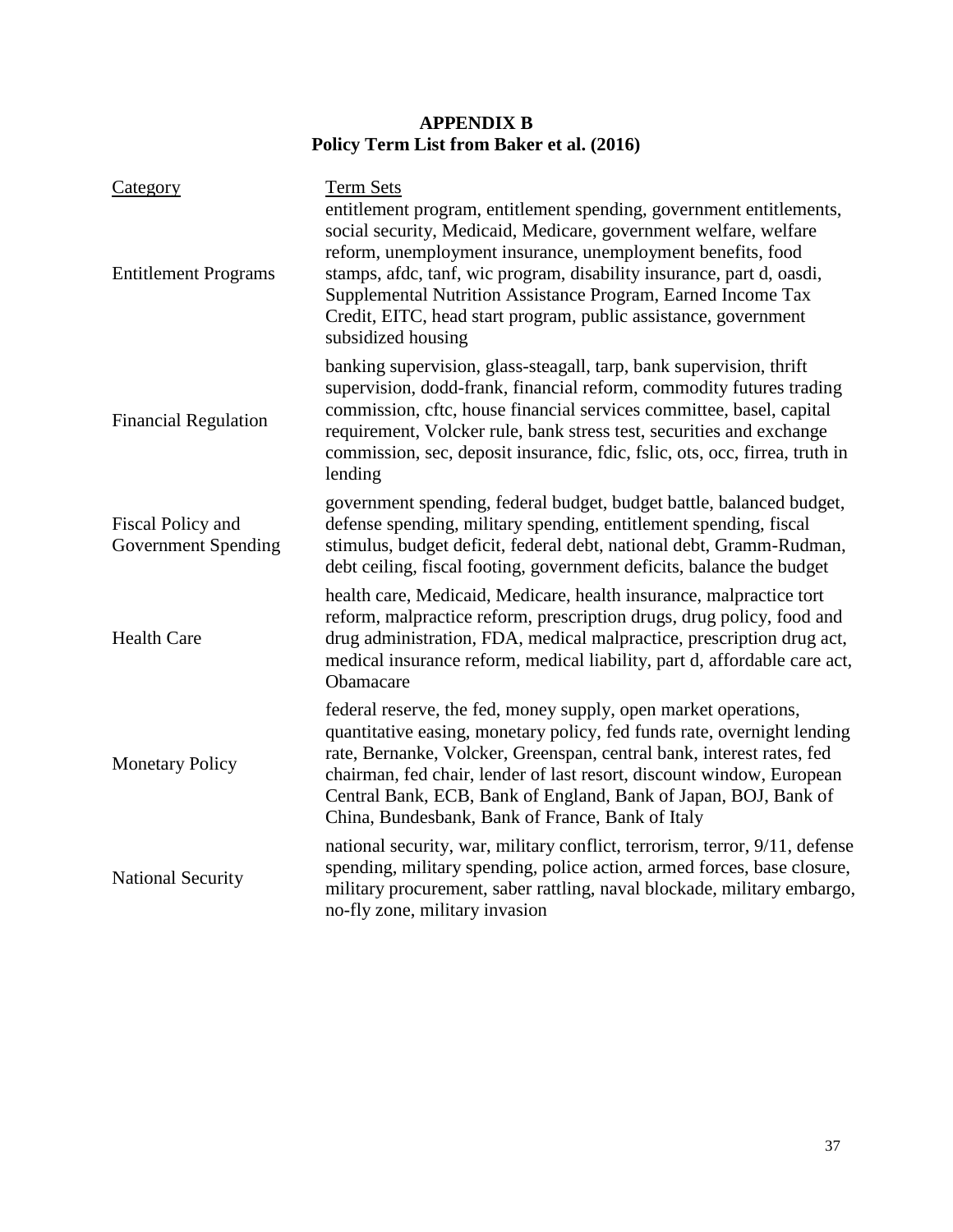# **APPENDIX B, CONT. Policy Term List from Baker et al. (2016)**

| Category<br>Regulation             | <b>Term Sets</b><br>regulation, banking supervision, glass-steagall, tarp, bank supervision,<br>thrift supervision, dodd-frank, financial reform, commodity futures<br>trading commission, cftc, house financial services committee, basel,<br>capital requirement, Volcker rule, bank stress test, securities and<br>exchange commission, sec, deposit insurance, fdic, fslic, ots, occ,<br>firrea, truth in lending, union rights, card check, collective bargaining<br>law, national labor relations board, nlrb, minimum wage, living wage,<br>right to work, closed shop, wages and hours, workers compensation,<br>advance notice requirement, affirmative action, at-will employment,<br>overtime requirements, trade adjustment assistance, davis-bacon, equal<br>employment opportunity, eeo, osha, antitrust, competition policy,<br>merger policy, monopoly, patent, copyright, federal trade commission,<br>ftc, unfair business practice, cartel, competition law, price fixing, class<br>action, healthcare lawsuit, tort reform, tort policy, punitive damages,<br>medical malpractice, energy policy, energy tax, carbon tax, cap and<br>trade, cap and tax, drilling restrictions, offshore drilling, pollution<br>controls, environmental restrictions, clean air act, clean water act,<br>environmental protection agency, epa, immigration policy |
|------------------------------------|-----------------------------------------------------------------------------------------------------------------------------------------------------------------------------------------------------------------------------------------------------------------------------------------------------------------------------------------------------------------------------------------------------------------------------------------------------------------------------------------------------------------------------------------------------------------------------------------------------------------------------------------------------------------------------------------------------------------------------------------------------------------------------------------------------------------------------------------------------------------------------------------------------------------------------------------------------------------------------------------------------------------------------------------------------------------------------------------------------------------------------------------------------------------------------------------------------------------------------------------------------------------------------------------------------------------------------------------------------------------------|
| Sovereign Debt, Currency<br>Crises | sovereign debt, currency crisis, currency crash, currency devaluation,<br>currency revaluation, currency manipulation, euro crisis, Eurozone<br>crisis, european financial crisis, european debt, asian financial crisis,<br>asian crisis, Russian financial crisis, Russian crisis, exchange rate                                                                                                                                                                                                                                                                                                                                                                                                                                                                                                                                                                                                                                                                                                                                                                                                                                                                                                                                                                                                                                                                    |
| Taxes                              | taxes, tax, taxation, taxed                                                                                                                                                                                                                                                                                                                                                                                                                                                                                                                                                                                                                                                                                                                                                                                                                                                                                                                                                                                                                                                                                                                                                                                                                                                                                                                                           |
| <b>Trade Policy</b>                | import tariffs, import duty, import barrier, government subsidies,<br>government subsidy, wto, world trade organization, trade treaty, trade<br>agreement, trade policy, trade act, doha round, uruguay round, gatt,<br>dumping                                                                                                                                                                                                                                                                                                                                                                                                                                                                                                                                                                                                                                                                                                                                                                                                                                                                                                                                                                                                                                                                                                                                       |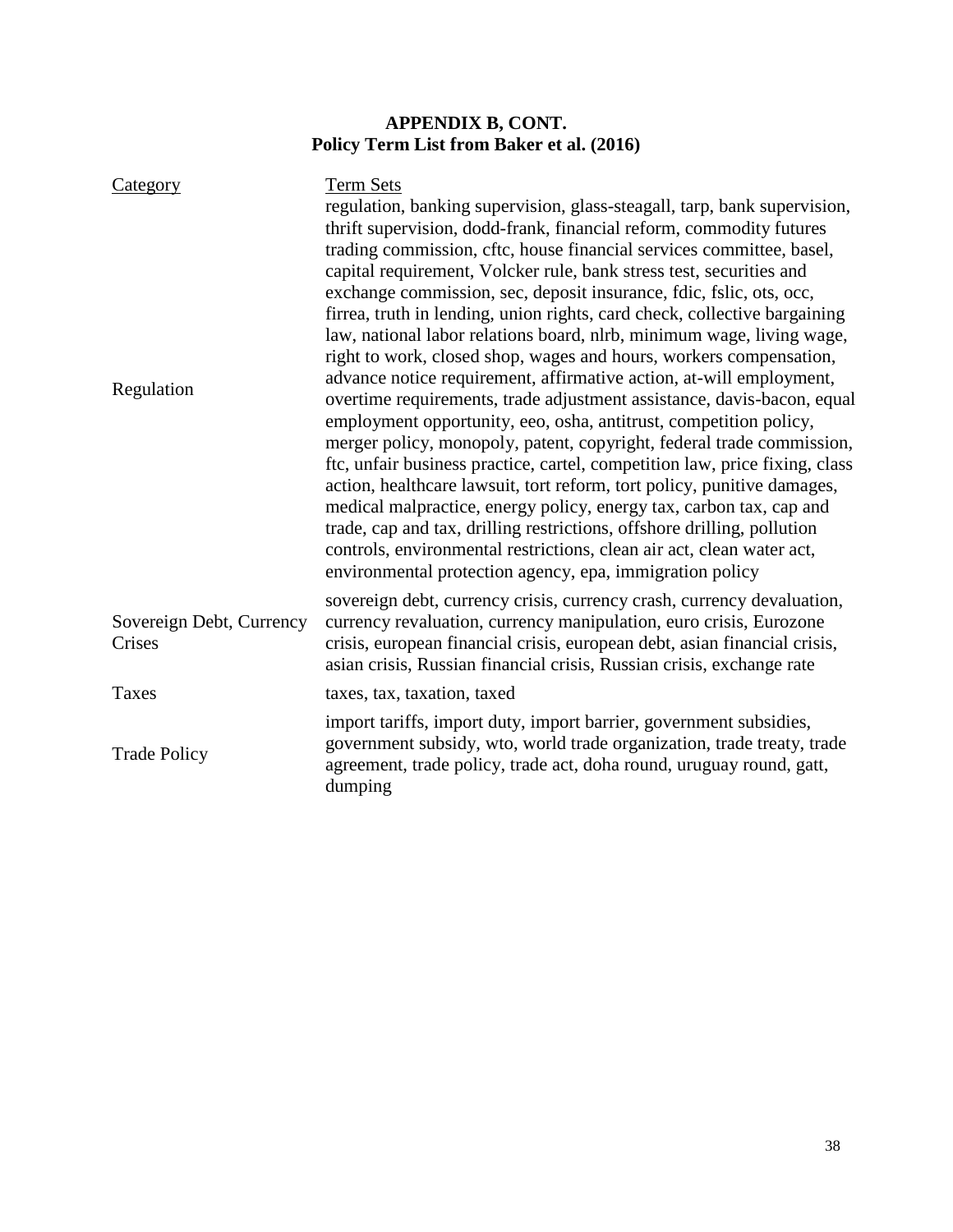**FIGURE 1 Plots of Epanechnikov Kernel Density Estimates (EKDE) Around Final Vote Date<sup>a</sup>**



<sup>a</sup> This figure provides the EKDE estimates and 95% confidence intervals around the final vote date. The sample excludes earnings announcement guidance.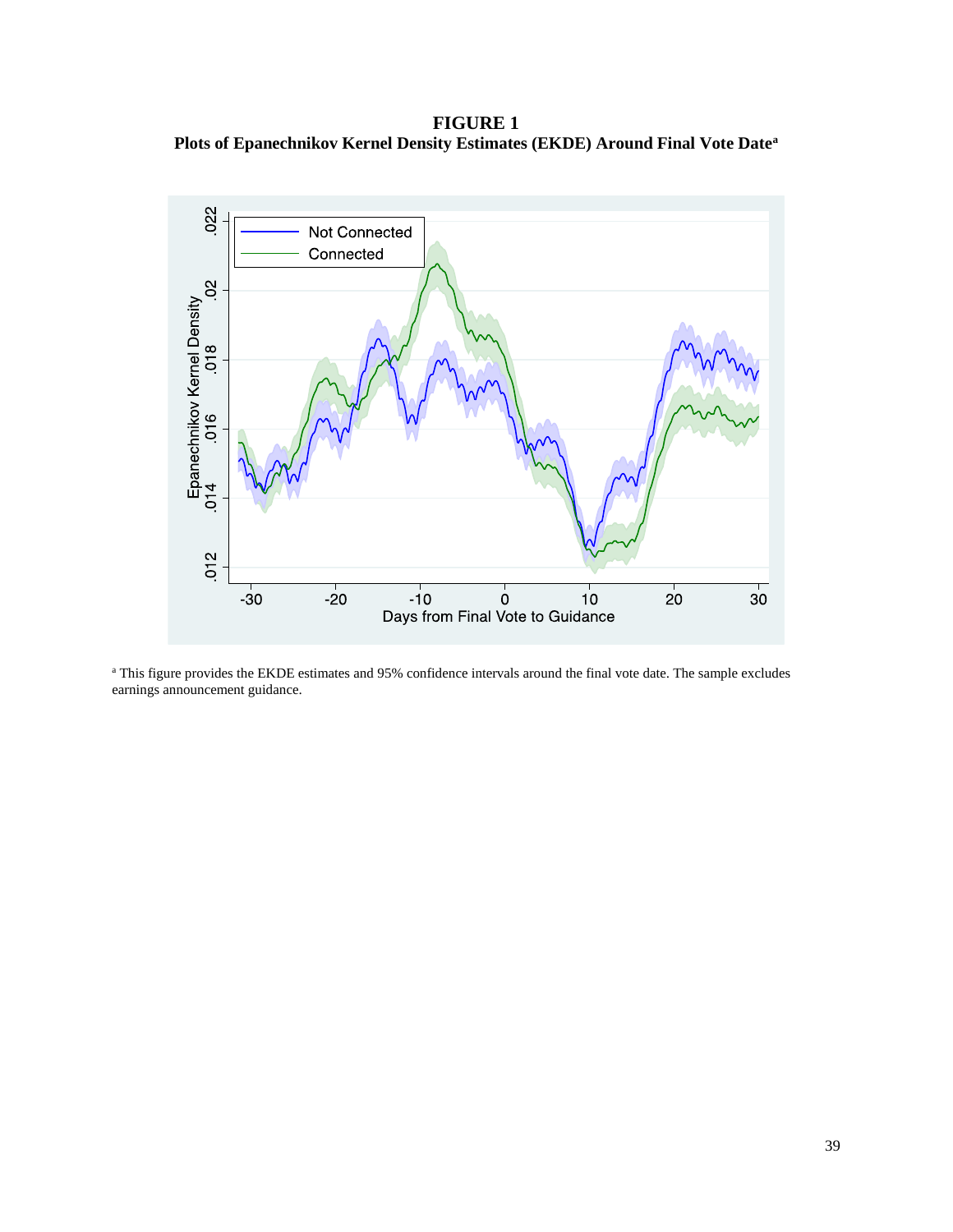**FIGURE 2 Plots of Epanechnikov Kernel Density Estimates (EKDE) for "Fast" Bills Around Final Vote Date<sup>a</sup>**



<sup>a</sup> This figure provides the EKDE estimates and 95% confidence intervals around the final vote date for "fast" bills. A bill is defined as "fast" if it moves through both houses of Congress in less than eight weeks. The sample excludes earnings announcement guidance.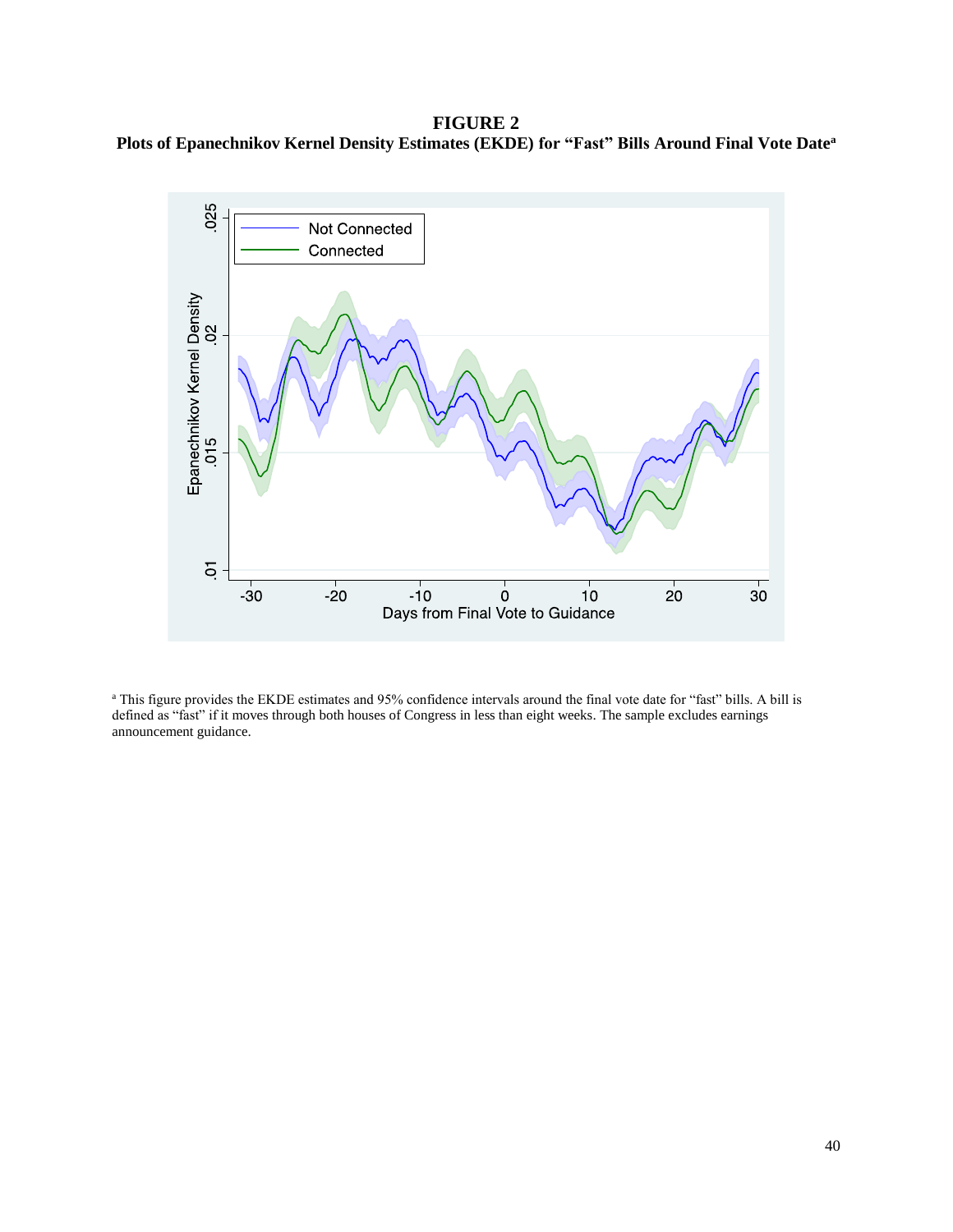**FIGURE 3 Plots of Epanechnikov Kernel Density Estimates (EKDE) for "Slow" Bills Around Final Vote Date<sup>a</sup>**



<sup>a</sup> This figure provides the EKDE estimates and 95% confidence intervals around the final vote date for "slow" bills. A bill is defined as "fast" if it moves through both houses of Congress in more than eight weeks. The sample excludes earnings announcement guidance.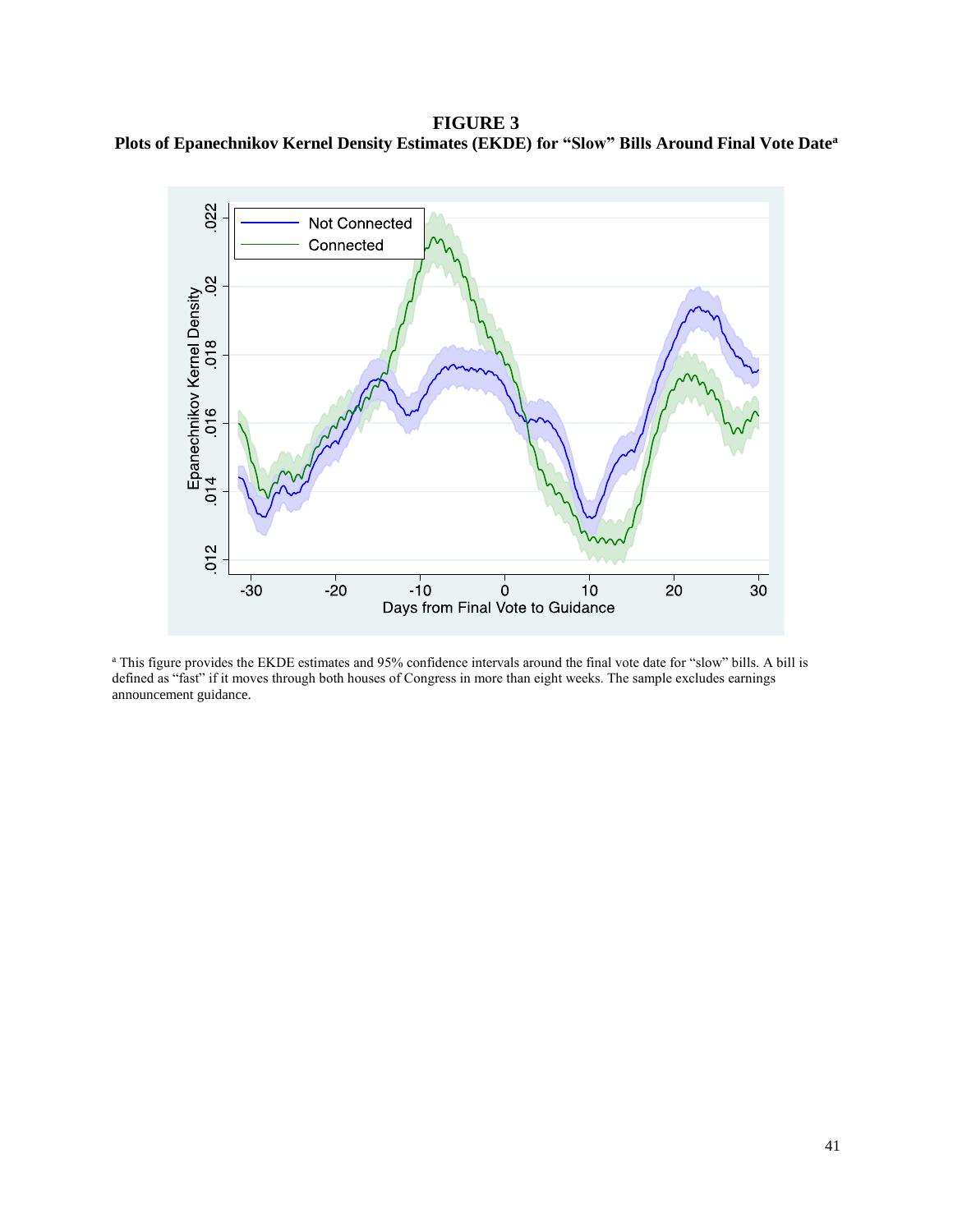| <b>Summary Statistics</b><br>Panel A: Descriptive Statistics for Full Sample (N= 248,614)<br>P75<br>Variable <sup>a</sup><br>Median<br>Mean<br>Std. Dev.<br>P <sub>25</sub><br>0.305<br>0.000<br>1.000<br><b>GUIDE</b><br>0.460<br>0.000<br><b>POLICY WORDS</b><br>0.216<br>0.355<br>0.000<br>0.000<br>0.455<br><b>CONNECTED</b><br>0.162<br>0.369<br>0.000<br>0.000<br>0.000<br>56.337<br>0.000<br>0.000<br>$CONNECTED_{\text{Candidate}}$<br>14.554<br>0.000<br><b>GOVAFFAIRS</b><br>0.047<br>0.213<br>0.000<br>0.000<br>0.000<br>5.998<br><b>SIZE</b><br>2.123<br>4.470<br>5.961<br>7.418<br>$-0.681$<br>0.898<br>$-0.615$<br>$-0.135$<br>log(BTM)<br>$-1.166$<br>0.321<br>LOSS<br>0.467<br>0.000<br>0.000<br>1.000<br><b>RETURN</b><br>0.142<br>0.684<br>0.344<br>$-0.226$<br>0.054<br>0.035<br>0.022<br>0.020<br>0.029<br>0.044<br><b>RETVOL</b><br>0.204<br>0.205<br>0.017<br>0.327<br>LEV<br>0.152<br><b>FOLLOWING</b><br>5.325<br>6.362<br>3.000<br>8.000<br>0.000<br>0.222<br>0.416<br>0.000<br>0.000<br>0.000<br><b>LITIGATION RISK</b><br>0.343<br>0.367<br>0.000<br>0.303<br>0.698<br><b>INSTOWN</b><br>0.309<br><b>GOVCUST</b><br>0.107<br>0.000<br>0.000<br>0.000<br>DISTANCE2DC<br>1.989<br>2.264<br>0.496<br>1.161<br>3.192<br>Panel B: Sample Means for Connected vs. Not Connected Observations<br>$CONNECTED = 1$<br>$CONNECTED = 0$<br>Difference <sup>b</sup><br>$(N = 40,389)$<br>Variable <sup>a</sup><br>$(N = 208, 225)$<br>(t-statistic)<br>$0.250***$<br>0.514<br>0.264<br><b>GUIDE</b><br>(102.06)<br>$0.174***$<br>0.362<br>0.188<br><b>POLICY WORDS</b><br>(91.60)<br>$0.060***$<br>0.073<br>0.013<br><b>HIGH POLICY WORDS</b><br>(74.73)<br>$2.681***$<br>8.244<br>5.563<br><b>SIZE</b><br>(262.47)<br>$-0.113***$<br>$-0.776$<br>$-0.663$<br>log(BTM)<br>$(-23.23)$<br>$-0.191***$<br>0.161<br>0.352<br>LOSS<br>$(-76.01)$<br>$0.030^{\ast\ast\ast}$<br>0.137<br><b>RETURN</b><br>0.167<br>(7.96)<br>$-0.013***$<br>0.024<br>0.037<br><b>RETVOL</b><br>$(-107.21)$<br>$0.076***$<br>0.268<br>0.192<br><b>LEV</b><br>(68.58)<br>$6.883***$<br>4.207<br>11.090<br><b>FOLLOWING</b><br>(217.02)<br>$-0.093***$<br>0.237<br><b>LITIGATION RISK</b><br>0.144<br>$(-41.11)$<br>$0.166***$<br>0.506<br>0.340<br><b>INSTOWN</b><br>(90.59)<br>$0.093***$<br>0.185<br>0.092<br><b>GOVCUST</b><br>(55.79)<br>$-0.372***$<br>DISTANCE2DC<br>2.049<br>1.677 |  | <b>TABLE 1</b> |  |  |            |
|---------------------------------------------------------------------------------------------------------------------------------------------------------------------------------------------------------------------------------------------------------------------------------------------------------------------------------------------------------------------------------------------------------------------------------------------------------------------------------------------------------------------------------------------------------------------------------------------------------------------------------------------------------------------------------------------------------------------------------------------------------------------------------------------------------------------------------------------------------------------------------------------------------------------------------------------------------------------------------------------------------------------------------------------------------------------------------------------------------------------------------------------------------------------------------------------------------------------------------------------------------------------------------------------------------------------------------------------------------------------------------------------------------------------------------------------------------------------------------------------------------------------------------------------------------------------------------------------------------------------------------------------------------------------------------------------------------------------------------------------------------------------------------------------------------------------------------------------------------------------------------------------------------------------------------------------------------------------------------------------------------------------------------------------------------------------------------------------------------------------------------------------------------------------------------------------------------------------------------------------------------------------------------------------------------------------------------------------------------------------------------|--|----------------|--|--|------------|
|                                                                                                                                                                                                                                                                                                                                                                                                                                                                                                                                                                                                                                                                                                                                                                                                                                                                                                                                                                                                                                                                                                                                                                                                                                                                                                                                                                                                                                                                                                                                                                                                                                                                                                                                                                                                                                                                                                                                                                                                                                                                                                                                                                                                                                                                                                                                                                                 |  |                |  |  |            |
|                                                                                                                                                                                                                                                                                                                                                                                                                                                                                                                                                                                                                                                                                                                                                                                                                                                                                                                                                                                                                                                                                                                                                                                                                                                                                                                                                                                                                                                                                                                                                                                                                                                                                                                                                                                                                                                                                                                                                                                                                                                                                                                                                                                                                                                                                                                                                                                 |  |                |  |  |            |
|                                                                                                                                                                                                                                                                                                                                                                                                                                                                                                                                                                                                                                                                                                                                                                                                                                                                                                                                                                                                                                                                                                                                                                                                                                                                                                                                                                                                                                                                                                                                                                                                                                                                                                                                                                                                                                                                                                                                                                                                                                                                                                                                                                                                                                                                                                                                                                                 |  |                |  |  |            |
|                                                                                                                                                                                                                                                                                                                                                                                                                                                                                                                                                                                                                                                                                                                                                                                                                                                                                                                                                                                                                                                                                                                                                                                                                                                                                                                                                                                                                                                                                                                                                                                                                                                                                                                                                                                                                                                                                                                                                                                                                                                                                                                                                                                                                                                                                                                                                                                 |  |                |  |  |            |
|                                                                                                                                                                                                                                                                                                                                                                                                                                                                                                                                                                                                                                                                                                                                                                                                                                                                                                                                                                                                                                                                                                                                                                                                                                                                                                                                                                                                                                                                                                                                                                                                                                                                                                                                                                                                                                                                                                                                                                                                                                                                                                                                                                                                                                                                                                                                                                                 |  |                |  |  |            |
|                                                                                                                                                                                                                                                                                                                                                                                                                                                                                                                                                                                                                                                                                                                                                                                                                                                                                                                                                                                                                                                                                                                                                                                                                                                                                                                                                                                                                                                                                                                                                                                                                                                                                                                                                                                                                                                                                                                                                                                                                                                                                                                                                                                                                                                                                                                                                                                 |  |                |  |  |            |
|                                                                                                                                                                                                                                                                                                                                                                                                                                                                                                                                                                                                                                                                                                                                                                                                                                                                                                                                                                                                                                                                                                                                                                                                                                                                                                                                                                                                                                                                                                                                                                                                                                                                                                                                                                                                                                                                                                                                                                                                                                                                                                                                                                                                                                                                                                                                                                                 |  |                |  |  |            |
|                                                                                                                                                                                                                                                                                                                                                                                                                                                                                                                                                                                                                                                                                                                                                                                                                                                                                                                                                                                                                                                                                                                                                                                                                                                                                                                                                                                                                                                                                                                                                                                                                                                                                                                                                                                                                                                                                                                                                                                                                                                                                                                                                                                                                                                                                                                                                                                 |  |                |  |  |            |
|                                                                                                                                                                                                                                                                                                                                                                                                                                                                                                                                                                                                                                                                                                                                                                                                                                                                                                                                                                                                                                                                                                                                                                                                                                                                                                                                                                                                                                                                                                                                                                                                                                                                                                                                                                                                                                                                                                                                                                                                                                                                                                                                                                                                                                                                                                                                                                                 |  |                |  |  |            |
|                                                                                                                                                                                                                                                                                                                                                                                                                                                                                                                                                                                                                                                                                                                                                                                                                                                                                                                                                                                                                                                                                                                                                                                                                                                                                                                                                                                                                                                                                                                                                                                                                                                                                                                                                                                                                                                                                                                                                                                                                                                                                                                                                                                                                                                                                                                                                                                 |  |                |  |  |            |
|                                                                                                                                                                                                                                                                                                                                                                                                                                                                                                                                                                                                                                                                                                                                                                                                                                                                                                                                                                                                                                                                                                                                                                                                                                                                                                                                                                                                                                                                                                                                                                                                                                                                                                                                                                                                                                                                                                                                                                                                                                                                                                                                                                                                                                                                                                                                                                                 |  |                |  |  |            |
|                                                                                                                                                                                                                                                                                                                                                                                                                                                                                                                                                                                                                                                                                                                                                                                                                                                                                                                                                                                                                                                                                                                                                                                                                                                                                                                                                                                                                                                                                                                                                                                                                                                                                                                                                                                                                                                                                                                                                                                                                                                                                                                                                                                                                                                                                                                                                                                 |  |                |  |  |            |
|                                                                                                                                                                                                                                                                                                                                                                                                                                                                                                                                                                                                                                                                                                                                                                                                                                                                                                                                                                                                                                                                                                                                                                                                                                                                                                                                                                                                                                                                                                                                                                                                                                                                                                                                                                                                                                                                                                                                                                                                                                                                                                                                                                                                                                                                                                                                                                                 |  |                |  |  |            |
|                                                                                                                                                                                                                                                                                                                                                                                                                                                                                                                                                                                                                                                                                                                                                                                                                                                                                                                                                                                                                                                                                                                                                                                                                                                                                                                                                                                                                                                                                                                                                                                                                                                                                                                                                                                                                                                                                                                                                                                                                                                                                                                                                                                                                                                                                                                                                                                 |  |                |  |  |            |
|                                                                                                                                                                                                                                                                                                                                                                                                                                                                                                                                                                                                                                                                                                                                                                                                                                                                                                                                                                                                                                                                                                                                                                                                                                                                                                                                                                                                                                                                                                                                                                                                                                                                                                                                                                                                                                                                                                                                                                                                                                                                                                                                                                                                                                                                                                                                                                                 |  |                |  |  |            |
|                                                                                                                                                                                                                                                                                                                                                                                                                                                                                                                                                                                                                                                                                                                                                                                                                                                                                                                                                                                                                                                                                                                                                                                                                                                                                                                                                                                                                                                                                                                                                                                                                                                                                                                                                                                                                                                                                                                                                                                                                                                                                                                                                                                                                                                                                                                                                                                 |  |                |  |  |            |
|                                                                                                                                                                                                                                                                                                                                                                                                                                                                                                                                                                                                                                                                                                                                                                                                                                                                                                                                                                                                                                                                                                                                                                                                                                                                                                                                                                                                                                                                                                                                                                                                                                                                                                                                                                                                                                                                                                                                                                                                                                                                                                                                                                                                                                                                                                                                                                                 |  |                |  |  |            |
|                                                                                                                                                                                                                                                                                                                                                                                                                                                                                                                                                                                                                                                                                                                                                                                                                                                                                                                                                                                                                                                                                                                                                                                                                                                                                                                                                                                                                                                                                                                                                                                                                                                                                                                                                                                                                                                                                                                                                                                                                                                                                                                                                                                                                                                                                                                                                                                 |  |                |  |  |            |
|                                                                                                                                                                                                                                                                                                                                                                                                                                                                                                                                                                                                                                                                                                                                                                                                                                                                                                                                                                                                                                                                                                                                                                                                                                                                                                                                                                                                                                                                                                                                                                                                                                                                                                                                                                                                                                                                                                                                                                                                                                                                                                                                                                                                                                                                                                                                                                                 |  |                |  |  |            |
|                                                                                                                                                                                                                                                                                                                                                                                                                                                                                                                                                                                                                                                                                                                                                                                                                                                                                                                                                                                                                                                                                                                                                                                                                                                                                                                                                                                                                                                                                                                                                                                                                                                                                                                                                                                                                                                                                                                                                                                                                                                                                                                                                                                                                                                                                                                                                                                 |  |                |  |  |            |
|                                                                                                                                                                                                                                                                                                                                                                                                                                                                                                                                                                                                                                                                                                                                                                                                                                                                                                                                                                                                                                                                                                                                                                                                                                                                                                                                                                                                                                                                                                                                                                                                                                                                                                                                                                                                                                                                                                                                                                                                                                                                                                                                                                                                                                                                                                                                                                                 |  |                |  |  |            |
|                                                                                                                                                                                                                                                                                                                                                                                                                                                                                                                                                                                                                                                                                                                                                                                                                                                                                                                                                                                                                                                                                                                                                                                                                                                                                                                                                                                                                                                                                                                                                                                                                                                                                                                                                                                                                                                                                                                                                                                                                                                                                                                                                                                                                                                                                                                                                                                 |  |                |  |  |            |
|                                                                                                                                                                                                                                                                                                                                                                                                                                                                                                                                                                                                                                                                                                                                                                                                                                                                                                                                                                                                                                                                                                                                                                                                                                                                                                                                                                                                                                                                                                                                                                                                                                                                                                                                                                                                                                                                                                                                                                                                                                                                                                                                                                                                                                                                                                                                                                                 |  |                |  |  |            |
|                                                                                                                                                                                                                                                                                                                                                                                                                                                                                                                                                                                                                                                                                                                                                                                                                                                                                                                                                                                                                                                                                                                                                                                                                                                                                                                                                                                                                                                                                                                                                                                                                                                                                                                                                                                                                                                                                                                                                                                                                                                                                                                                                                                                                                                                                                                                                                                 |  |                |  |  |            |
|                                                                                                                                                                                                                                                                                                                                                                                                                                                                                                                                                                                                                                                                                                                                                                                                                                                                                                                                                                                                                                                                                                                                                                                                                                                                                                                                                                                                                                                                                                                                                                                                                                                                                                                                                                                                                                                                                                                                                                                                                                                                                                                                                                                                                                                                                                                                                                                 |  |                |  |  |            |
|                                                                                                                                                                                                                                                                                                                                                                                                                                                                                                                                                                                                                                                                                                                                                                                                                                                                                                                                                                                                                                                                                                                                                                                                                                                                                                                                                                                                                                                                                                                                                                                                                                                                                                                                                                                                                                                                                                                                                                                                                                                                                                                                                                                                                                                                                                                                                                                 |  |                |  |  |            |
|                                                                                                                                                                                                                                                                                                                                                                                                                                                                                                                                                                                                                                                                                                                                                                                                                                                                                                                                                                                                                                                                                                                                                                                                                                                                                                                                                                                                                                                                                                                                                                                                                                                                                                                                                                                                                                                                                                                                                                                                                                                                                                                                                                                                                                                                                                                                                                                 |  |                |  |  |            |
|                                                                                                                                                                                                                                                                                                                                                                                                                                                                                                                                                                                                                                                                                                                                                                                                                                                                                                                                                                                                                                                                                                                                                                                                                                                                                                                                                                                                                                                                                                                                                                                                                                                                                                                                                                                                                                                                                                                                                                                                                                                                                                                                                                                                                                                                                                                                                                                 |  |                |  |  |            |
|                                                                                                                                                                                                                                                                                                                                                                                                                                                                                                                                                                                                                                                                                                                                                                                                                                                                                                                                                                                                                                                                                                                                                                                                                                                                                                                                                                                                                                                                                                                                                                                                                                                                                                                                                                                                                                                                                                                                                                                                                                                                                                                                                                                                                                                                                                                                                                                 |  |                |  |  |            |
|                                                                                                                                                                                                                                                                                                                                                                                                                                                                                                                                                                                                                                                                                                                                                                                                                                                                                                                                                                                                                                                                                                                                                                                                                                                                                                                                                                                                                                                                                                                                                                                                                                                                                                                                                                                                                                                                                                                                                                                                                                                                                                                                                                                                                                                                                                                                                                                 |  |                |  |  |            |
|                                                                                                                                                                                                                                                                                                                                                                                                                                                                                                                                                                                                                                                                                                                                                                                                                                                                                                                                                                                                                                                                                                                                                                                                                                                                                                                                                                                                                                                                                                                                                                                                                                                                                                                                                                                                                                                                                                                                                                                                                                                                                                                                                                                                                                                                                                                                                                                 |  |                |  |  |            |
|                                                                                                                                                                                                                                                                                                                                                                                                                                                                                                                                                                                                                                                                                                                                                                                                                                                                                                                                                                                                                                                                                                                                                                                                                                                                                                                                                                                                                                                                                                                                                                                                                                                                                                                                                                                                                                                                                                                                                                                                                                                                                                                                                                                                                                                                                                                                                                                 |  |                |  |  |            |
|                                                                                                                                                                                                                                                                                                                                                                                                                                                                                                                                                                                                                                                                                                                                                                                                                                                                                                                                                                                                                                                                                                                                                                                                                                                                                                                                                                                                                                                                                                                                                                                                                                                                                                                                                                                                                                                                                                                                                                                                                                                                                                                                                                                                                                                                                                                                                                                 |  |                |  |  |            |
|                                                                                                                                                                                                                                                                                                                                                                                                                                                                                                                                                                                                                                                                                                                                                                                                                                                                                                                                                                                                                                                                                                                                                                                                                                                                                                                                                                                                                                                                                                                                                                                                                                                                                                                                                                                                                                                                                                                                                                                                                                                                                                                                                                                                                                                                                                                                                                                 |  |                |  |  |            |
|                                                                                                                                                                                                                                                                                                                                                                                                                                                                                                                                                                                                                                                                                                                                                                                                                                                                                                                                                                                                                                                                                                                                                                                                                                                                                                                                                                                                                                                                                                                                                                                                                                                                                                                                                                                                                                                                                                                                                                                                                                                                                                                                                                                                                                                                                                                                                                                 |  |                |  |  |            |
|                                                                                                                                                                                                                                                                                                                                                                                                                                                                                                                                                                                                                                                                                                                                                                                                                                                                                                                                                                                                                                                                                                                                                                                                                                                                                                                                                                                                                                                                                                                                                                                                                                                                                                                                                                                                                                                                                                                                                                                                                                                                                                                                                                                                                                                                                                                                                                                 |  |                |  |  |            |
|                                                                                                                                                                                                                                                                                                                                                                                                                                                                                                                                                                                                                                                                                                                                                                                                                                                                                                                                                                                                                                                                                                                                                                                                                                                                                                                                                                                                                                                                                                                                                                                                                                                                                                                                                                                                                                                                                                                                                                                                                                                                                                                                                                                                                                                                                                                                                                                 |  |                |  |  |            |
|                                                                                                                                                                                                                                                                                                                                                                                                                                                                                                                                                                                                                                                                                                                                                                                                                                                                                                                                                                                                                                                                                                                                                                                                                                                                                                                                                                                                                                                                                                                                                                                                                                                                                                                                                                                                                                                                                                                                                                                                                                                                                                                                                                                                                                                                                                                                                                                 |  |                |  |  |            |
|                                                                                                                                                                                                                                                                                                                                                                                                                                                                                                                                                                                                                                                                                                                                                                                                                                                                                                                                                                                                                                                                                                                                                                                                                                                                                                                                                                                                                                                                                                                                                                                                                                                                                                                                                                                                                                                                                                                                                                                                                                                                                                                                                                                                                                                                                                                                                                                 |  |                |  |  |            |
|                                                                                                                                                                                                                                                                                                                                                                                                                                                                                                                                                                                                                                                                                                                                                                                                                                                                                                                                                                                                                                                                                                                                                                                                                                                                                                                                                                                                                                                                                                                                                                                                                                                                                                                                                                                                                                                                                                                                                                                                                                                                                                                                                                                                                                                                                                                                                                                 |  |                |  |  |            |
|                                                                                                                                                                                                                                                                                                                                                                                                                                                                                                                                                                                                                                                                                                                                                                                                                                                                                                                                                                                                                                                                                                                                                                                                                                                                                                                                                                                                                                                                                                                                                                                                                                                                                                                                                                                                                                                                                                                                                                                                                                                                                                                                                                                                                                                                                                                                                                                 |  |                |  |  |            |
|                                                                                                                                                                                                                                                                                                                                                                                                                                                                                                                                                                                                                                                                                                                                                                                                                                                                                                                                                                                                                                                                                                                                                                                                                                                                                                                                                                                                                                                                                                                                                                                                                                                                                                                                                                                                                                                                                                                                                                                                                                                                                                                                                                                                                                                                                                                                                                                 |  |                |  |  |            |
|                                                                                                                                                                                                                                                                                                                                                                                                                                                                                                                                                                                                                                                                                                                                                                                                                                                                                                                                                                                                                                                                                                                                                                                                                                                                                                                                                                                                                                                                                                                                                                                                                                                                                                                                                                                                                                                                                                                                                                                                                                                                                                                                                                                                                                                                                                                                                                                 |  |                |  |  |            |
|                                                                                                                                                                                                                                                                                                                                                                                                                                                                                                                                                                                                                                                                                                                                                                                                                                                                                                                                                                                                                                                                                                                                                                                                                                                                                                                                                                                                                                                                                                                                                                                                                                                                                                                                                                                                                                                                                                                                                                                                                                                                                                                                                                                                                                                                                                                                                                                 |  |                |  |  |            |
|                                                                                                                                                                                                                                                                                                                                                                                                                                                                                                                                                                                                                                                                                                                                                                                                                                                                                                                                                                                                                                                                                                                                                                                                                                                                                                                                                                                                                                                                                                                                                                                                                                                                                                                                                                                                                                                                                                                                                                                                                                                                                                                                                                                                                                                                                                                                                                                 |  |                |  |  |            |
|                                                                                                                                                                                                                                                                                                                                                                                                                                                                                                                                                                                                                                                                                                                                                                                                                                                                                                                                                                                                                                                                                                                                                                                                                                                                                                                                                                                                                                                                                                                                                                                                                                                                                                                                                                                                                                                                                                                                                                                                                                                                                                                                                                                                                                                                                                                                                                                 |  |                |  |  |            |
|                                                                                                                                                                                                                                                                                                                                                                                                                                                                                                                                                                                                                                                                                                                                                                                                                                                                                                                                                                                                                                                                                                                                                                                                                                                                                                                                                                                                                                                                                                                                                                                                                                                                                                                                                                                                                                                                                                                                                                                                                                                                                                                                                                                                                                                                                                                                                                                 |  |                |  |  | $(-30.28)$ |

<sup>b</sup> All p-values are based on two-tailed tests (t-statistic in parentheses).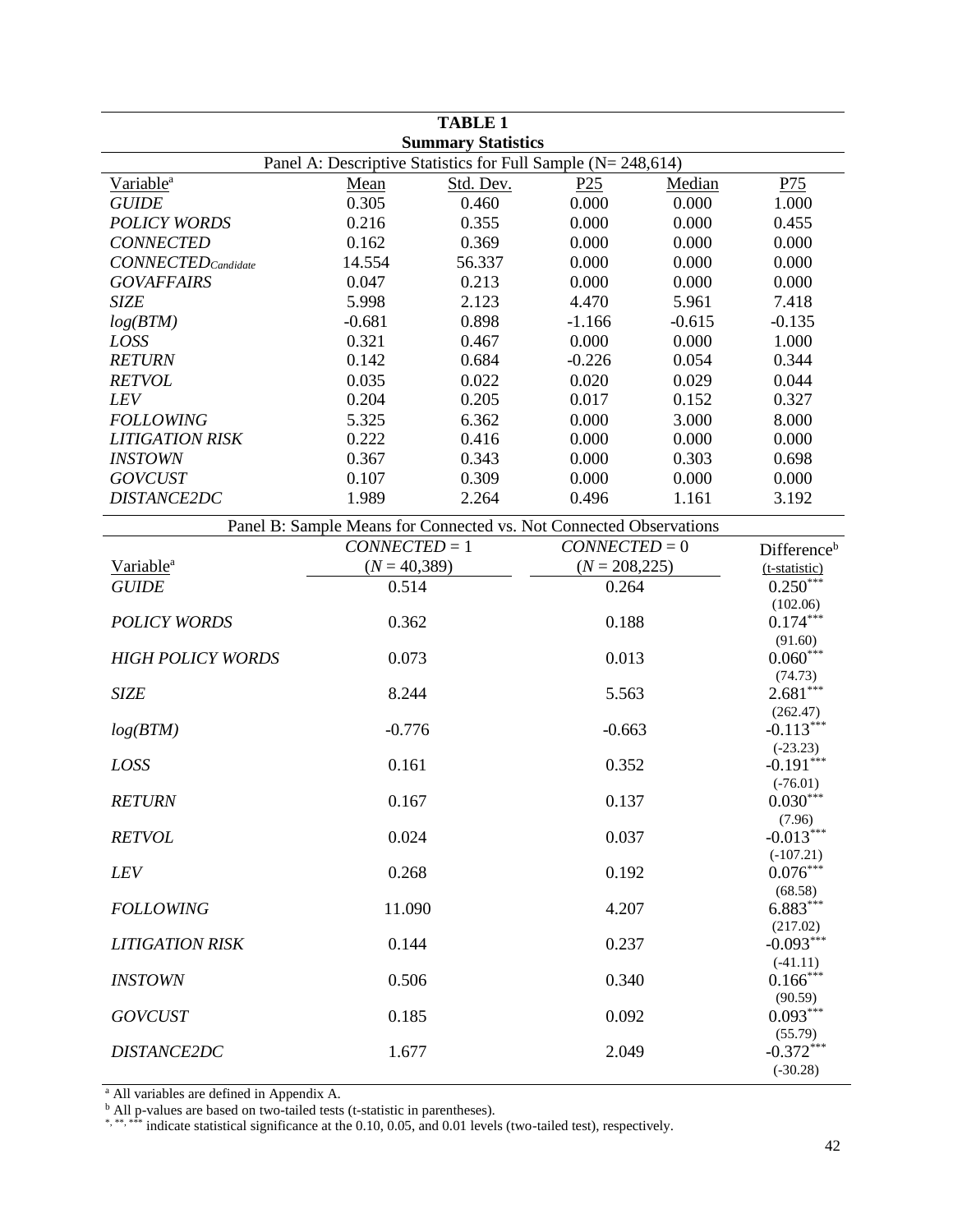| <b>TABLE 2</b>                                                                                                  |                                                      |                                              |                                      |                                              |                                      |                                                 |                                              |  |
|-----------------------------------------------------------------------------------------------------------------|------------------------------------------------------|----------------------------------------------|--------------------------------------|----------------------------------------------|--------------------------------------|-------------------------------------------------|----------------------------------------------|--|
|                                                                                                                 | <b>Political Connections and Propensity to Guide</b> |                                              |                                      |                                              |                                      |                                                 |                                              |  |
| Variable <sup>a,b</sup><br><b>CONNECTED</b>                                                                     | Prediction<br>$(+)$                                  | (1)<br>$0.05***$<br>(3.41)                   | (2)<br>$0.04***$<br>(3.40)           | (3)                                          | (4)                                  | (5)                                             | (6)                                          |  |
| $CONNECTED_{\textit{Candidate}}$                                                                                | $(+)$                                                |                                              |                                      | $0.01***$<br>(3.02)                          | $\textbf{0.01}^{***}$<br>(2.69)      |                                                 |                                              |  |
| <b>GOVAFFAIRS</b>                                                                                               | $(+)$                                                |                                              |                                      |                                              |                                      | $0.07***$<br>(3.65)                             | $0.05***$<br>(2.71)                          |  |
| <b>SIZE</b>                                                                                                     |                                                      | $0.01^{\ast\ast\ast}$<br>(2.69)              | $0.01^{\ast\ast\ast}$<br>(4.71)      | $0.01**$<br>(2.47)                           | $0.01^{\ast\ast\ast}$<br>(4.63)      | $0.01^{\ast\ast\ast}$<br>(3.24)                 | $0.01^{\ast\ast\ast}$<br>(5.58)              |  |
| log(BTM)                                                                                                        |                                                      | $-0.02***$<br>$(-5.07)$                      | $-0.00$<br>$(-0.03)$                 | $-0.02***$<br>$(-5.14)$                      | $-0.00$<br>$(-0.03)$                 | $-0.02***$<br>$(-4.81)$                         | 0.00<br>(0.24)                               |  |
| LOSS                                                                                                            |                                                      | $-0.06***$<br>$(-12.45)$                     | $-0.06***$<br>$(-13.79)$             | $-0.06***$<br>$(-12.51)$                     | $-0.06***$<br>$(-13.82)$             | $-0.06***$<br>$(-12.50)$                        | $-0.06***$<br>$(-13.71)$                     |  |
| <b>RETURN</b>                                                                                                   |                                                      | $\textbf{-0.01}^{\ast\ast\ast}$<br>$(-5.05)$ | $-0.01***$<br>$(-2.52)$              | $\textbf{-0.01}^{\ast\ast\ast}$<br>$(-4.94)$ | $-0.01**$<br>$(-2.46)$               | $-0.01***$<br>$(-5.11)$                         | $\textbf{-0.01}^{\ast\ast\ast}$<br>$(-2.64)$ |  |
| <b>ROA</b>                                                                                                      |                                                      | $0.19***$<br>(11.51)                         | $0.12***$<br>(8.41)                  | $0.19***$<br>(11.56)                         | $0.12***$<br>(8.43)                  | $0.19***$<br>(11.37)                            | $0.12***$<br>(8.27)                          |  |
| <b>RETVOL</b>                                                                                                   |                                                      | $-0.62***$<br>$(-5.20)$                      | $-0.97***$<br>$(-8.13)$              | $-0.64***$<br>$(-5.34)$                      | $-0.98***$<br>$(-8.21)$              | $-0.64***$<br>$(-5.36)$                         | $-0.96***$<br>$(-8.04)$                      |  |
| LEV                                                                                                             |                                                      | $0.08***$<br>(4.49)                          | $0.11***$<br>(6.46)                  | $0.08***$<br>(4.57)                          | $0.11***$<br>(6.56)                  | $0.08***$<br>(4.80)                             | $0.11***$<br>(6.72)                          |  |
| <b>INSTOWN</b>                                                                                                  |                                                      | $0.15***$<br>(12.49)                         | $0.11^{\ast\ast\ast}$<br>(9.87)      | $0.15***$<br>(12.56)                         | $0.11^{\ast\ast\ast}$<br>(9.93)      | $0.15***$<br>(12.49)                            | $0.11^{\ast\ast\ast}$<br>(9.89)              |  |
| log(FOLLOWING)                                                                                                  |                                                      | $0.13***$<br>(28.47)                         | $0.13***$<br>(29.53)                 | $0.13***$<br>(28.71)                         | $0.13***$<br>(29.75)                 | $0.13***$<br>(28.97)                            | $0.13***$<br>(29.96)                         |  |
| <b>LITIGATION RISK</b>                                                                                          |                                                      | $0.06^{\ast\ast\ast}$<br>(7.02)              | $-0.00$<br>$(-0.06)$                 | $0.06***$<br>(6.94)                          | $-0.00$<br>$(-0.08)$                 | $0.06***$<br>(6.74)                             | $-0.00$<br>$(-0.09)$                         |  |
| Cluster by Firm<br>Year-Quarter Fixed Effects<br><b>Industry Fixed Effects</b><br>Adj. R-squared<br>$\mathbf N$ |                                                      | Yes<br>Yes<br>No<br>0.21<br>248,614          | Yes<br>Yes<br>Yes<br>0.27<br>248,614 | Yes<br>Yes<br>No<br>0.21<br>248,614          | Yes<br>Yes<br>Yes<br>0.27<br>248,614 | Yes<br>Yes<br>N <sub>o</sub><br>0.21<br>248,614 | Yes<br>Yes<br>Yes<br>0.27<br>248,614         |  |

<sup>b</sup> All p-values are based on two-tailed tests (in parentheses) and are calculated based on standard errors that are clustered by firm.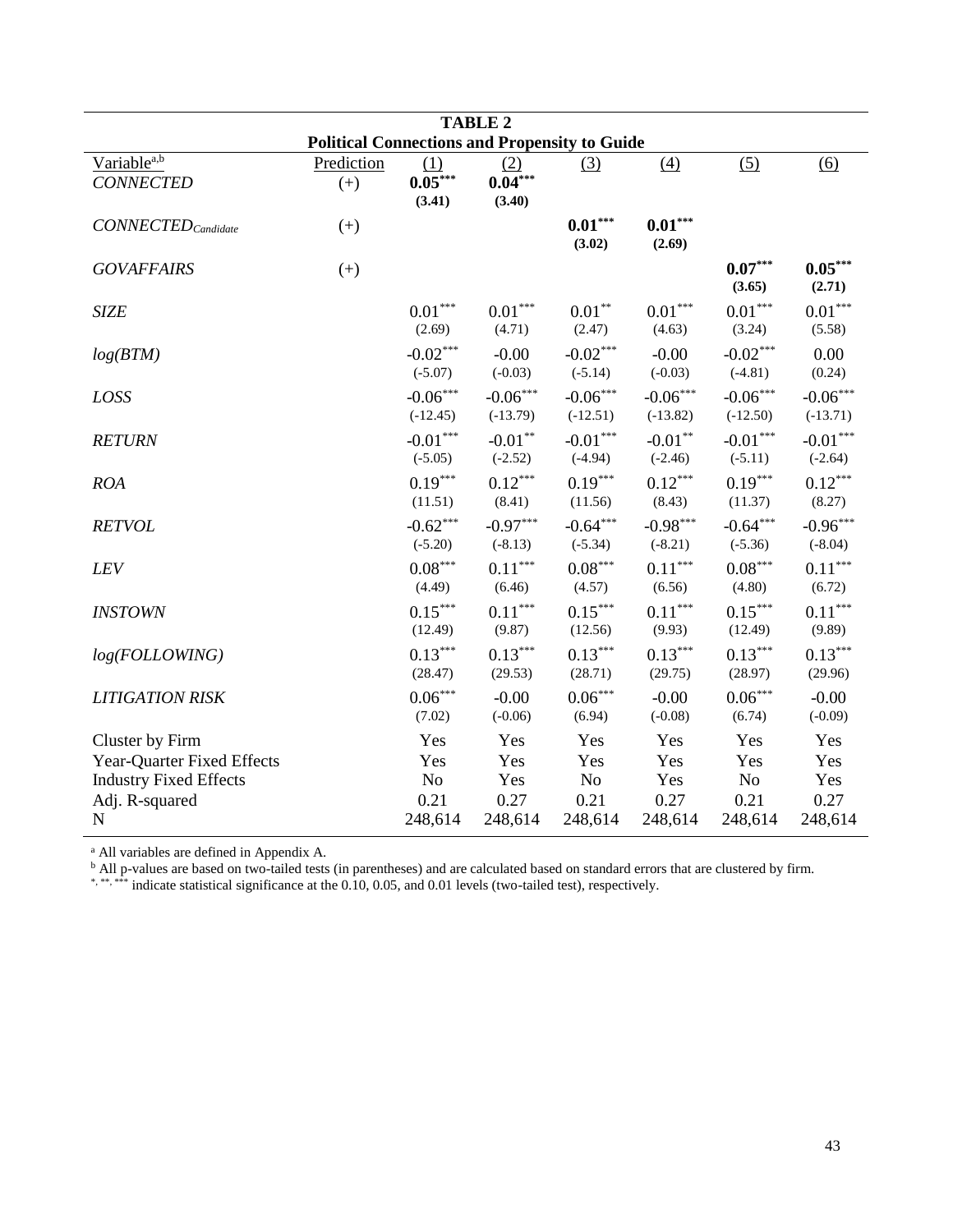| <b>TABLE 3</b>                                                                                                                                                                     |                     |                                                                      |                                                           |                                                                      |                                                         |                                                        |                                                           |  |  |
|------------------------------------------------------------------------------------------------------------------------------------------------------------------------------------|---------------------|----------------------------------------------------------------------|-----------------------------------------------------------|----------------------------------------------------------------------|---------------------------------------------------------|--------------------------------------------------------|-----------------------------------------------------------|--|--|
| <b>Political Connections and Propensity to Guide Conditional on Government Customers</b>                                                                                           |                     |                                                                      |                                                           |                                                                      |                                                         |                                                        |                                                           |  |  |
| Variable <sup>a,b</sup><br><b>CONNECTED</b>                                                                                                                                        | Prediction<br>$(+)$ | (1)<br>$0.03*$<br>(1.71)                                             | (2)<br>$0.03***$<br>(1.98)                                | (3)                                                                  | (4)                                                     | (5)                                                    | (6)                                                       |  |  |
| $CONNECTED_{candidate}$                                                                                                                                                            | $(+)$               |                                                                      |                                                           | 0.00<br>(1.16)                                                       | 0.00<br>(1.00)                                          |                                                        |                                                           |  |  |
| <b>GOVAFFAIRS</b>                                                                                                                                                                  | $(+)$               |                                                                      |                                                           |                                                                      |                                                         | $0.04**$<br>(2.09)                                     | 0.02<br>(1.11)                                            |  |  |
| <b>GOVCUST</b>                                                                                                                                                                     |                     | $0.05^{\ast\ast\ast}$<br>(4.41)                                      | 0.01<br>(0.65)                                            | $0.05***$<br>(4.29)                                                  | 0.00<br>(0.40)                                          | $0.07***$<br>(6.00)                                    | $0.02*$<br>(1.78)                                         |  |  |
| CONNECTED x GOVCUST                                                                                                                                                                | $(+)$               | $0.08***$<br>(3.04)                                                  | $0.08***$<br>(3.06)                                       |                                                                      |                                                         |                                                        |                                                           |  |  |
| $CONNECTED_{\text{candidate}} x$<br><b>GOVCUST</b>                                                                                                                                 | $(+)$               |                                                                      |                                                           | $0.02***$<br>(3.54)                                                  | $0.02***$<br>(3.98)                                     |                                                        |                                                           |  |  |
| <b>GOVAFFAIRS x GOVCUST</b>                                                                                                                                                        | $(+)$               |                                                                      |                                                           |                                                                      |                                                         | $0.12***$<br>(3.22)                                    | $0.15***$<br>(4.16)                                       |  |  |
| Controls<br>Cluster by Firm<br><b>Year-Quarter Fixed Effects</b><br><b>Industry Fixed Effects</b><br>Adj. R-squared<br>N<br>F Statistic: <i>CONNECTED</i> +<br>CONNECTED x GOVCUST |                     | Yes<br>Yes<br>Yes<br>N <sub>o</sub><br>0.21<br>248,614<br>$17.76***$ | Yes<br>Yes<br>Yes<br>Yes<br>0.27<br>248,614<br>$17.83***$ | Yes<br>Yes<br>Yes<br>N <sub>o</sub><br>0.21<br>248,614<br>$21.05***$ | Yes<br>Yes<br>Yes<br>Yes<br>0.27<br>248,614<br>23.28*** | Yes<br>Yes<br>Yes<br>No<br>0.21<br>248,614<br>22.39*** | Yes<br>Yes<br>Yes<br>Yes<br>0.27<br>248,614<br>$25.63***$ |  |  |

<sup>b</sup> All p-values are based on two-tailed tests (in parentheses) and are calculated based on standard errors that are clustered by firm.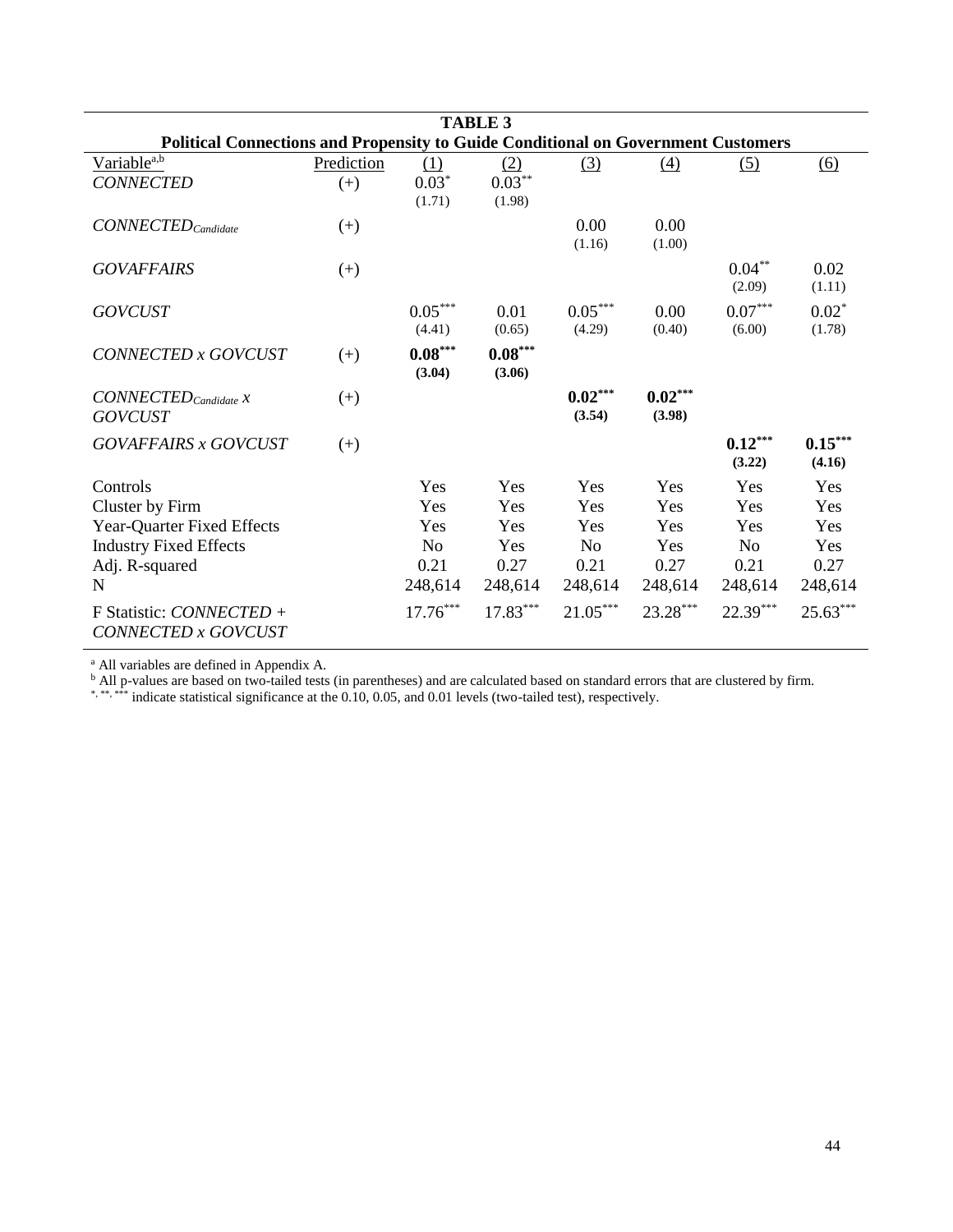| <b>TABLE 4</b>                                                                                                  |                     |                                     |                                     |                                     |                                     |                                     |                                     |  |  |
|-----------------------------------------------------------------------------------------------------------------|---------------------|-------------------------------------|-------------------------------------|-------------------------------------|-------------------------------------|-------------------------------------|-------------------------------------|--|--|
| <b>Political Connections and Policy Word Use Within Guidance</b>                                                |                     |                                     |                                     |                                     |                                     |                                     |                                     |  |  |
|                                                                                                                 |                     |                                     | <b>HIGH POLICY WORDS</b>            |                                     |                                     | <b>POLICY WORDS</b>                 |                                     |  |  |
| Variable <sup>a,b</sup><br><b>CONNECTED</b>                                                                     | Prediction<br>$(+)$ | (1)<br>$0.03***$<br>(4.97)          | (2)                                 | (3)                                 | (4)<br>$0.03***$<br>(2.60)          | (5)                                 | (6)                                 |  |  |
| $log(CONNECTED_{candidate})$                                                                                    | $(+)$               |                                     | $0.01***$<br>(5.46)                 |                                     |                                     | $0.01***$<br>(3.56)                 |                                     |  |  |
| <b>GOVAFFAIRS</b>                                                                                               | $(+)$               |                                     |                                     | $0.07***$<br>(5.39)                 |                                     |                                     | $\mathbf{0.06}^{***}$<br>(4.00)     |  |  |
| <b>SIZE</b>                                                                                                     |                     | $0.02***$<br>(7.51)                 | $0.02***$<br>(6.50)                 | $0.02***$<br>(7.68)                 | $-0.01***$<br>$(-2.25)$             | $-0.01***$<br>$(-3.05)$             | $-0.01***$<br>$(-2.52)$             |  |  |
| log(BTM)                                                                                                        |                     | $0.01***$<br>(4.48)                 | $0.01***$<br>(3.98)                 | $0.01***$<br>(4.47)                 | $-0.01**$<br>$(-2.21)$              | $-0.01**$<br>$(-2.49)$              | $-0.01**$<br>$(-2.24)$              |  |  |
| LOSS                                                                                                            |                     | $0.01***$<br>(5.38)                 | $0.01^{\ast\ast\ast}$<br>(5.15)     | $0.02***$<br>(5.46)                 | $-0.02***$<br>$(-3.39)$             | $-0.02***$<br>$(-3.53)$             | $-0.02***$<br>$(-3.35)$             |  |  |
| <b>RETURN</b>                                                                                                   |                     | $0.00*$<br>(1.78)                   | $0.00***$<br>(2.21)                 | $0.00*$<br>(1.70)                   | $-0.02***$<br>$(-4.28)$             | $-0.02***$<br>$(-4.10)$             | $-0.02***$<br>$(-4.31)$             |  |  |
| <b>ROA</b>                                                                                                      |                     | $-0.03**$<br>$(-2.16)$              | $-0.03*$<br>$(-1.94)$               | $-0.03***$<br>$(-2.05)$             | $0.09***$<br>(3.06)                 | $0.10***$<br>(3.15)                 | $0.10***$<br>(3.09)                 |  |  |
| <b>RETVOL</b>                                                                                                   |                     | $0.75***$<br>(5.56)                 | $0.71^{\ast\ast\ast}$<br>(5.43)     | $0.68***$<br>(5.13)                 | $-0.93***$<br>$(-3.47)$             | $-0.96***$<br>$(-3.60)$             | $-0.98***$<br>$(-3.67)$             |  |  |
| LEV                                                                                                             |                     | $0.03***$<br>(2.81)                 | $0.03***$<br>(2.74)                 | $0.04***$<br>(3.38)                 | $-0.10***$<br>$(-4.53)$             | $-0.10***$<br>$(-4.57)$             | $-0.09***$<br>$(-4.29)$             |  |  |
| <b>INSTOWN</b>                                                                                                  |                     | 0.00<br>(0.68)                      | 0.00<br>(0.78)                      | 0.00<br>(0.58)                      | $0.13***$<br>(10.85)                | $0.13***$<br>(10.91)                | $0.13***$<br>(10.86)                |  |  |
| log(FOLLOWING)                                                                                                  |                     | $-0.01***$<br>$(-2.15)$             | $-0.01$<br>$(-1.62)$                | $-0.01*$<br>$(-1.78)$               | $0.03***$<br>(3.79)                 | $0.03***$<br>(4.02)                 | $0.03***$<br>(3.94)                 |  |  |
| <b>LITIGATION RISK</b>                                                                                          |                     | $-0.00$<br>$(-0.55)$                | $-0.00$<br>$(-0.46)$                | $-0.00$<br>$(-0.23)$                | $-0.00$<br>$(-0.24)$                | $-0.00$<br>$(-0.21)$                | $-0.00$<br>$(-0.13)$                |  |  |
| Cluster by Firm<br>Year-Quarter Fixed Effects<br><b>Industry Fixed Effects</b><br>Adj. R-squared<br>$\mathbf N$ |                     | Yes<br>Yes<br>Yes<br>0.07<br>75,076 | Yes<br>Yes<br>Yes<br>0.07<br>75,076 | Yes<br>Yes<br>Yes<br>0.07<br>75,076 | Yes<br>Yes<br>Yes<br>0.21<br>75,076 | Yes<br>Yes<br>Yes<br>0.21<br>75,076 | Yes<br>Yes<br>Yes<br>0.21<br>75,076 |  |  |

<sup>b</sup> All p-values are based on two-tailed tests (in parentheses) and are calculated based on standard errors that are clustered by firm.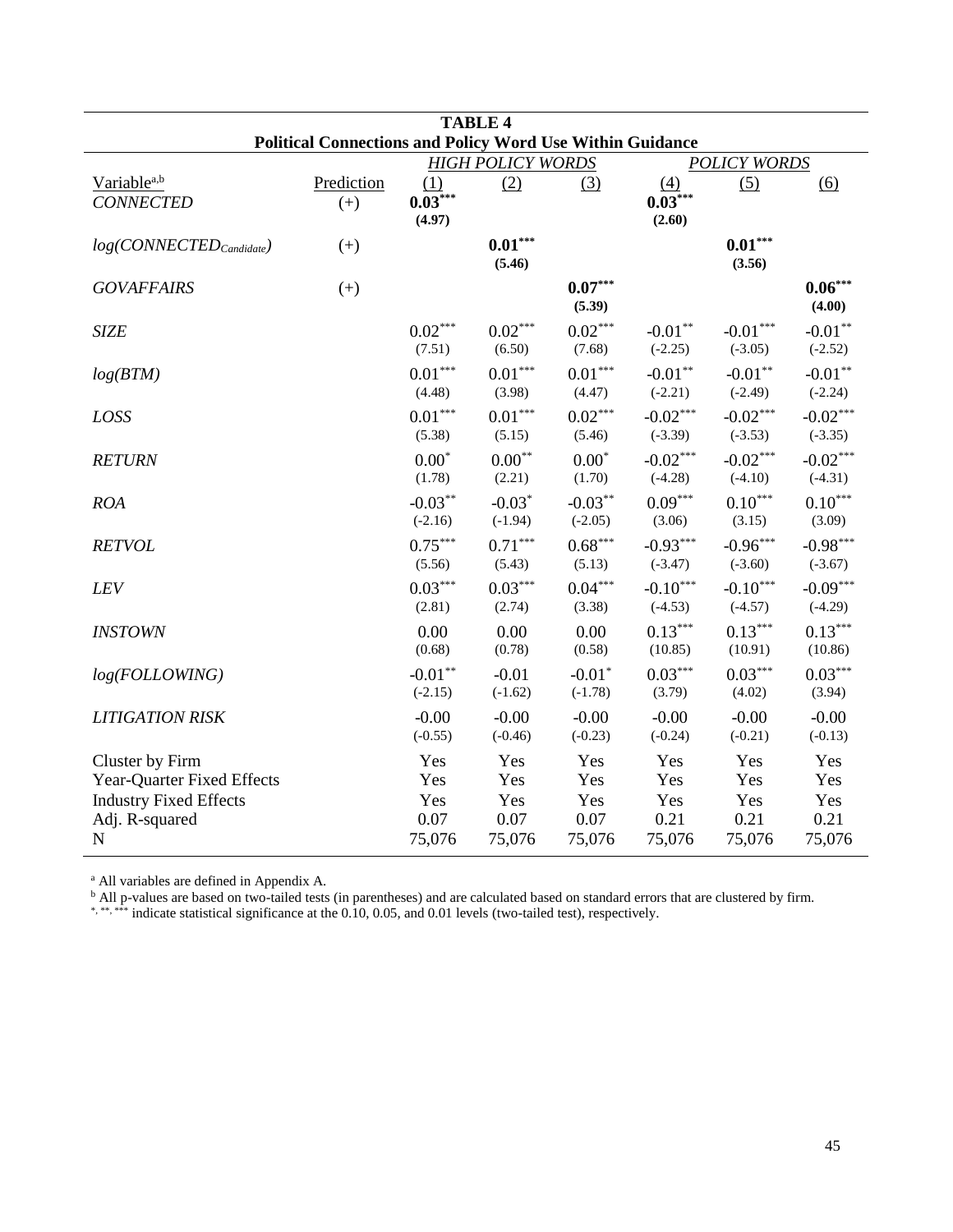| <b>TABLE 5</b>                                                                 |                     |                            |                                        |                                     |                                 |  |  |  |  |
|--------------------------------------------------------------------------------|---------------------|----------------------------|----------------------------------------|-------------------------------------|---------------------------------|--|--|--|--|
| <b>Political Connections and Propensity to Guide - Entropy Balanced Sample</b> |                     |                            |                                        |                                     |                                 |  |  |  |  |
| Variable <sup>a,b</sup><br><b>CONNECTED</b>                                    | Prediction<br>$(+)$ | (1)<br>$0.08***$<br>(4.99) | (2)<br>$0.06***$<br>(4.17)             | (3)                                 | (4)                             |  |  |  |  |
| <b>GOVAFFAIRS</b>                                                              | $(+)$               |                            |                                        | $0.14***$<br>(7.04)                 | $0.05***$<br>(3.08)             |  |  |  |  |
| <b>SIZE</b>                                                                    |                     | $-0.03***$<br>$(-5.79)$    | $-0.01***$<br>$(-2.63)$                | $-0.06^{\ast\ast\ast}$<br>$(-8.53)$ | $-0.03***$<br>$(-4.20)$         |  |  |  |  |
| log(BTM)                                                                       |                     | $-0.09***$<br>$(-8.36)$    | $-0.02**$<br>$(-2.33)$                 | $-0.09***$<br>$(-6.29)$             | $-0.02$<br>$(-1.63)$            |  |  |  |  |
| LOSS                                                                           |                     | $-0.06***$<br>$(-6.30)$    | $-0.07***$<br>$(-7.70)$                | $-0.08***$<br>$(-5.83)$             | $-0.08***$<br>$(-6.36)$         |  |  |  |  |
| <b>RETURN</b>                                                                  |                     | $-0.03***$<br>$(-5.01)$    | $\textnormal{-}0.01^{**}$<br>$(-2.33)$ | $-0.05***$<br>$(-4.26)$             | $-0.02**$<br>$(-1.96)$          |  |  |  |  |
| <b>ROA</b>                                                                     |                     | 0.04<br>(0.51)             | 0.07<br>(0.98)                         | 0.14<br>(0.94)                      | 0.11<br>(0.91)                  |  |  |  |  |
| <b>RETVOL</b>                                                                  |                     | $-5.56***$<br>$(-11.24)$   | $-3.78***$<br>$(-9.06)$                | $-10.28***$<br>$(-11.97)$           | $-6.02***$<br>$(-8.84)$         |  |  |  |  |
| <b>LEV</b>                                                                     |                     | $0.10***$<br>(2.27)        | $0.15^{\ast\ast\ast}$<br>(3.59)        | $0.14***$<br>(2.42)                 | $0.24***$<br>(4.74)             |  |  |  |  |
| <b>INSTOWN</b>                                                                 |                     | $0.15***$<br>(7.23)        | $0.11***$<br>(5.98)                    | $0.16***$<br>(5.17)                 | $0.13***$<br>(5.07)             |  |  |  |  |
| log(FOLLOWING)                                                                 |                     | $0.09***$<br>(10.20)       | $0.10^{\ast\ast\ast}$<br>(12.40)       | $0.10***$<br>(7.49)                 | $0.11^{\ast\ast\ast}$<br>(9.33) |  |  |  |  |
| <b>LITIGATION RISK</b>                                                         |                     | $0.14***$<br>(6.34)        | $-0.06$<br>$(-1.56)$                   | $0.14***$<br>(4.76)                 | $-0.14***$<br>$(-2.92)$         |  |  |  |  |
| Cluster by Firm                                                                |                     | Yes                        | Yes                                    | Yes                                 | Yes                             |  |  |  |  |
| Year-Quarter Fixed Effects                                                     |                     | Yes                        | Yes                                    | Yes                                 | Yes                             |  |  |  |  |
| <b>Industry Fixed Effects</b>                                                  |                     | N <sub>o</sub>             | Yes                                    | N <sub>o</sub>                      | Yes                             |  |  |  |  |
| Adj. R-squared                                                                 |                     | 0.11                       | 0.23                                   | 0.14                                | 0.29                            |  |  |  |  |
| $\mathbf N$                                                                    |                     | 248,614                    | 248,614                                | 248,614                             | 248,614                         |  |  |  |  |

<sup>a</sup> All variables are defined in Appendix A.

<sup>b</sup> All p-values are based on two-tailed tests (in parentheses) and are calculated based on standard errors that are clustered by firm.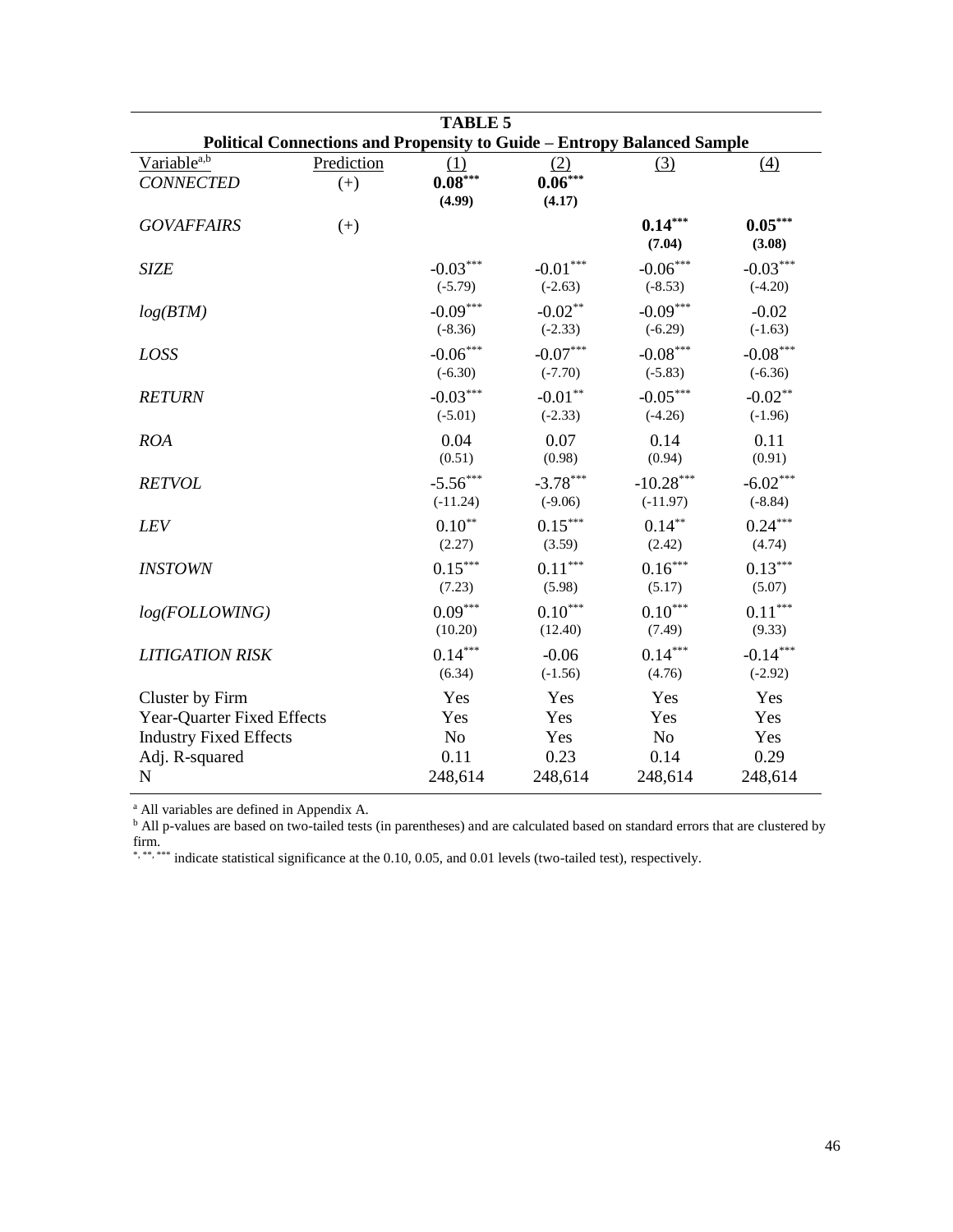|                                  | <b>TABLE 6</b>    |                                                      |                                                                              |                       |                       |                       |                       |  |
|----------------------------------|-------------------|------------------------------------------------------|------------------------------------------------------------------------------|-----------------------|-----------------------|-----------------------|-----------------------|--|
|                                  |                   |                                                      | <b>Political Connections and Propensity to Guide - Instrumental Variable</b> |                       |                       |                       |                       |  |
|                                  |                   | <b>CONNECTED</b><br>$CONNECTED_{\textit{Candidate}}$ |                                                                              |                       |                       | <b>GOVAFFAIRS</b>     |                       |  |
|                                  | Prediction        | 1 <sup>st</sup> Stage                                | 2 <sup>nd</sup> Stage                                                        | 1 <sup>st</sup> Stage | 2 <sup>nd</sup> Stage | 1 <sup>st</sup> Stage | 2 <sup>nd</sup> Stage |  |
| Variable <sup>a,b</sup>          |                   | (1)                                                  | $\frac{(2)}{0.37}$ ***                                                       | (3)                   | (4)                   | (5)                   | <u>(6)</u>            |  |
| <b>CONNECTED</b>                 | $^{(+)}$          |                                                      |                                                                              |                       |                       |                       |                       |  |
|                                  |                   |                                                      | (3.25)                                                                       |                       |                       |                       |                       |  |
| $CONNECTED_{\textit{Candidate}}$ | $(+)$             |                                                      |                                                                              |                       | $0.08***$             |                       |                       |  |
|                                  |                   |                                                      |                                                                              |                       | (3.28)                |                       |                       |  |
| <b>GOVAFFAIRS</b>                | $^{(+)}$          |                                                      |                                                                              |                       |                       |                       | $0.73***$             |  |
|                                  |                   |                                                      |                                                                              |                       |                       |                       | (3.19)                |  |
| DISTANCE2DC                      | $\left( -\right)$ | $-0.01***$                                           |                                                                              | $-0.06***$            |                       | $-0.01***$            |                       |  |
|                                  |                   | $(-8.69)$                                            |                                                                              | $(-9.90)$             |                       | $(-8.49)$             |                       |  |
| Wald $X^2$                       |                   |                                                      | $2,018.82***$                                                                |                       | $2,826.31***$         |                       | $1,251.84***$         |  |
| Controls                         |                   |                                                      | Yes                                                                          |                       | Yes                   |                       | Yes                   |  |
| Cluster by Firm                  |                   |                                                      | Yes                                                                          |                       | Yes                   |                       | Yes                   |  |
| Year-Qtr. Fixed Effects          |                   |                                                      | Yes                                                                          |                       | Yes                   |                       | Yes                   |  |
| <b>Industry Fixed Effects</b>    |                   |                                                      | Yes                                                                          |                       | Yes                   |                       | Yes                   |  |
| $\mathbf N$                      |                   |                                                      | 248,614                                                                      |                       | 248,614               |                       | 248,614               |  |

<sup>b</sup> All p-values are based on two-tailed tests (in parentheses) and are calculated based on standard errors that are clustered by firm.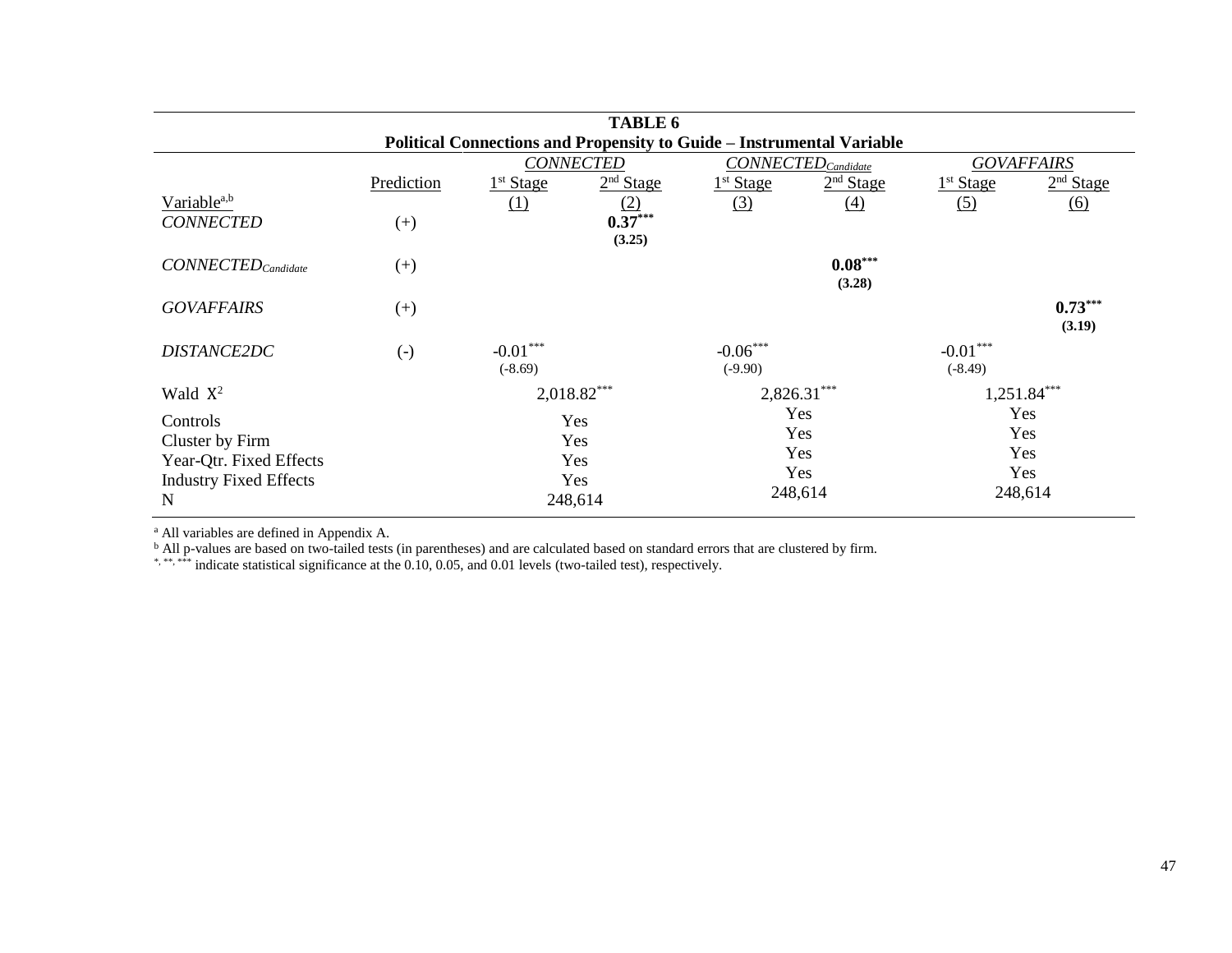| <b>TABLE 7</b>                                                    |                             |           |          |             |  |  |  |  |
|-------------------------------------------------------------------|-----------------------------|-----------|----------|-------------|--|--|--|--|
| <b>Political Connections and Propensity to Guide - Robustness</b> |                             |           |          |             |  |  |  |  |
|                                                                   | Panel A: Firm Fixed Effects |           |          |             |  |  |  |  |
| Variable <sup>a,b</sup>                                           | Prediction                  | (1)       | (2)      | (3)         |  |  |  |  |
| <b>CONNECTED</b>                                                  | $(+)$                       | $0.03***$ |          |             |  |  |  |  |
|                                                                   |                             | (2.07)    |          |             |  |  |  |  |
| $CONNECTED_{\textit{>Candidate}}$                                 | $(+)$                       |           | $0.01*$  |             |  |  |  |  |
|                                                                   |                             |           | (1.70)   |             |  |  |  |  |
| <b>GOVAFFAIRS</b>                                                 | $^{(+)}$                    |           |          | $-0.00$     |  |  |  |  |
|                                                                   |                             |           |          | $(-0.23)$   |  |  |  |  |
| Controls                                                          |                             | Yes       | Yes      | Yes         |  |  |  |  |
| Cluster by Firm                                                   |                             | Yes       | Yes      | Yes         |  |  |  |  |
| <b>Year-Quarter Fixed Effects</b>                                 |                             | Yes       | Yes      | Yes         |  |  |  |  |
| <b>Firm Fixed Effects</b>                                         |                             | Yes       | Yes      | Yes         |  |  |  |  |
| Adj. R-squared                                                    |                             | 0.60      | 0.60     | 0.60        |  |  |  |  |
| $\mathbf N$                                                       |                             | 248,614   | 248,614  | 248,614     |  |  |  |  |
| Panel B: Sensitivity to Economic Policy Uncertainty               |                             |           |          |             |  |  |  |  |
| Variable <sup>a,b</sup>                                           | Prediction                  | (1)       | (2)      | (3)         |  |  |  |  |
| <b>CONNECTED</b>                                                  | $(+)$                       | $0.04***$ |          |             |  |  |  |  |
|                                                                   |                             | (3.02)    |          |             |  |  |  |  |
| $CONNECTED_{\text{candidate}}$                                    | $(+)$                       |           | $0.01**$ |             |  |  |  |  |
|                                                                   |                             |           | (2.26)   |             |  |  |  |  |
| <b>GOVAFFAIRS</b>                                                 | $^{(+)}$                    |           |          | $0.06***$   |  |  |  |  |
|                                                                   |                             |           |          | (3.11)      |  |  |  |  |
| <b>EPU BETA</b>                                                   |                             | $0.00**$  | $0.00**$ | $0.00^{**}$ |  |  |  |  |
|                                                                   |                             | (2.43)    | (2.40)   | (2.41)      |  |  |  |  |
| Controls                                                          |                             | Yes       | Yes      | Yes         |  |  |  |  |
| Cluster by Firm                                                   |                             | Yes       | Yes      | Yes         |  |  |  |  |
| <b>Year-Quarter Fixed Effects</b>                                 |                             | Yes       | Yes      | Yes         |  |  |  |  |
| <b>Industry Fixed Effects</b>                                     |                             | Yes       | Yes      | Yes         |  |  |  |  |
| Adj. R-squared                                                    |                             | 0.27      | 0.27     | 0.27        |  |  |  |  |
| N                                                                 |                             | 228,500   | 228,500  | 228,500     |  |  |  |  |

<sup>a</sup> All variables are defined in Appendix A.

<sup>b</sup> All p-values are based on two-tailed tests (in parentheses) and are calculated based on standard errors that are clustered by firm.